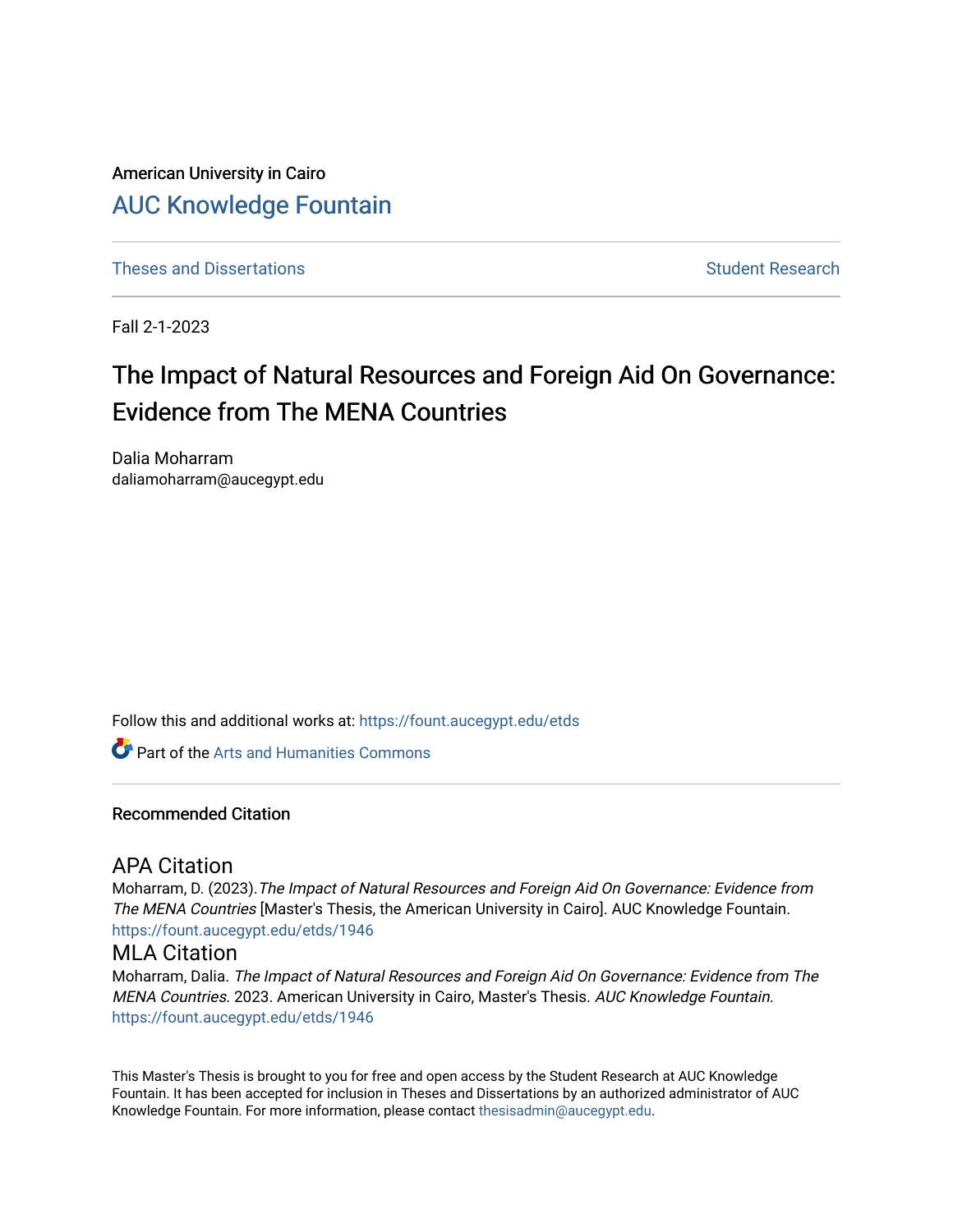

Thesis 2

Submitted by:

Name: Dalia Moharram ID: 900140640

The impact of natural resources and foreign aid on governance: Evidence from the MENA countries

Supervised by: Dr. Ahmed Abou Zeid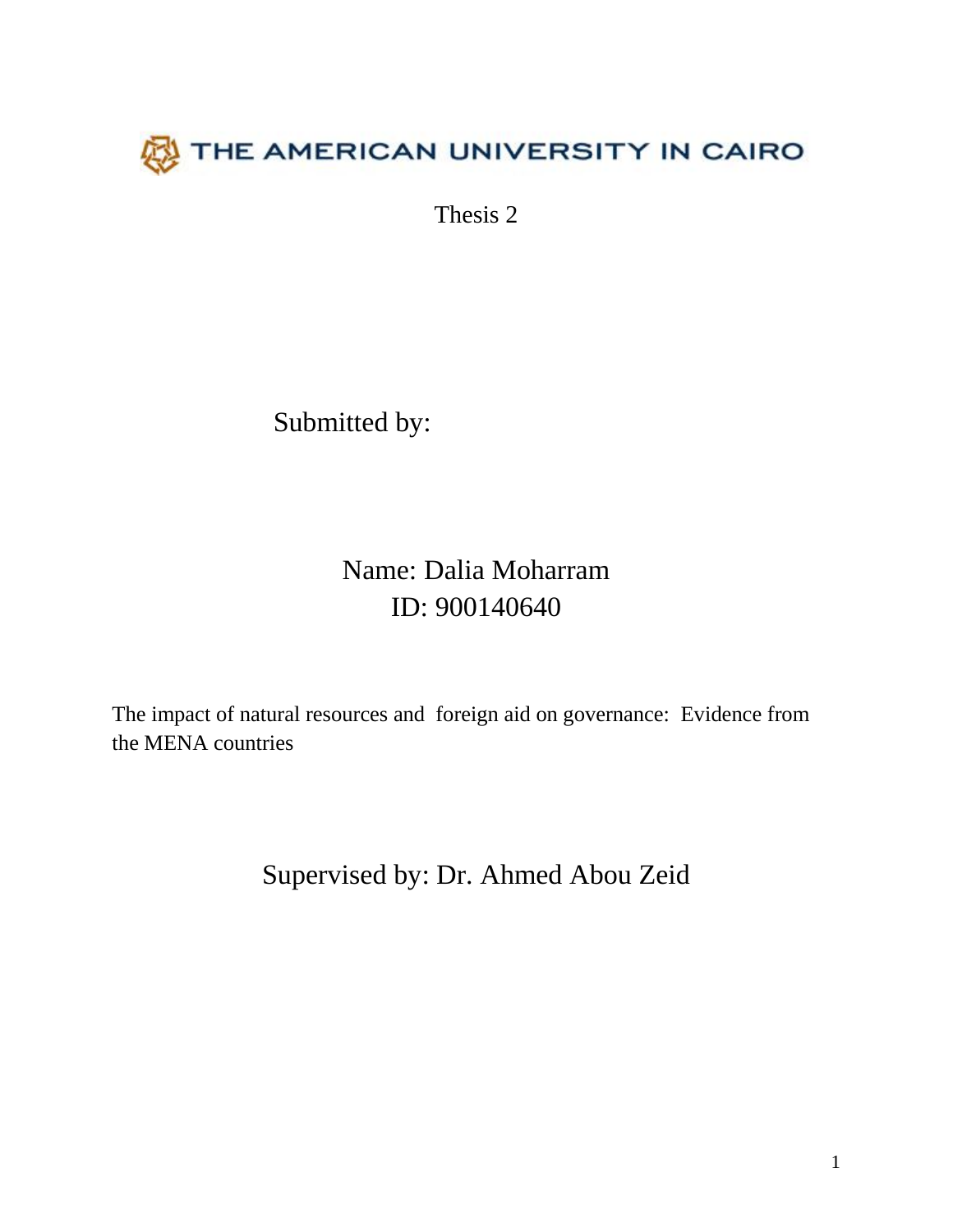#### **Abstract:**

Theoretical and empirical literature points out the "Curse of Natural Resources" where the abundance of resources in certain countries may hamper economic growth through several channels. The paper extends the previous research and investigates whether higher revenues- not only from natural resources' rent but also from foreign aid- exhibit another type of curse in MENA countries. That is, do higher natural resources rent, and foreign aid erode the quality of institutions as measured by governance indicators in the MENA countries? This research utilizes a panel data fixed-effect model to investigate the abovementioned relationship during the period 2000-2020. The countries are divided into two groups: Gulf Cooperation Council (GCC) countries and the rest of the MENA countries. This research results indicate that natural resource abundance favorably impacts the quality of governance in the GCC countries but not the rest of the MENA countries. While foreign aid does impact the quality of governance in the GCC countries, it erodes this quality in the rest of MENA countries. These results exhibit some critical policy improvements for these countries in the future.

**Keywords:** Natural resources abundance, Foreign aid, Governance, Gulf Cooperation Council (GCC), Middle East and North Africa (MENA) region.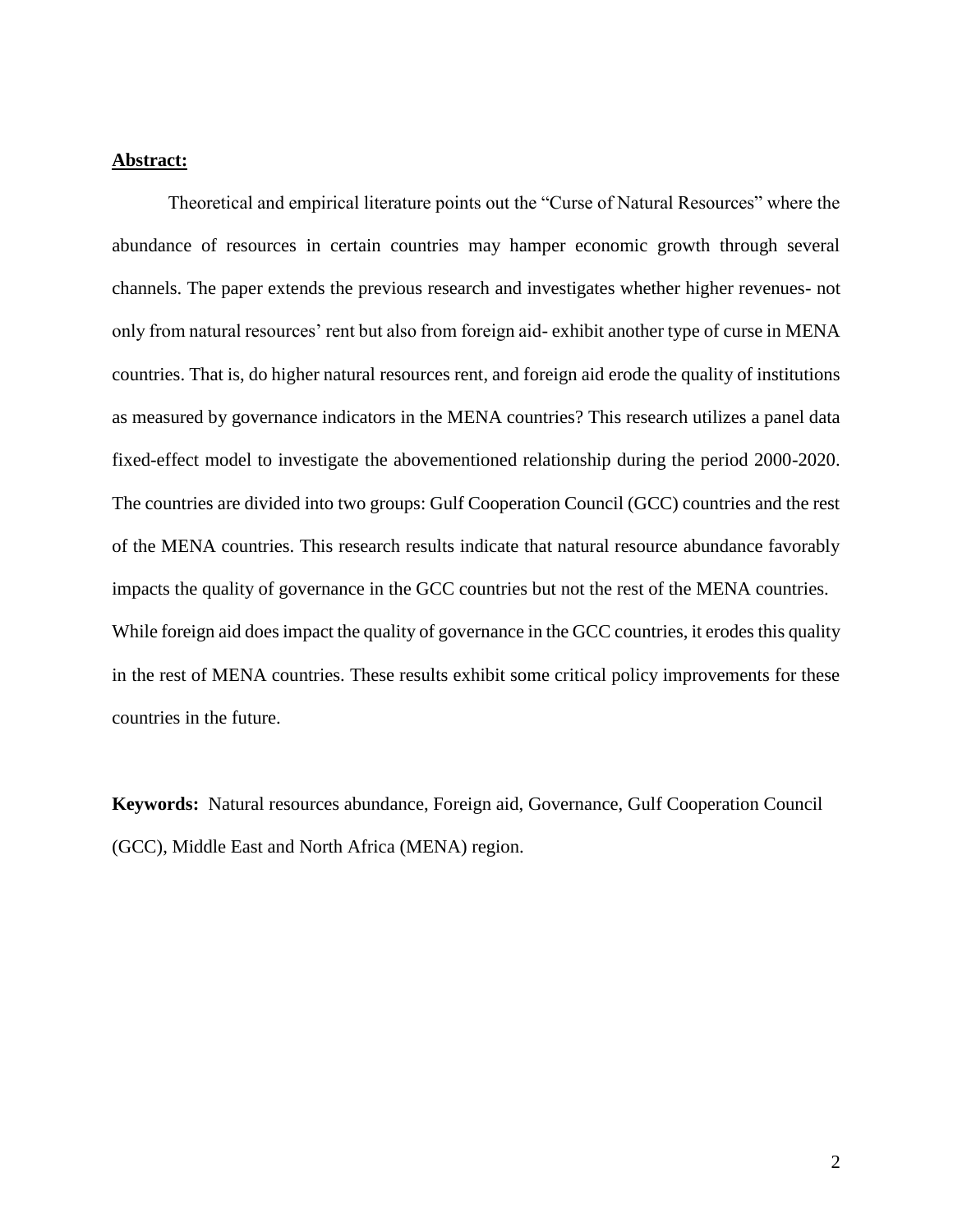#### **Introduction:**

In the last two decades, revenues from natural resources and foreign aid have played a significant role in developing and growing any economy. In the 1960s, the aim of the support began to change after the amendments happened in the heads' positions of the World Bank. Robert McNamara became head of the World Bank in 1968. McNamara supported the idea that donor-funded programs should be made to meet people's primary education, health, and water needs. Unfortunately, there was still poverty in aid recipient countries, and the investment in economic infrastructure was not necessarily making any difference in the lives of the poor people. Moreover, economic growth does not necessarily focus on abolishing poverty in developing countries.

For natural resources, the Middle East and North Africa (MENA) region are among the richest in the world in terms of natural resources. It holds more than 60 percent of the world's proven oil reserves, primarily located in the Gulf region, and nearly half of global gas reserves (World bank, 2012). Oil represents almost 85 percent of the merchandise exports of the area, making it highly sensitive to fluctuations in international prices. A long strand of economic literature suggests that such dependence may hurt a country's growth prospects and job creation by reducing the scope for economic diversification (World bank, 2012).

The quality of governance is affected negatively by foreign aid. Unfortunately, previous studies indicated that foreign aid tends to negatively affect governance rather than increase the building of solid institutions due to illegal activities. This will reduce the accountability and local ownership, which decreases the incentive for collecting taxes from the people (Brautigam,2000).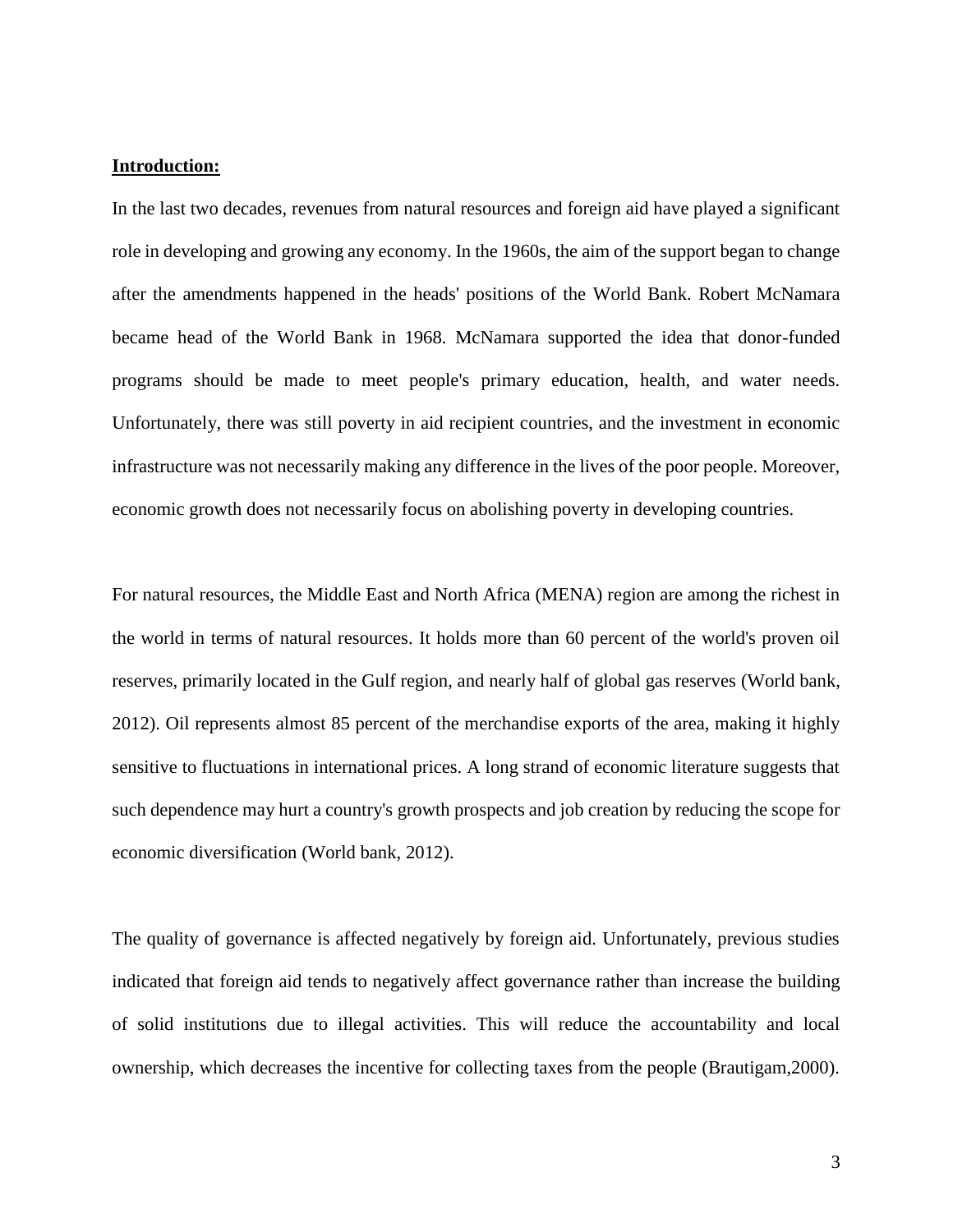Moreover, the government will already generate revenues from natural resources so they will tax people less than usual. Hence, this will slow down the development of the economy, as a lowtaxed population may then demand less accountability of the government, so this will lower the pressure to improve institutional quality (Ros, 2001). Treisman (2000) investigates that countries with higher fuel, metals, and minerals have larger shares in exports which tend to have higher corruption. However, when economic development and democracy are controlled, this effect decreases.

This study uses panel data using fixed effects from seventeen countries across twenty years from 2000-to 2020 to estimate the relationship between foreign aid and natural resources on the quality of governance along with some control variables which are: trade, foreign direct investment (FDI), government expenditure on education, Automated teller machines (ATMs) and dummy variable (Arab Spring revolutions). The sample countries are the Gulf Council Countries (GCC) consists of six countries which are: United Arab Emirates, Saudi Arabia, Qatar, Oman, Kuwait, and Bahrain ; along ith the rest of the MENA countries, which are Algeria, Djibouti, Egypt Libya, Iraq, Jordan, Morocco, Syria, Tunisia, West Bank & Gaza and Yemen.

The MENA region countries are selected in this research as their quality of institutions is not good enough to allocate the resources (natural or aid) to the most efficient uses (best measure variables for quality of institutions: Governance indicators. Moreover, MENA Countries have either high natural resources or high recipients of foreign aid. However, the economic performance is relatively lower than in South East Asia and Latin America. Most developing countries are not efficiently utilizing their financial resources.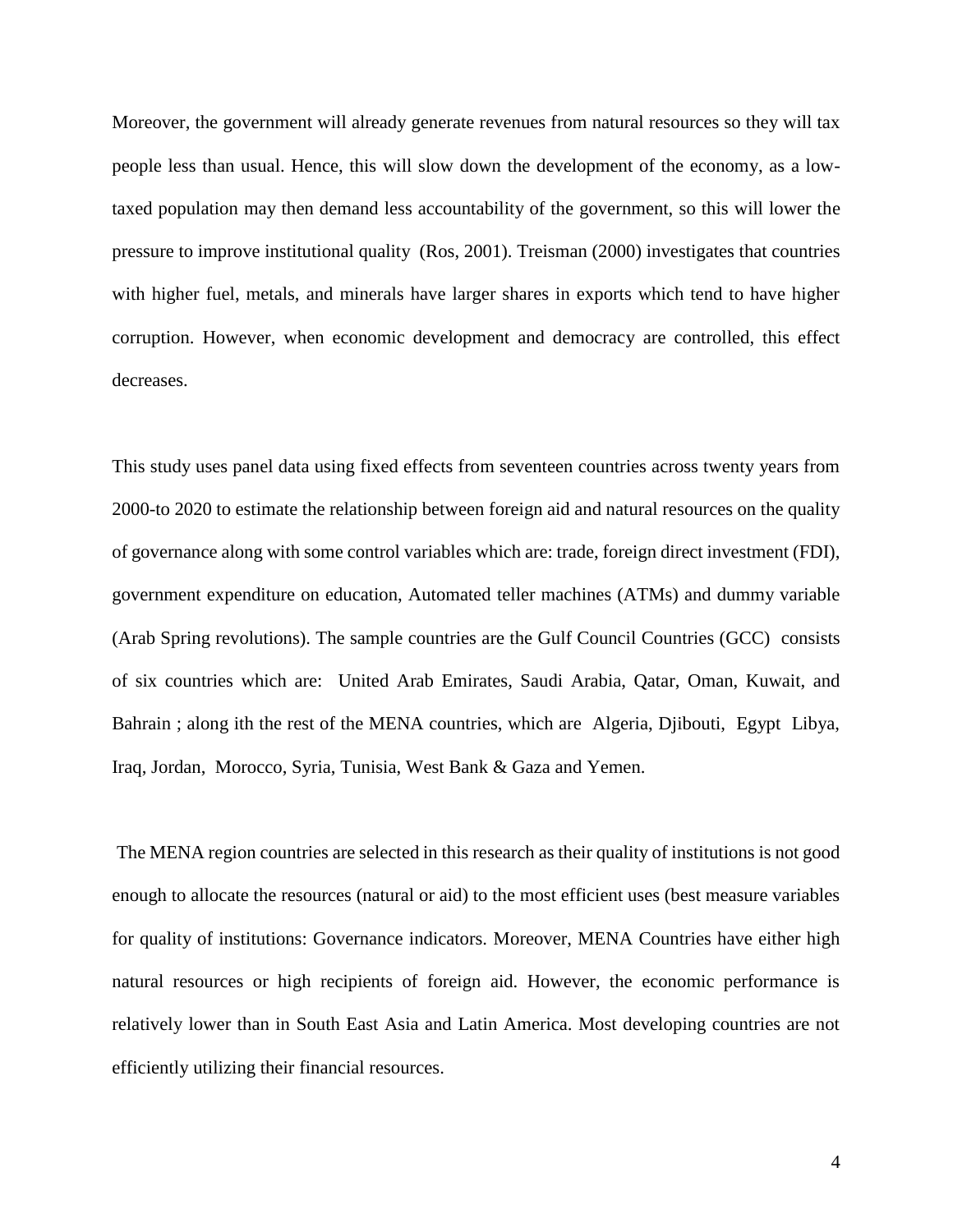This study aims to analyze the impact of foreign aid and natural resources on the six governance indicators. Previous studies limited their research to only one indicator, not the six together in one research. The idea of this is to investigate the topic from different dimensions and aspects to analyze how foreign aid and natural resources can improve the quality of governance to achieve economic development.

The paper is structured as follows: the literature survey is followed by a section analyzing the model and methodology of the study, a discussion of the results, and finally conclusion.

#### **Theoretical background:**

Governance encompasses the processes by which institutions are directed, controlled ,and held to account. In other words, it is a critical factor for the growth of any country. Good governance quality helps ensure the institutions are well placed to respond to a changing external environment. In addition, governance ensures that principles and practices are applied throughout the institution, which is why governance is essential.

Natural resources have attained much theoretical scholarly attention as their revenues can help formulate better governance quality. Natural resources can investigate how power and duties over natural resources are exercised efficiently and how decisions are formulated. However, countries rich in natural resources face severe challenges in achieving development. These countries can reach high levels of inequality and poverty instead of development due to the natural resources curse (Cust, 2017).

Foreign aid involves a transfer of commodities such as food, financial resources, or technical advice and training. The resources can be grants from one country to another, also known as export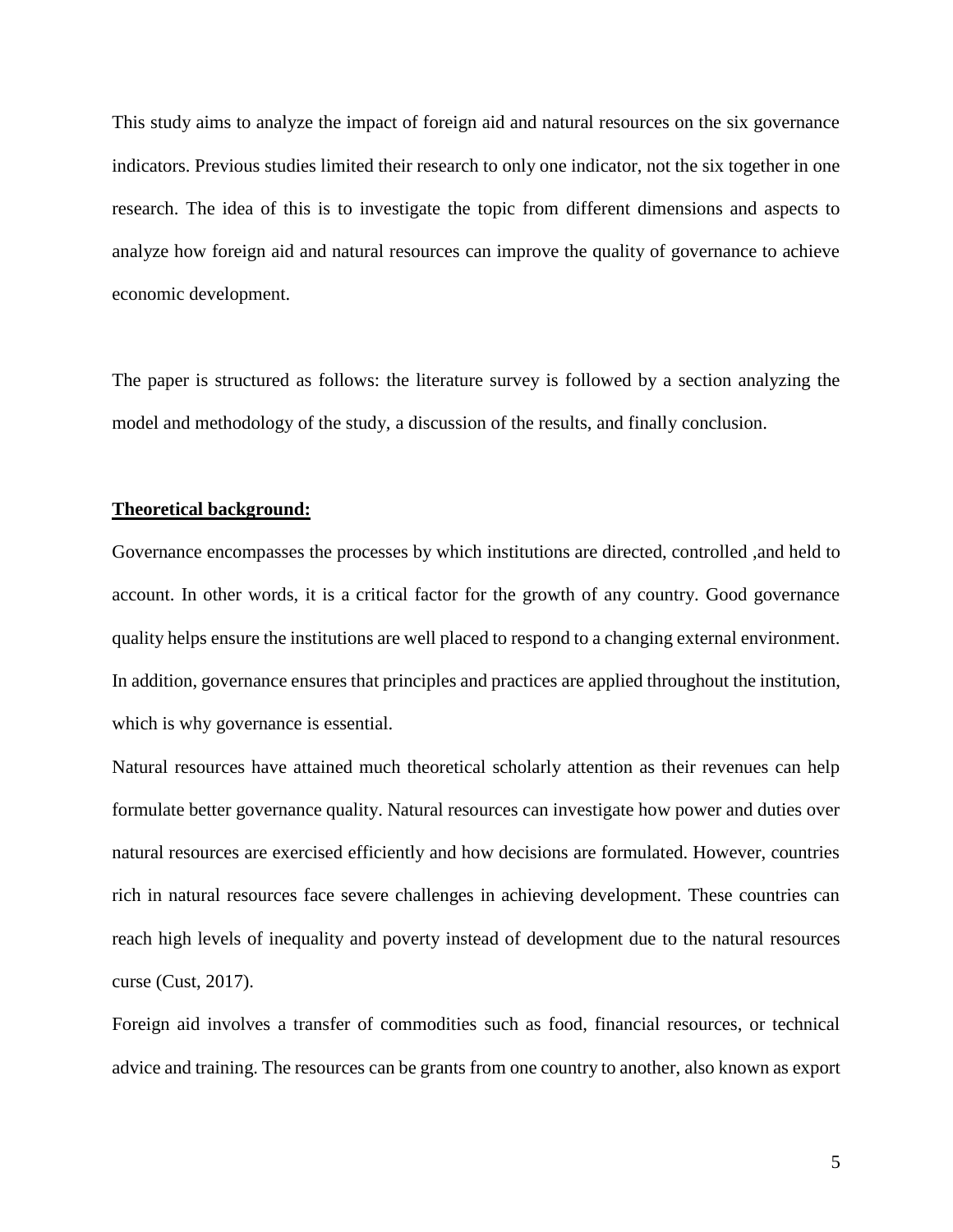credits. The most common type of foreign aid is official development assistance (ODA), which is the assistance given to promote [development](https://www.britannica.com/topic/economic-development) and decrease poverty (Williams, 2021). Its history all started with military assistance to help warring parties considered necessary. The latter took place in the 18th and 19th centuries.

Moreover, European powers in the 19th and 20th centuries offered assistance as a sort of large amounts of money to their colonies to enhance infrastructure and their economic outputs (Williams, 2021). Moreover, by the late 20th century, Japan had become one of the world's two leading donor countries, and its aid programs had extended to non-Asian countries. However, much of the country's assistance was still directed toward Asia (Williams, 2021).

#### **Literature Review:**

Governance is a critical factor for determining the success or failure of any country. Governance is when the activities of the government are fulfilling the responsibilities of the citizens in the country and the way the society and individuals within the society interact to make decisions for the welfare of the whole people within the same society (Lorenzo  $\&$ amp; Ramos, 2018). In other words, governance is defined as the attitude in which power is exercised to rule a country's economic and social resources to achieve development (World Bank, 2012). The difference between governance and government is that governance covers all aspects of all decisions and implements processes within the public sector. However, the government is one of the governance actors as it is defined as one of the fundamental institutions within the country in parallel with nonprofit sectors (Weil, 2015). When trying to reach good governance, as this is the aim for many economies for development, it helps to increase accountability, transparency, and responsiveness to offer a more effective policy process (Bannister & Conolly, 2014). According to (Kaufman, et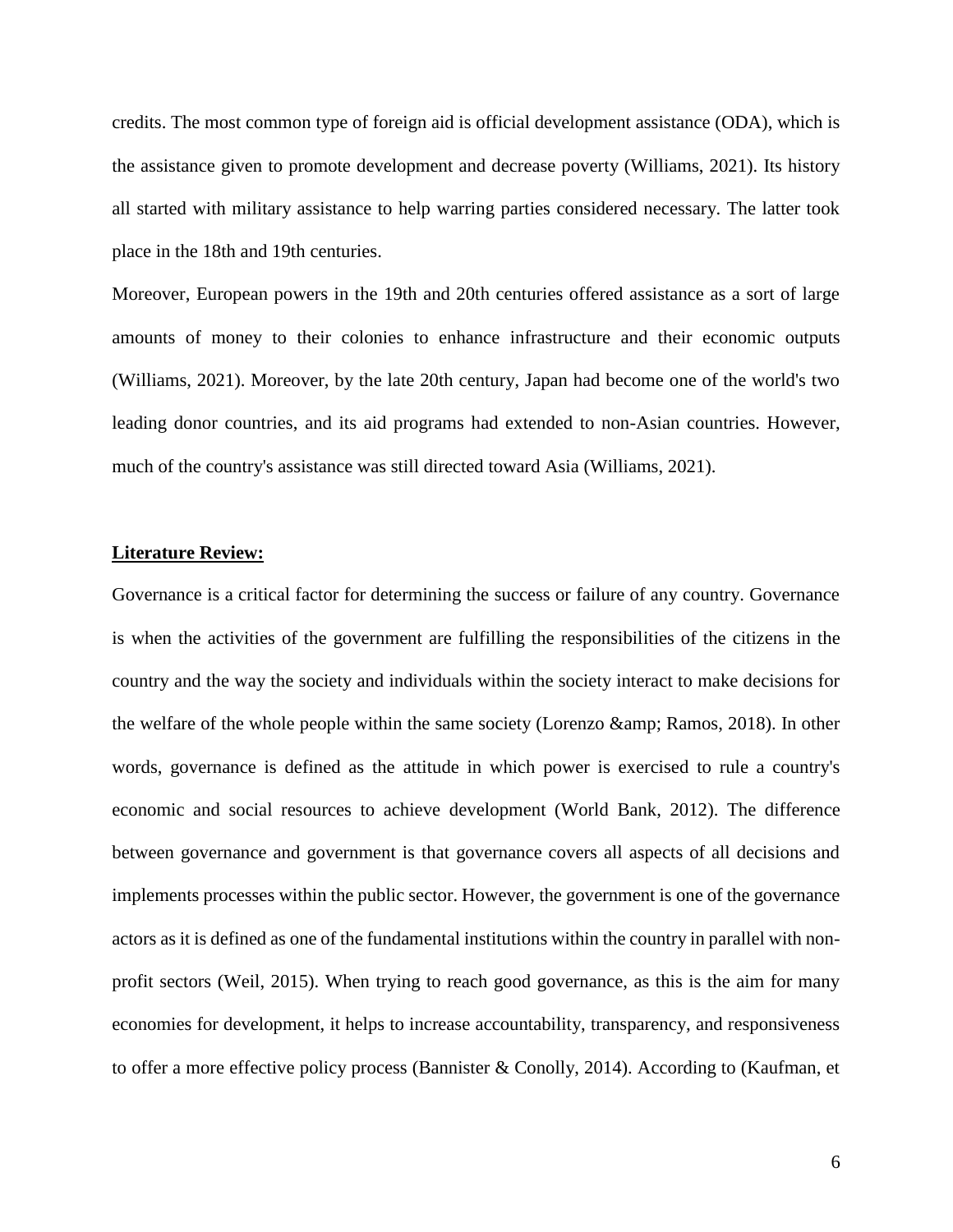al., 2010), good governance has six dimensions: voice & accountability, political stability, government effectiveness, absence of violence, regulatory quality, the rule of law, and control of corruption. These indicators are classified into three categories which are economic, political, and cultural theories of governance. The economic aspect consists of government effectiveness and regulatory quality; the political aspect consists of voice & accountability and political stability & absence of violence—the cultural one is defined as the rule of law and control of corruption.

These indicators are defined as follows according to (World Bank, 2021) to define the perception of the excellent quality of governance in developing and developed countries to be achieved:

| <b>Governance indicators</b>                   | <b>Definition</b>                               |
|------------------------------------------------|-------------------------------------------------|
| 1. Voice & Accountability                      | The extent to which citizens of the country can |
|                                                | participate in selecting their government and   |
|                                                | how poor people's voices are heard and          |
|                                                | ensuring there is freedom of expression,        |
|                                                | speech, and media.                              |
|                                                |                                                 |
| 2. Political stability and absence of violence | This measures the perceptions of the likelihood |
|                                                | that the government will be destabilized or     |
|                                                | overthrown by unconstitutional or violent       |
|                                                | including politically-motivated<br>means,       |
|                                                | violence and terrorism.                         |
|                                                |                                                 |

### **Governance indicators definitions**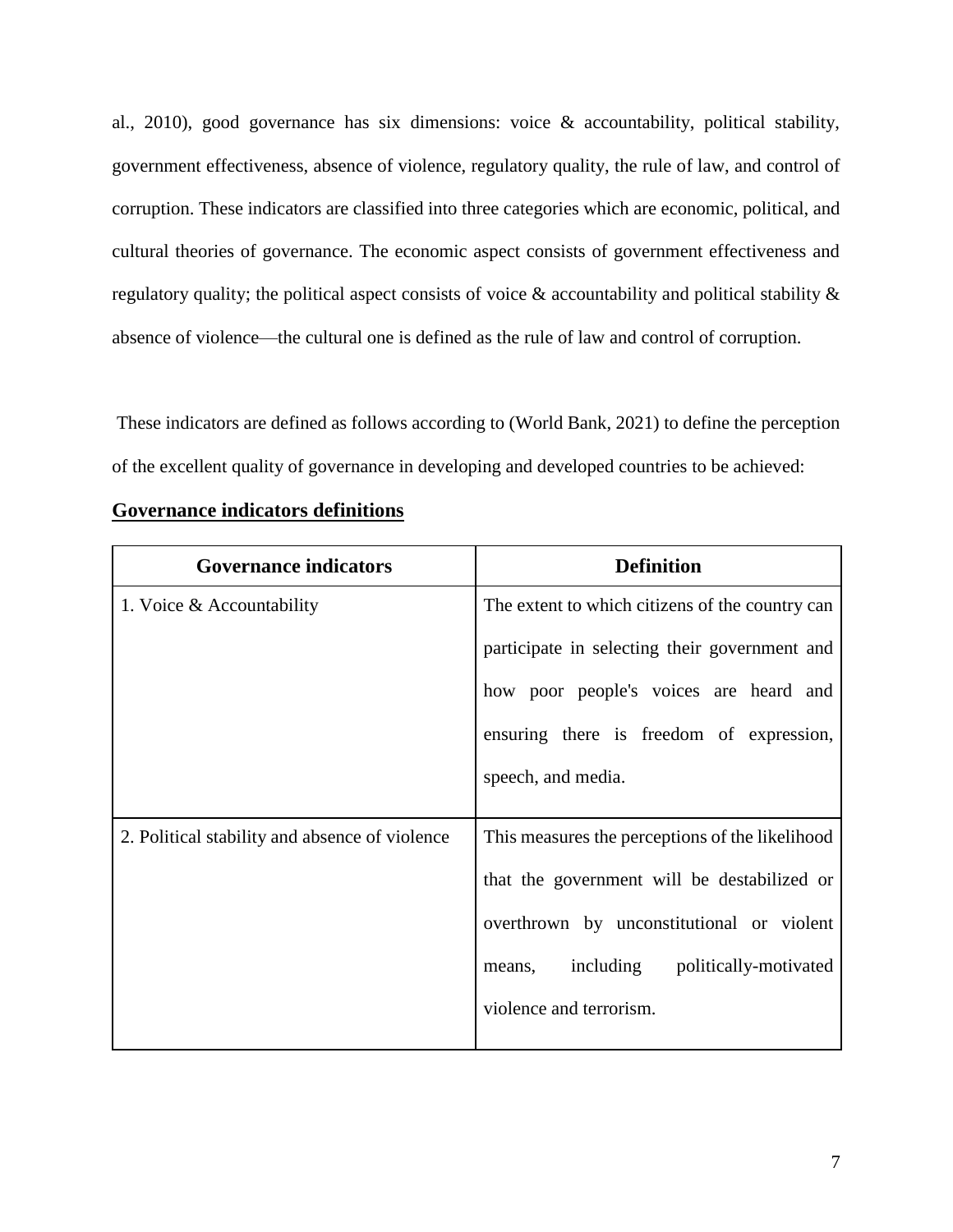| 3. Government effectiveness | This measures the quality of civil and public    |
|-----------------------------|--------------------------------------------------|
|                             | services provided by the government and the      |
|                             | degree of independence from political            |
|                             | pressures.                                       |
| 4. Regulatory Quality       | The ability of the government to adopt and       |
|                             | formulate<br>policies that can<br>boost<br>the   |
|                             | development of the private sector and its        |
|                             | competitiveness.                                 |
| 5. Rule of law              | The extent to which agents can abide by the      |
|                             | rules of society and the quality of laws and     |
|                             | policies to avoid violence.                      |
| 6. Control of corruption    | This measures how much the public power is       |
|                             | utilized for private gain for the elites and to  |
|                             | what extent the elites and private gains capture |
|                             | the state.                                       |

These six indicators define the quality of good governance and try to reach good governance by reaching the maximum of these six indicators in any country. As a result, this economy will reach development and growth. Moreover, some variables can highly affect

governance and its six indicators, such as natural resources abundance, foreign and USAID, trade, foreign direct investment, education, population growth, and digitalization. Therefore, these factors play a great role in estimating the efficiency of governance within the society.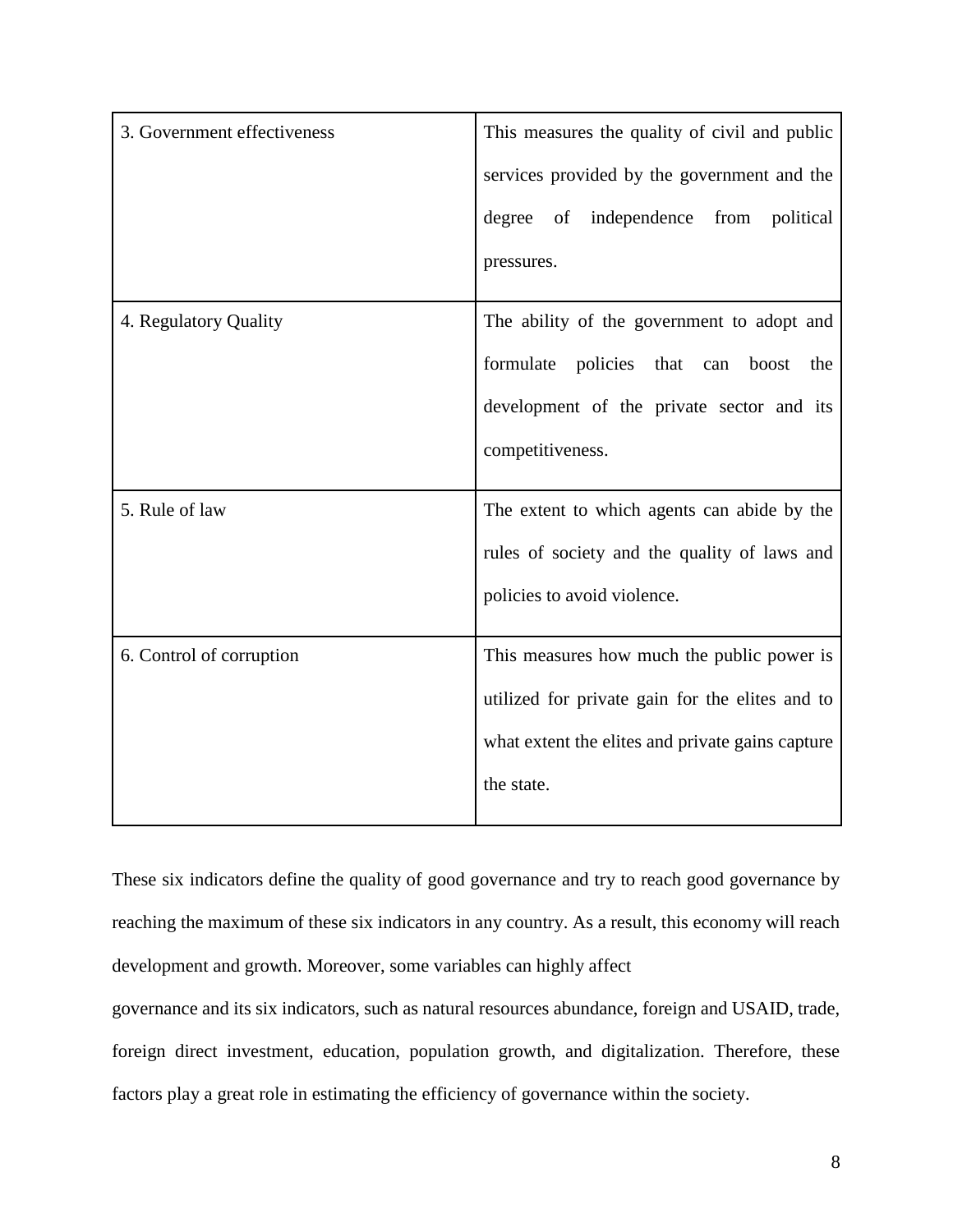#### **The independent variables in previous research:**

#### **I. Natural resources:**

It has been observed that countries with significant natural resources tend to develop more minor than the countries with a lower abundance of natural resources (Busse & Groning, 2010). This could happen for several reasons as the government will already generate revenues from natural resources so they will tax people less than usual. Hence, this will slow down the development of the economy, as a low-taxed population may then demand less accountability of the government, so this will lower the pressure to improve institutional quality (Ros, 2001). Treisman (2000) investigates that countries with higher fuel, metals, and minerals have larger shares in exports which tend to have higher corruption, but when economic development and democracy are controlled for, this effect decreases. On the other hand, with natural resources abundance which generates more revenues, governments can have financial support for the political system and the functioning of the government itself. Therefore, the government's institutions will improve public services to the country's population (Auty, 2001).

Moreover, countries with abundant natural resources will have less motivation to spend on improvements in public services as the quality of education. However, fewer workers with high skills are still needed or acquired so the labor market will be ineffective and unemployment will increase (Isham et al., 2005). Moreover, government effectiveness and the quality of public services will decrease as the country's infrastructure and civil services will not also be improved or developed by the government due to fewer tax revenues (Isham et al., 2005). In addition, natural resource abundance can increase corruption as governments tend to pay bribes to stay in power to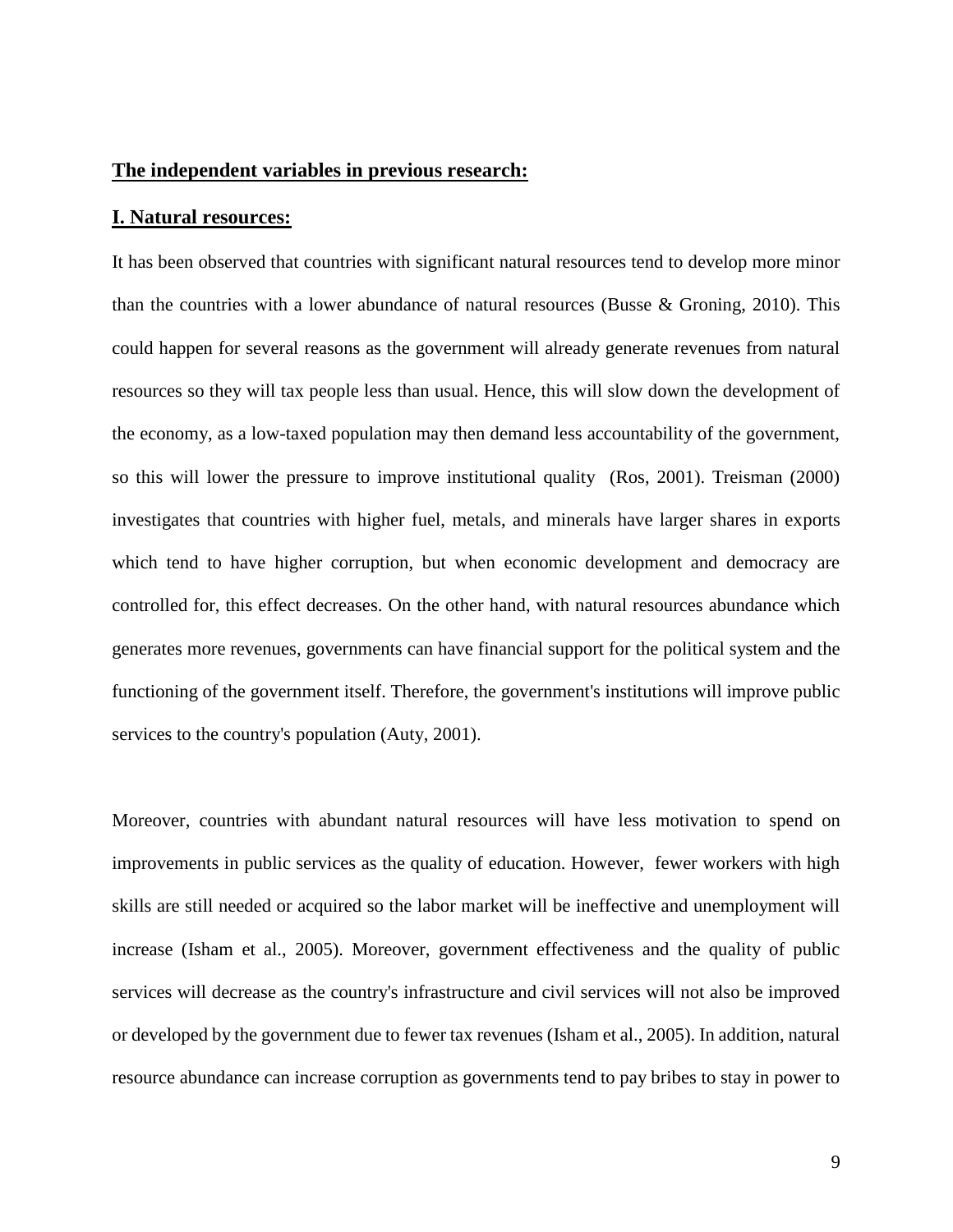benefit from the revenues of the natural resources, so corruption increases and may lead to political instability (Soreide & Kolstad, 2009). Corruption is defined as, the misuse of public or entrusted authority for personal gain to remain in power (Soreide & Kolstad, 2009). Moreover, countries that have natural resources suffer from bad institutions. The latter affects the rule of law as the rentseeking activities will increase, and the rules will be broken for private gains (Soreide & Kolstad, 2009).

However, the existence of corruption depends on the democratic institution of the government. For example, Saudi Arabia is a country that is rich in natural resources such as minerals, natural gas, oil, tantalum, and niobium. It is the fourteenth most significant country in the world. However, it has many restricted policies and penalties against corruption, so its percentage of corruption is relatively low. It has been announced that it has arrested more than one hundred people in charge of administrative and financial government corruption. Hence, Saudi Arabia's rule of law is also fulfilled as the government abides by its rules to avoid violence and unfairness (Anser et al., 2020).

In Gulf countries, an increase in corruption can significantly decrease governance efficiency due to the lack of transparency and illegal activities. Some theories investigated that Gulf countries are not also free from corruption. They have a significant probability of corruption. However, Gulf Cooperation Council (GCC) countries have established some anti-corruption regulations and policies to avoid the spread of illegal activities. The GCC countries have been able to keep side by side with the international community's approach to protecting the integrity and fighting corruption. They initiated the establishment of a committee of heads of anti-corruption bodies in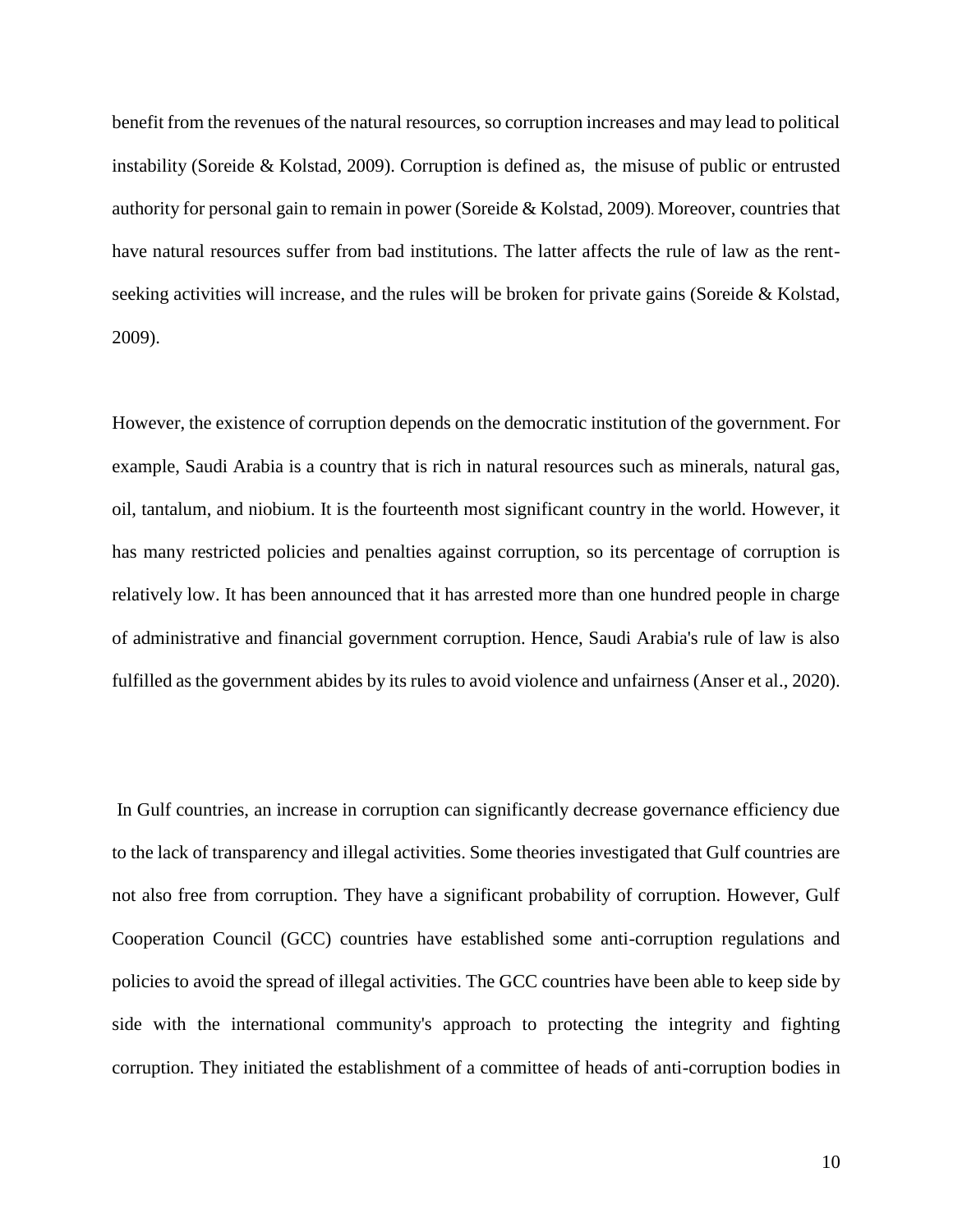the Gulf Council in 2013 to maintain the role of the International Convention against corruption 2013. Moreover, the GCC countries have adopted legislation to ensure justice and transparency in transactions (Belloumi & Alshehry, 2021).

### **II. Foreign aid:**

Moreover, Foreign aid can take many forms to strengthen the management of public financials and some other public sector roles (Knack, 2001). Some donors such as the World Bank, International Monetary Fund (,IMF) and USAID have made governance reforms in countries a priority to send them funds to help develop (Knack, 2001). It has been indicated that the impact of foreign aid on governance has different effects and dimensions. Unfortunately, previous studies indicated that foreign aid tends to negatively affect governance rather than increase the building of solid institutions due to illegal activities. This will reduce the accountability and local ownership, which decreases the incentive for collecting taxes from the people (Brautigam,2000). However, foreign aid can sometimes lead to good governance if technical support is provided to the governance and spending on human development (Ear, 2007). Other studies indicated that foreign aid would be more effective and valuable in less corrupt countries to be spent in the right way. Therefore, it can help improve the quality of institutions and governance (Okada & Samreth, 2012).

Moreover, it has been observed that foreign aid helps improve the salaries and training of public employees working as taxes, judges, and police. As a result, the incentive for bribes in the public sector will decrease, and institutions' quality will be improved (Rijckeghem & Weder, 2001). Moreover, foreign aid decreases the opportunity of achieving a healthy civil society, democrac,y and the rule of law (Knack, 2001). However, USAID has many achievements and activities in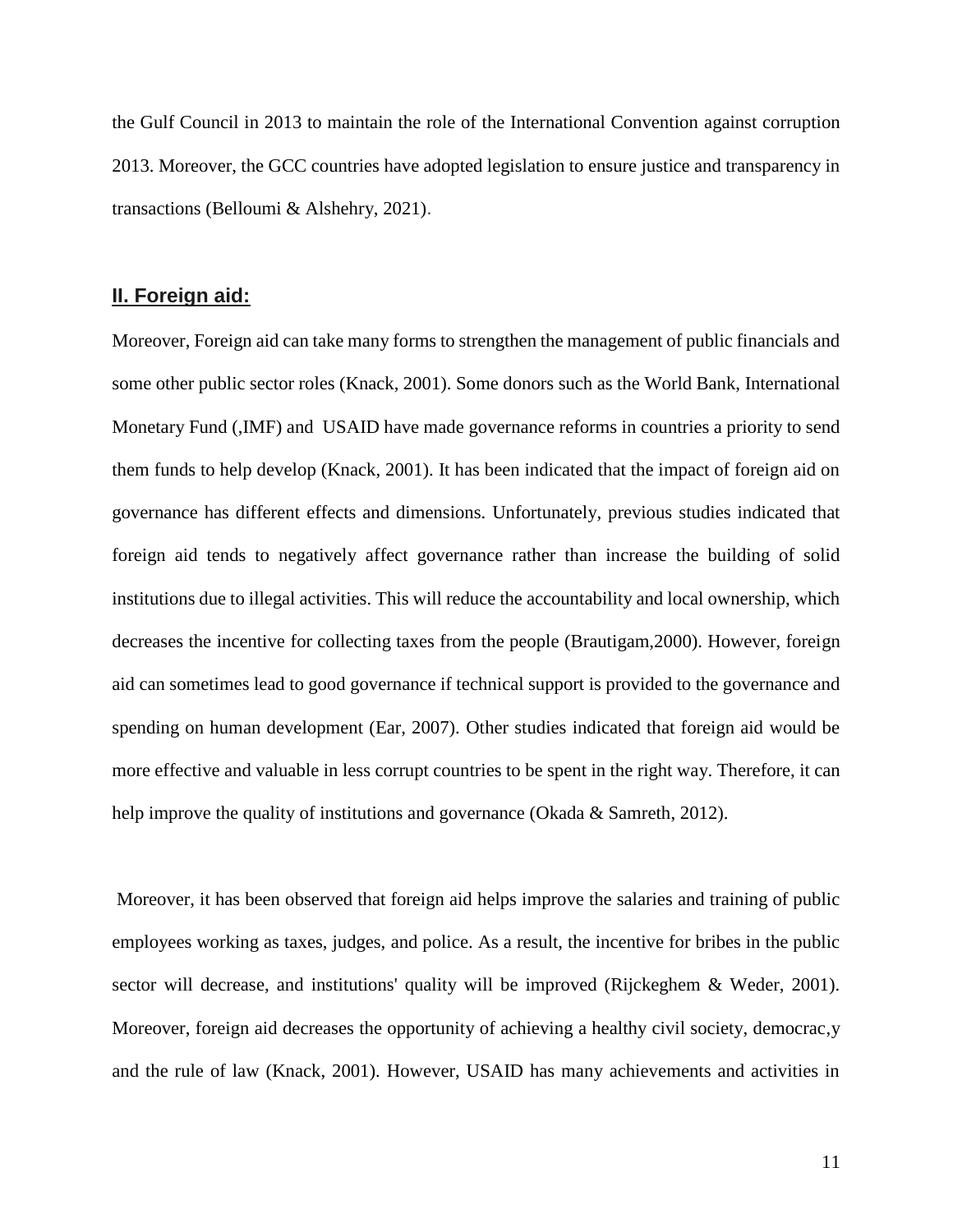Egypt. For example, it has activity in Egypt's Economic governance for development. This activity supports accountability, efficiency, and transparency of public institutions and the civil service. It improves the Government of Egypt's ability to provide access to public services, which increases government effectiveness. In addition, this activity collaborates with the public and private sectors to improve and formulate new and innovative service delivery systems to help the two sectors conduct business together. This delivery system service will also reduce costs, petty corruption, and overall risk exposure (USAID, 2022).

#### **III. Foreign direct investment:**

Foreign direct investment (FDI) is one of the critical variables in this research. The impact of FDI on governance indicators is a critical dimension to be investigated and analyzed. People will have a higher probability of being corrupt as vast amounts of money inflows are getting into the country (Larrain & Tavares, 2004). Hence, they perceive that this small amount of money will not affect this large flow, so they are getting this amount to speed up the regulations for the benefited people (Larrain & Tavares, 2004). Moreover, foreign direct investment is usually related to large infrastructure projects and privatization programs, so the economic rents involved are enormous (Larrain & Tavares, 2004).

On the other hand, FDI can decrease corruption when there is a high level of international capital mobility; some foreign investors will exit the market and no longer invest in the other countries due to the low check of corruption in developing countries. Like the American and European investors, some investors are not attracted to investing in countries with high levels of corruption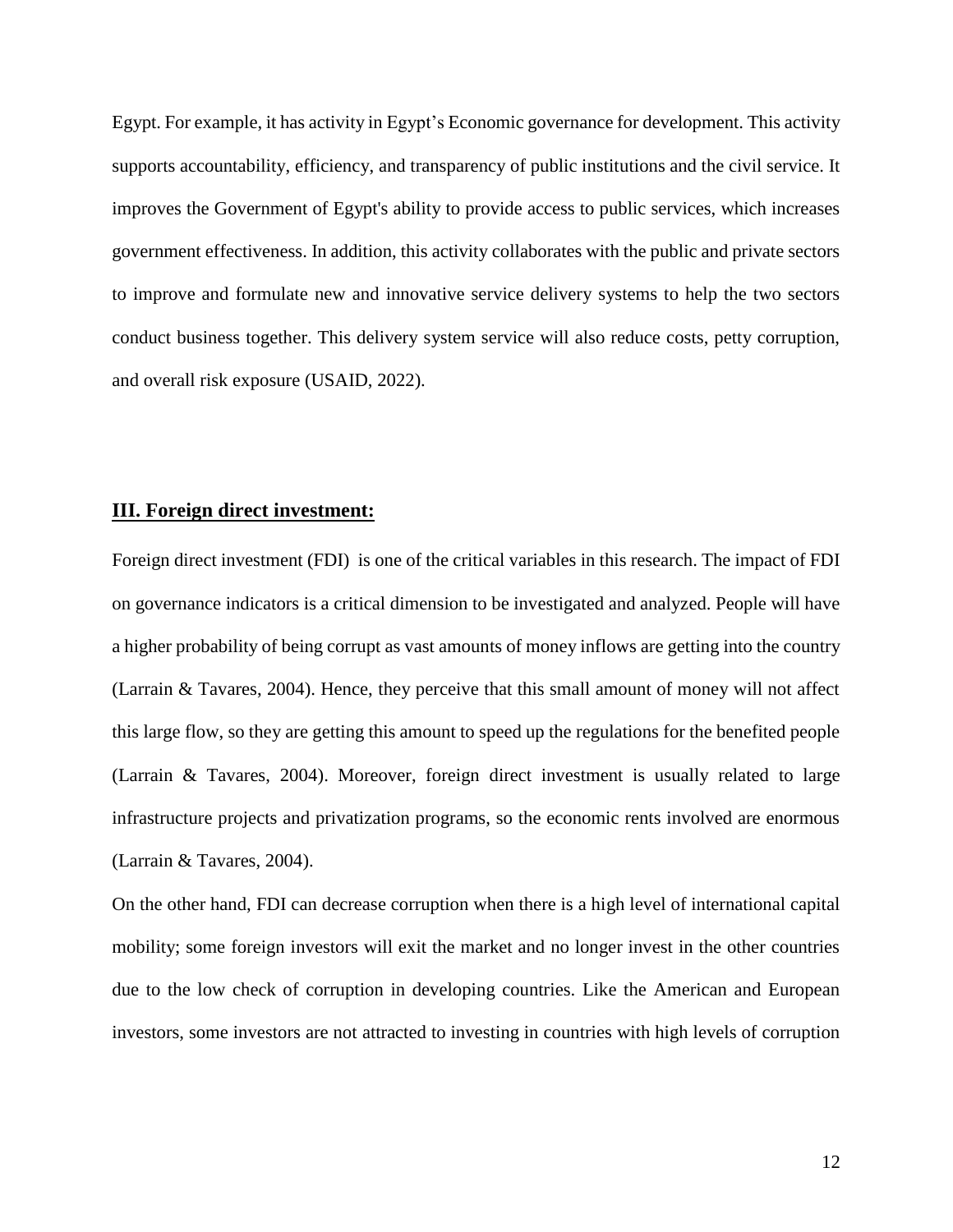(Wei, 2000). The latter can be explained by the fact that they will be afraid their rate of return on their investments will be low due to illegal activities and high levels of corruption (Wei, 2000).

Moreover, FDI can decrease democracy in countries as democratic countries have the opportunity to get more corrupt than autocratic ones, so less country risk for foreign investors. Hence, the FDI will decrease in the countries, so its ruler will change it to an autocratic one to attract foreign investors and spend on infrastructure, increase government effectiveness, and increase the quality of public and civil services (Arslan & Okten, 2010). Moreover, FDI can incentivize the country to maintain political stability and reduce violence to attract foreign investors to invest. For example, during the Arab spring revolutions in 2011, foreign investors were afraid to invest in the Arab countries as they did not guarantee a return on their investment. Hence, FDI encourages governments to maintain political stability in their countries by satisfying the needs of their citizens to reach the status quo (Arslan & Okten, 2010).

#### **IV. Digitalization as a form of ATMs:**

Digitalization is another control variable that affects governance by how government organizations can be operated using technology and how they interact with their citizens using modern technology. Moreover, e-governance aims to reach a customer-friendly culture and offer a good service quality (Lorenzo & amp; Ramos, 2018). Digitalization can improve government efficiency and transparency. Moreover, governments can use technology for cost reduction and easier interaction between citizens in terms of democracy and accessing papers quickly through the internet, increasing transparency and reducing corruption. Also, it helps improve the rule of law as governments' constitutions are accessed easily through the internet so citizens can know the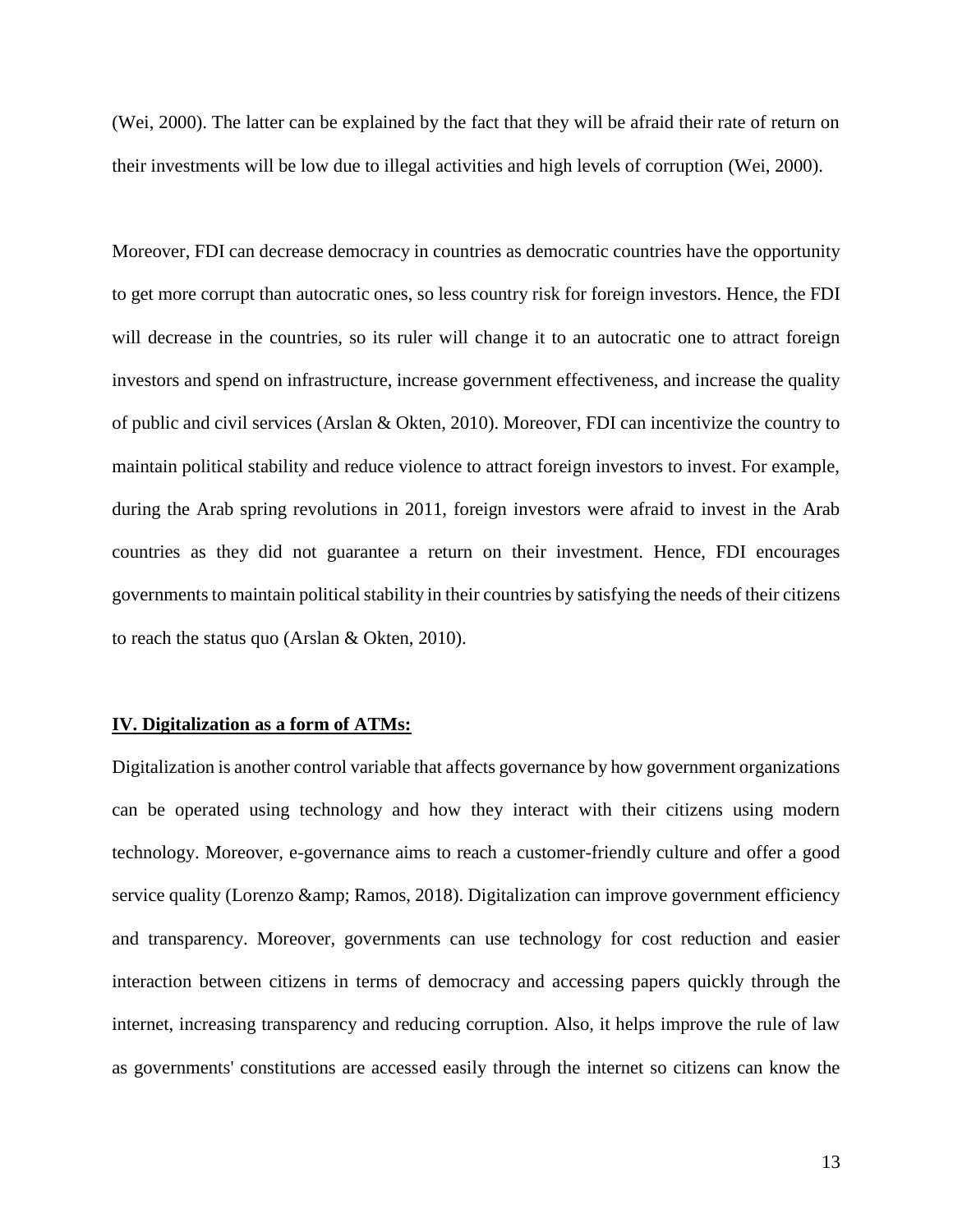rules and laws of their government (Janowski, 2015). Furthermore, information and communication technology (ICT) create new facilities and capabilities in businesses and improve the performance of public government and people's life (Dobrolyubova, Klochkova & Alexandrov, 2019).

Furthermore, digitalization improves legitimacy in governance and the interaction between government and citizens, improving voice and accountability. In other words, e-governance improves public services and democratic processes (Lorenzo & amp; Ramos, 2018). Moreover, digitalization can improve public services such as cash payments, introducing new services to citizens more accessible, and investigating and responding faster to citizens' needs (Freeman, 2007). Hence, transparency of transactions will occur without corruption or priorities, especially in the public sector. On the other hand, however, digitalization can cause political instability and violence, as happened in 2011; the initiative of the Arab Spring revolutions was organized electronically through social media and by collaborating through the internet to express their voices and change the regime that deprived them of their rights. The latter affected many Arab countries in the MENA region, such as Egypt, Syria, Bahrain, Liby,a and Yemen [\(Alshammari](https://www.researchgate.net/publication/profile/Nayef-Alshammari?_sg%5B0%5D=rU_PL1AuYahu1ScV_Vr4AZGLr1IO4c8EB1kYw0cqXqD2w5KfvuaxDTC7CmRBR9WW10CVj-A.PzZmf8agWkgekFlvUFhL603Yvbo9YW_5OwS-W6bUg5gon7QsP5Olle5xPc7RxlDHissPire-tqt_43KXTn9ItA&_sg%5B1%5D=0D8SQtx8zVkzUv3b_cTYz8CgaAWSInJ50R04RQMryEgSrZIEASBhcSaFP5Zmka5tfQNNngY.PUOCEhwOqtKIaM543tKs9AkEqb-2jGOuc6k_l1aJmV7gI3uSlRYdulX7inJ8imWxbvOAfy7V3oN6-Ll2UG26Sw) & [Willoughby,](https://www.researchgate.net/publication/profile/John-Willoughby-4?_sg%5B0%5D=rU_PL1AuYahu1ScV_Vr4AZGLr1IO4c8EB1kYw0cqXqD2w5KfvuaxDTC7CmRBR9WW10CVj-A.PzZmf8agWkgekFlvUFhL603Yvbo9YW_5OwS-W6bUg5gon7QsP5Olle5xPc7RxlDHissPire-tqt_43KXTn9ItA&_sg%5B1%5D=0D8SQtx8zVkzUv3b_cTYz8CgaAWSInJ50R04RQMryEgSrZIEASBhcSaFP5Zmka5tfQNNngY.PUOCEhwOqtKIaM543tKs9AkEqb-2jGOuc6k_l1aJmV7gI3uSlRYdulX7inJ8imWxbvOAfy7V3oN6-Ll2UG26Sw) 2017).

### **VI. Trade:**

Trade is another control variable in this research. It has been argued that trade liberalization can increase corruption. However, extensive trade liberalization can reduce corruption (Treisman, 2000). Trade encourages illegal rent-seeking activities such as bribes, black markets, and corruption to get more opportunities in trading without obstacles and a bureaucratic routine (Majeed, 2014). Moreover, High restrictions on free trade reduce the competition of trade between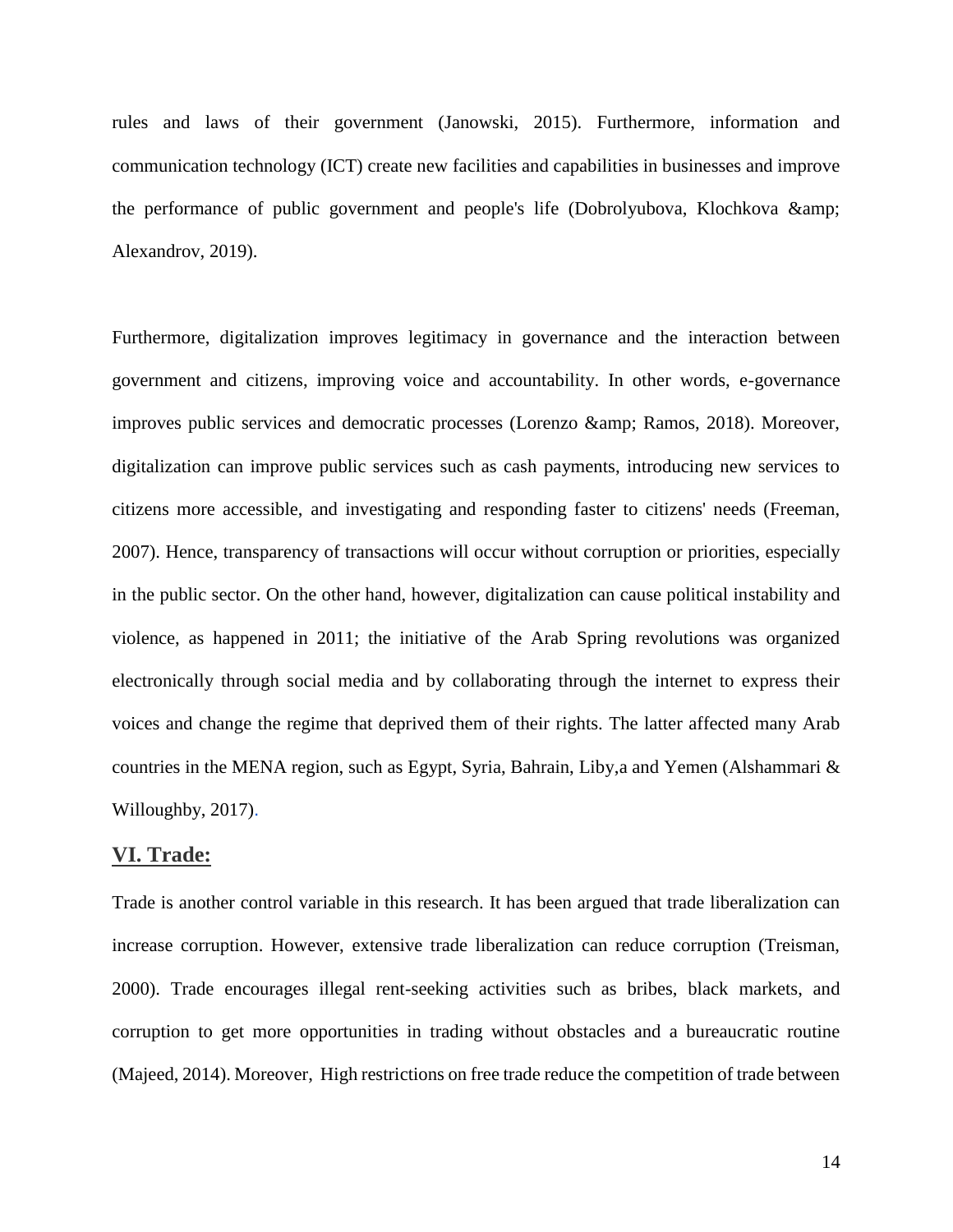domestic and foreign countries, which opens the door for rent-seeking activities and corruption to maintain the trade between countries and the imported and exported countries to satisfy their goals (Gatti, 1999). Furthermore, as mentioned before, trade liberalization allows for more corruption; this is explained by paying bribes and giving suppliers access to the markets. In developing countries, corruption highly occurs as they depend on importing their commodities from foreign countries; hence, they have more opportunities for bribes and corruption (Majeed, 2014).

In addition, it has been investigated that economic globalization of international trade and foreign investment can help establish the proper institutions, so the rule of law can be enhanced by establishing some restricted policies to prevent people from violence and illegal activities (Majeed, 2014). Furthermore, trade facilitation deals with transparency and the possibility of local and foreign interested parties contributing to the customs rule forming process to apply policies to prevent corruption and promote trade, increasing the country's stock of necessities (Yang, 2013). Unfortunately, like FDI, the more democratic countries, the less likely to attract trade due to the level of corruption. Hence, countries such as the developing ones have less incentive to establish democracy to import commodities that they do not have a comparative advantage over (Yang, 2013).

Moreover, trade liberalization will improve government effectiveness as the government will have the incentive to upgrade, maintain, and formulate the public services and infrastructure to encourage trade (Yang, 2013). The latter happened in 2015 when the new Suez Canal was dug to increase the trade between Egypt and foreign countries to avoid waiting for the commodities to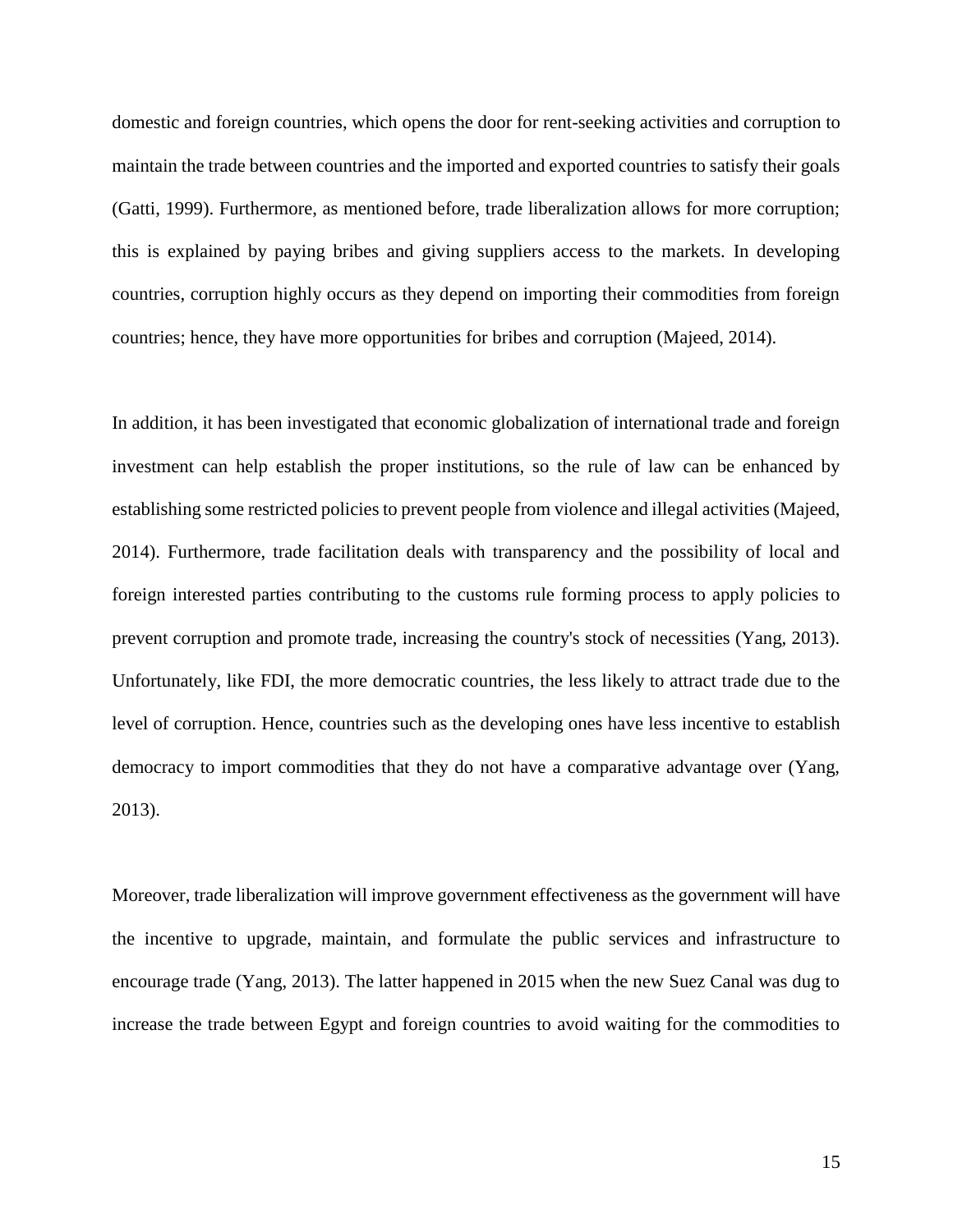arrive (Kenawy, 2016). Hence, the government effectively established the welfare of the country and the neighboring countries.

#### **VII. Education:**

Moreover, education is another explanatory variable in this research. Education can affect governance in several ways. The more educated people are, the more knowledgeable about government institutions and abide by policies and rules. It has been investigated that educated people react more strongly to corruption in society (Anduiza et al., [2013\)](https://link.springer.com/article/10.1007/s11109-018-9455-7#ref-CR6). However, this aspect has two dimensions: highly educated people are more likely to engage in illegal activities and bribes as they have prestigious places in government sectors. Hence, they are more likely to take bribes from the people who would like to avoid bureaucratic routines (Agerberg, 2018).

However, another point of view states that highly educated people are less likely to engage in corruption. The latter is because they are well perceived that engaging in illegal activities can be reported to criminal cases and can be arrested. In other words, educated people are well-perceived by the policies and regulations adopted by the government, so their level of illegal activities will decrease. Hence, this affects corruption and the rule of law as two governance indicators (Bauhr & Grimes, [2013](https://link.springer.com/article/10.1007/s11109-018-9455-7#ref-CR8)).

However, as mentioned by (Agerberg, 2018), when the government regulations and institutions work poorly, the positive effects of education concerning politics cannot be satisfied (Agerberg, 2018). It is also demonstrated by Hillygus [2005](https://link.springer.com/article/10.1007/s11109-018-9455-7#ref-CR35) that educated people are more politically knowledgeable and understandable; also, the educated citizen is more likely to participate in

16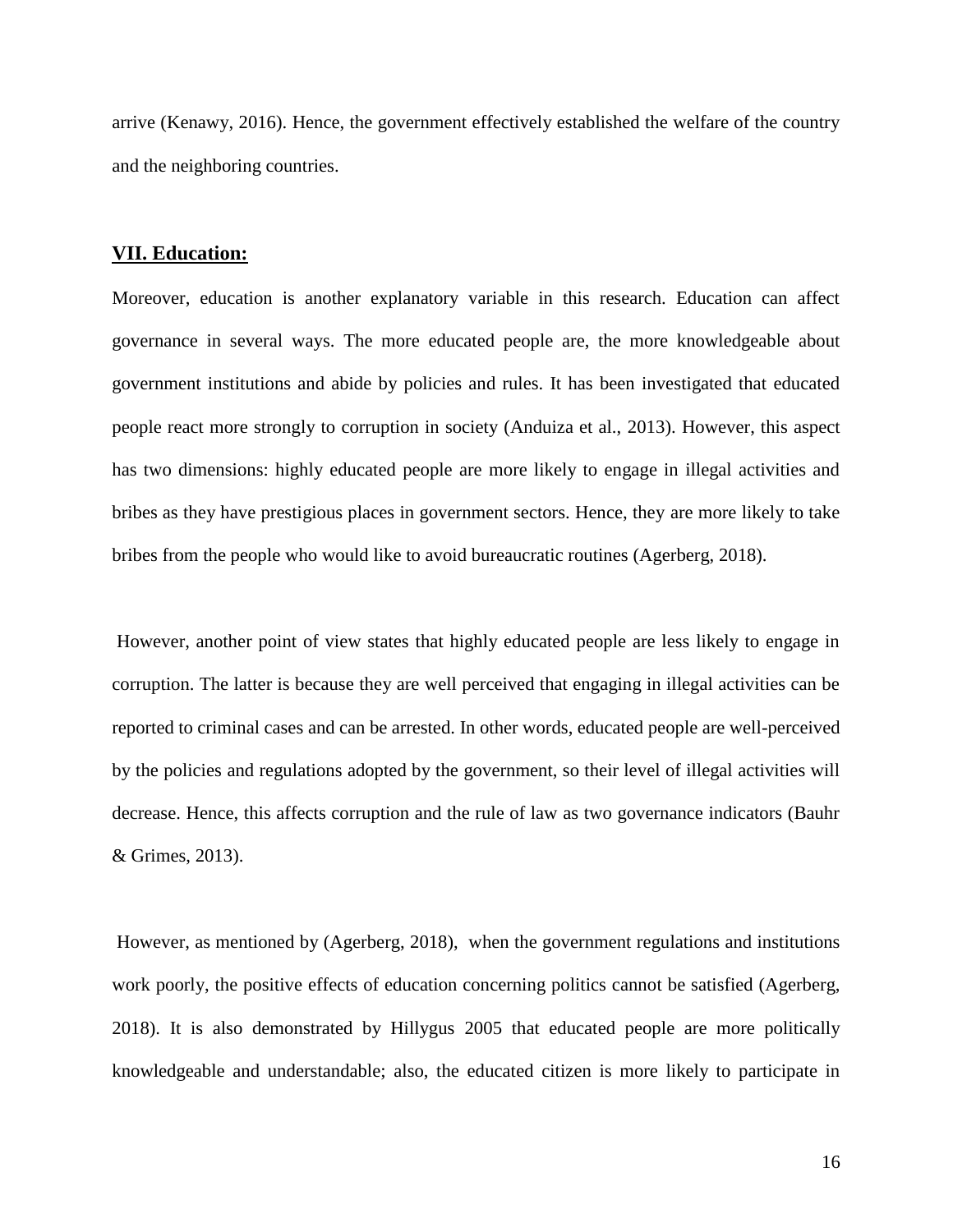politics and understand the word "democratic" and how it is essential to choose their leader (Agerberg, 2018). According to Persson, 2015, the relationship between education and political participation is the most common relationship established in research on political behavior.

#### **VIII. Taxes:**

Furthermore, taxes impact governance and can affect it positively or negatively. Taxes are an effective method to collect revenues from the economy to the benefit of the government to spend them on public services such as education and improving infrastructure. However, if these taxes are too high, this can encourage corruption due to the incentive for tax evasion to decrease the tax burden either on individuals or corporates (Nawaz, 2010). Moreover, many bribes are being paid to workers or people with prestigious high places to avoid paying massive taxes (Nawaz, 2010). However, taxes show how efficient the country is in collecting taxes to spend them on public services. However, some countries, such as the European countries, determine their tax capacity depending on a person's income or corporate revenue so that these countries can have fewer corruption activities than the others (Nawaz, 2010). Moreover, high taxes can increase democratization as the government will spend on improving policies that increase democracy in the economy. As a result, the economy's social aspect will improve, and voice and accountability will be high (Repetti).

Moreover, the impact of taxes on government effectiveness is significant as the revenues from taxes are spent on improving public services such as education, infrastructure, and improvement of any public services that can benefit the citizens and bring welfare to the whole economy. Moreover, the revenues from taxation can be spent on improving health by boosting the quality of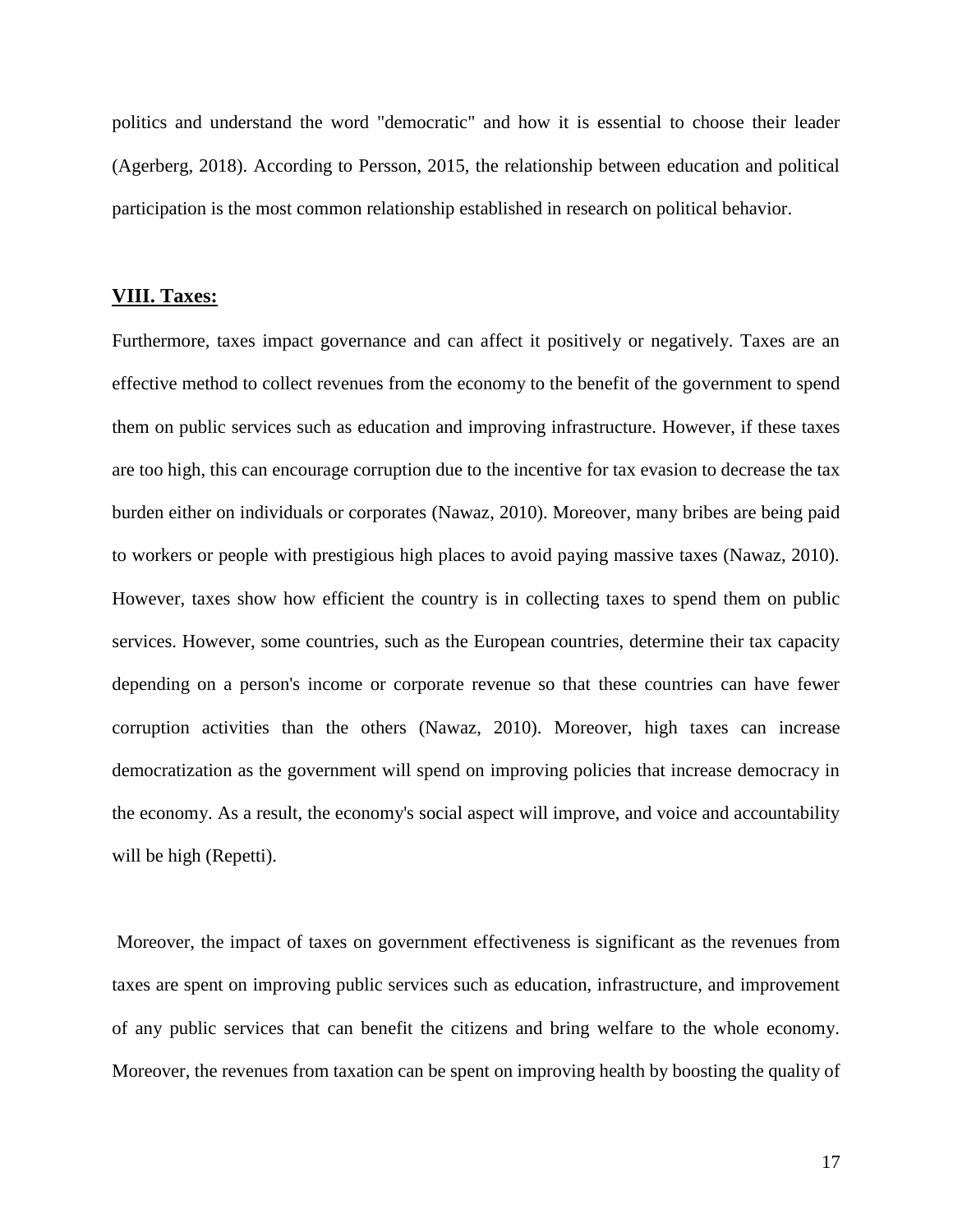hospitals in the economy, leading to better health and higher productivity (Arora & Chong, 2018). Furthermore, when the revenues of taxes are used to formulate good institutional quality, the informal sectors will decrease. Hence, tax evasion will be lower due to policies that prevent these sectors from being established and the penalties that can be done against them (Arora & Chong, 2018).

Furthermore, the impact of taxation on the rule of law is how individuals and firms abide by the rules and policies that the government adopts in collecting taxes from the citizens and to what extent they can evade taxes, especially in the informal sectors (Arora & Chong, 2018).

Moreover, some researchers argued that countries with taxation could lead to political stability as reliable and successful taxation power can lead to a better quality of people, so they do not need to make a coup against their regimes (Estrada et al., 2011). In this regard, this can maintain the political stability in the economy and avoid any violence and waste of resources that can be done due to political stability by the country's residents. Thus, taxation has a significant impact on the quality of governance as taxation can affect the indicators of governance which determine if any particular governance is weak or strong. Hence, taxation is vital in most governance indicators, so it might be enormously significant to determine if governance is strong or weak.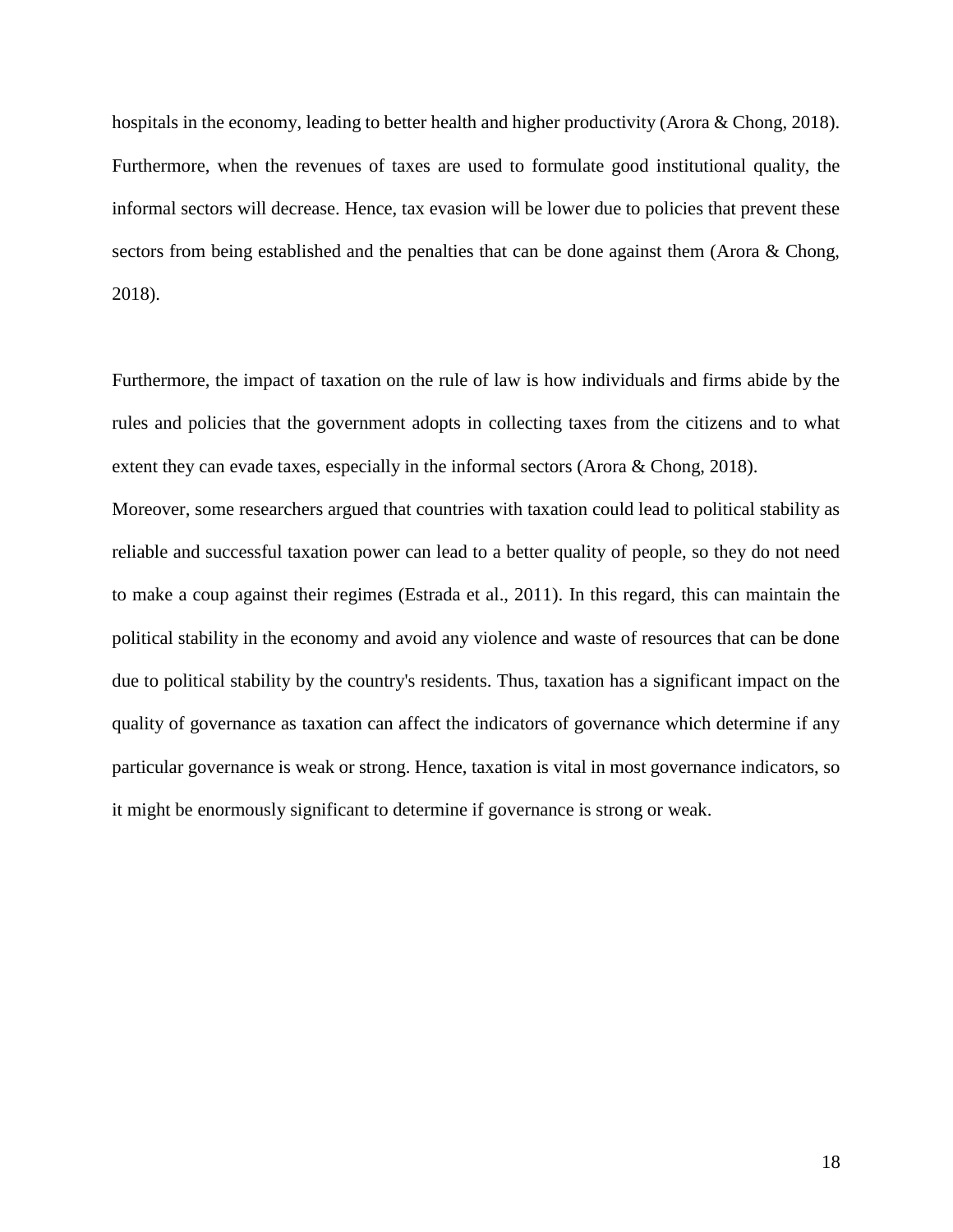#### **Overview:**

Two countries were selected as a sample from MENA countries to investigate their current richness in natural resources and foreign aid. According to the American chamber of commerce in Egypt (2022), Egypt is one of the top recipients of U.S. foreign assistance, coming in third after Israel and Jordan in 2020. In F.Y. 2020, Egypt received USD 1.43 billion in foreign assistance, mainly from the U.S. Agency for International Development (USAID). Egypt has many natural resources such as River Nile, Arable land, Fish, Natural gas, and Petroleum (World Bank, 2019). Moreover, Saudi Arabia is one of the largest providers in the Gulf region in terms of volume. Saudi Arabia chaired the G20 meetings in 2020. KSRelief reacted to the COVID-19 pandemic by funding humanitarian and aid projects in fragile countries such as Somalia, the Syrian Arab Republic, and Yemen. Saudi Arabia also sent aid to many other developing countries through grants through United Nations (U.N.) agencies and national and international organizations. The Egyptian economy has had ups and downs. However, it was one of the best developed in Africa at one time, primarily due to the country's proper utilization of its natural resources. Egypt was taken as a sample of the MENA countries of the non-oil countries (World Bank, 2019). Moreover, Saudi Arabia was taken as a sample of the GCC countries in the MENA countries. Saudi Arabia is the third-largest country for natural resources after Russia and the United States as shown in Table 2 (World Bank, 2019).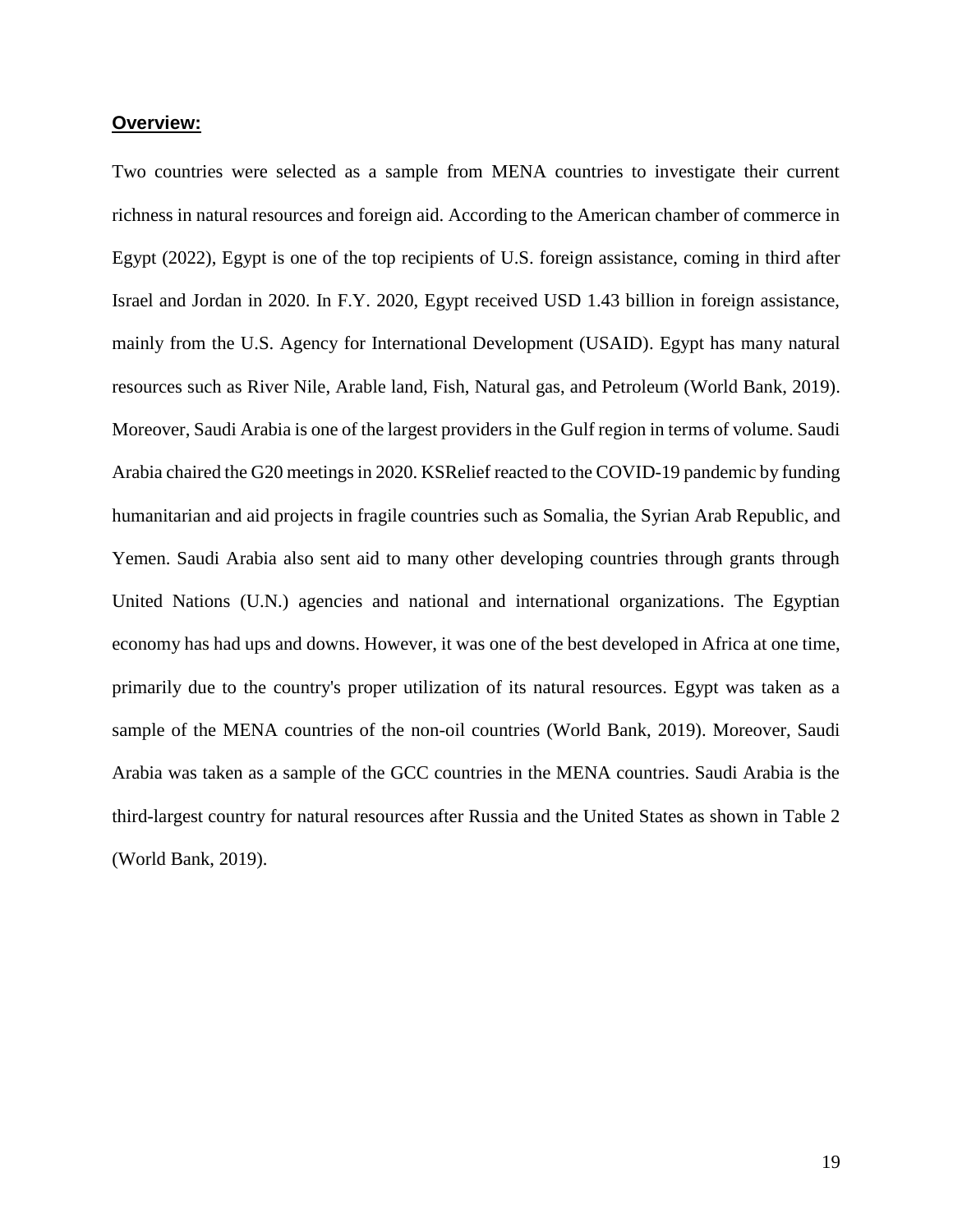

Table 1: Weighted average of natural resources as a percentage of GDP in the MENA region

Economic output is affected by the contribution of the natural resources in order to achieve development. Revenues from natural resources, mainly from fossil fuels and minerals, contribute for a sizable account share of GDP. Rents from the natural resources such as minerals and fossil fuels indicate the liquidation of their capital stock (World Bank, 2021).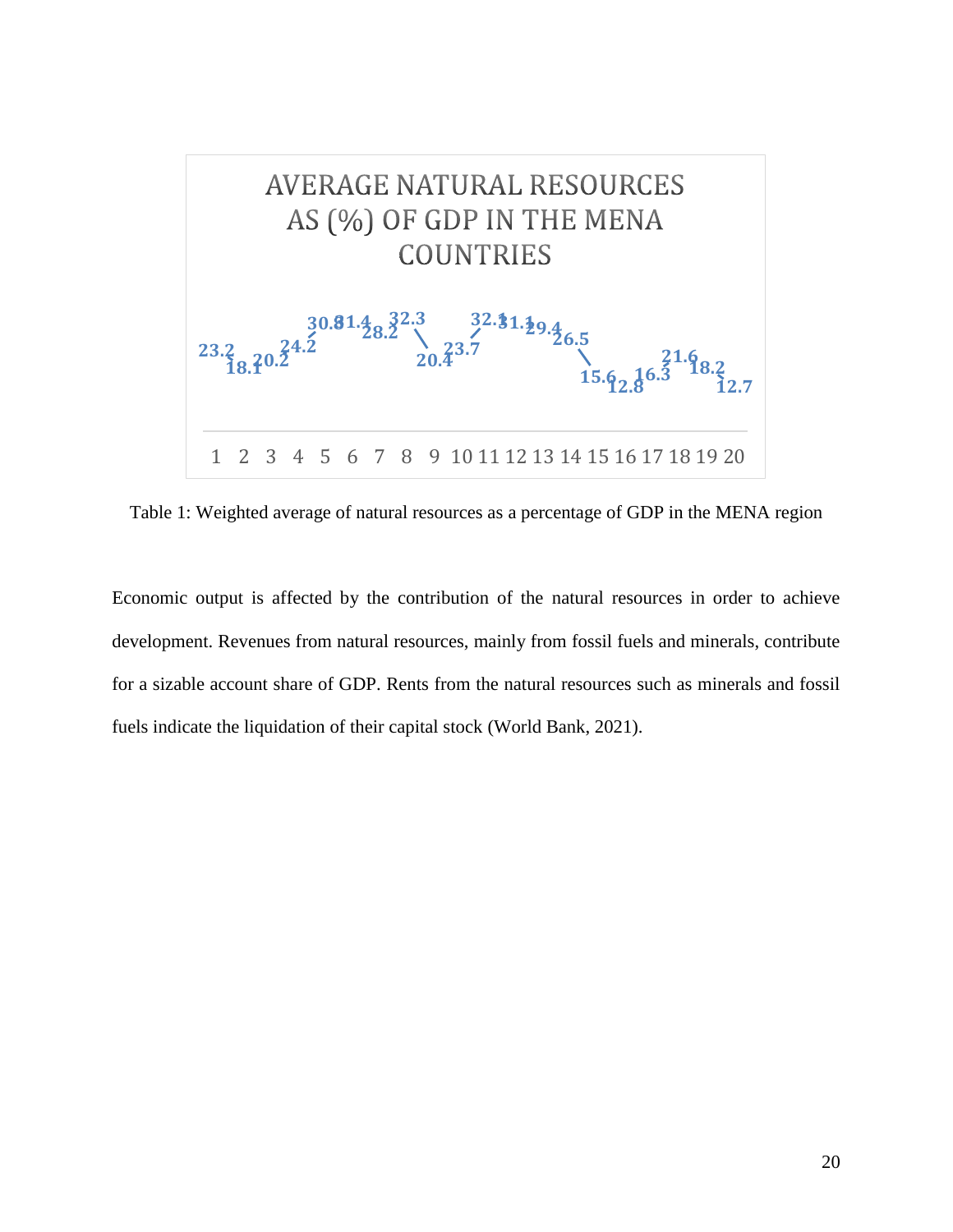

Table 2: Top 10 countries of natural resources in the world



Table 3: Top 10 countries of natural resources in the MENA region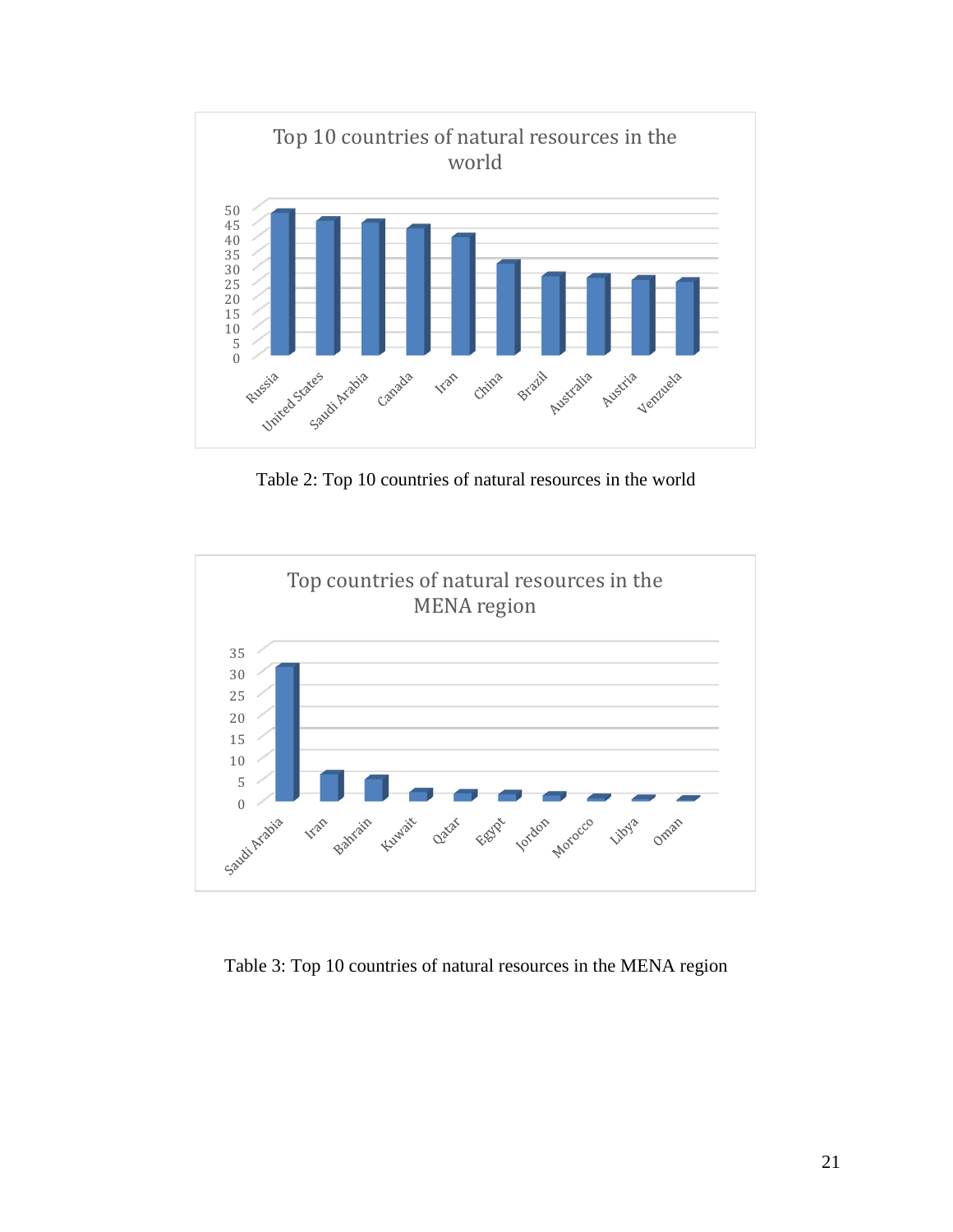#### **Methodology:**

This research aims to analyze the impact of U.S. aid, foreign aid, and abundance of natural resources using some control variables such as education, trade, population growth and digitalization. The latter impact the quality of the six indicators of governance: Voice and Accountability, rule of law, regulatory quality, political stability and absence of violence, government effectiveness and control of corruption in selected countries in the Middle East and North Africa (MENA) region. The latter was divided into two groups: Gulf Countries (GCC), which s ists of six countries, United Arab Emirates, Saudi Arabia, Qatar, Oman, Kuwait and Bahrain. On the other side is the rest of the countries in the MENA region. Hence, investigating the differences between the impact of dependent and independent variables between developing and developed countries in the same years (2000-2020) excluding 2001. Finally, a simple average of the six indicators was taken to get the composite measure of the quality of governance. This variable will be named average governance.

Moreover, a dummy variable has been added to investigate the impact of the Arab Spring revolution for the MENA region on the dependent variables (six indicators of governance), as zero was given to the countries in the years before 2011, and one is given from 2011 to 2020 including 2011 for the MENA region only. Moreover, the countries of the MENA and European countries are scaled from -2.5 (poor quality of governance) to 2.5 (strong quality of governance). Hence, this scale reflects the score of each country in the two regions; if the country has a high score, then this reflects the strong quality of governance and low score reflects bad quality of governance.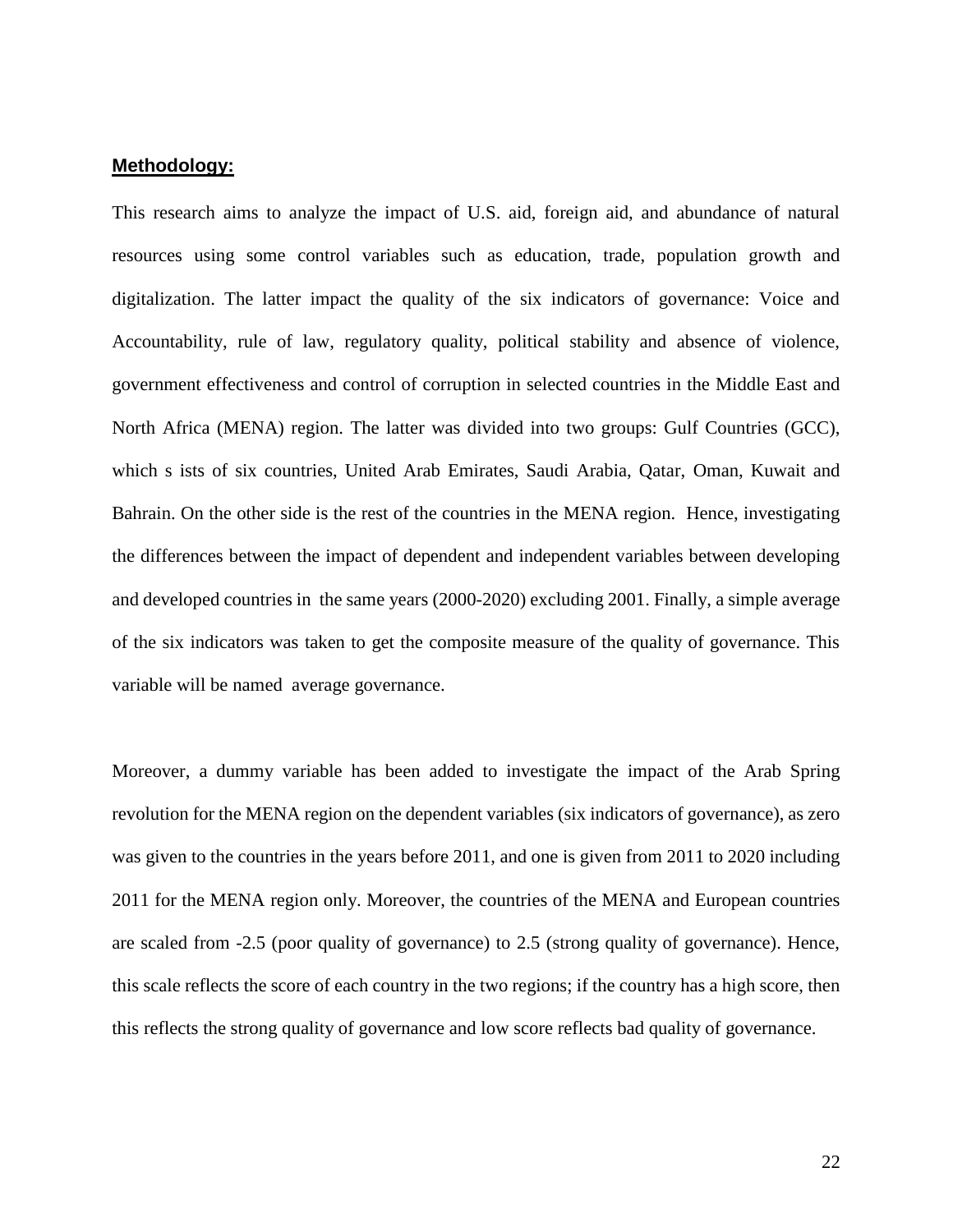This research used the time-series - cross-sectional data (panel data) of seventeen (17) MENA countries along with a comparison of twenty-seven (27) European countries in order to examine the validity of the investigation which is to what extent do foreign aid and natural resources abundance affect governance in the MENA countries in comparison with European countries. The foreign aid variable is excluded from the European countries as they were aid donors not aid receivers, when the model was run.

Moreover, to determine the best type of the panel data model, a Hausman test was used to investigate which one performs better with the data, whether the fixed effect or random effect. Furthermore, there are four countries dropped from the list of MENA region countries: Lebanon, Iran, Israel, and Malta. Lebanon and Iran were dropped due to their lack of data and the difficulty of obtaining regular data for these two countries. Lebanon is suffering from its central bank bankruptcy, so it is better to get dropped in order to get better overall results without outliers. Moreover, Israel and Malta were dropped as these are the foreign countries across the other Arab countries in the MENA region . Hence, they were dropped in order to obtain more accurate results.

Furthermore, data related to the six indicators of governance, which are the dependent variables in this research, obtained from World Governance Indicators (WGI). While the data for the independent variables which are U.S. aid (the net bilateral aid flows from DAC donors (development assistance committee). United States (U.S. dollars)). foreign aid (net official aid received as a share of national income), natural abundance of resources (total natural resources rent as a percentage of Gross domestic product (GDP). Trade (percentage of GDP), foreign direct investment (net inflow (percentage of GDP), education (government expenditure on secondary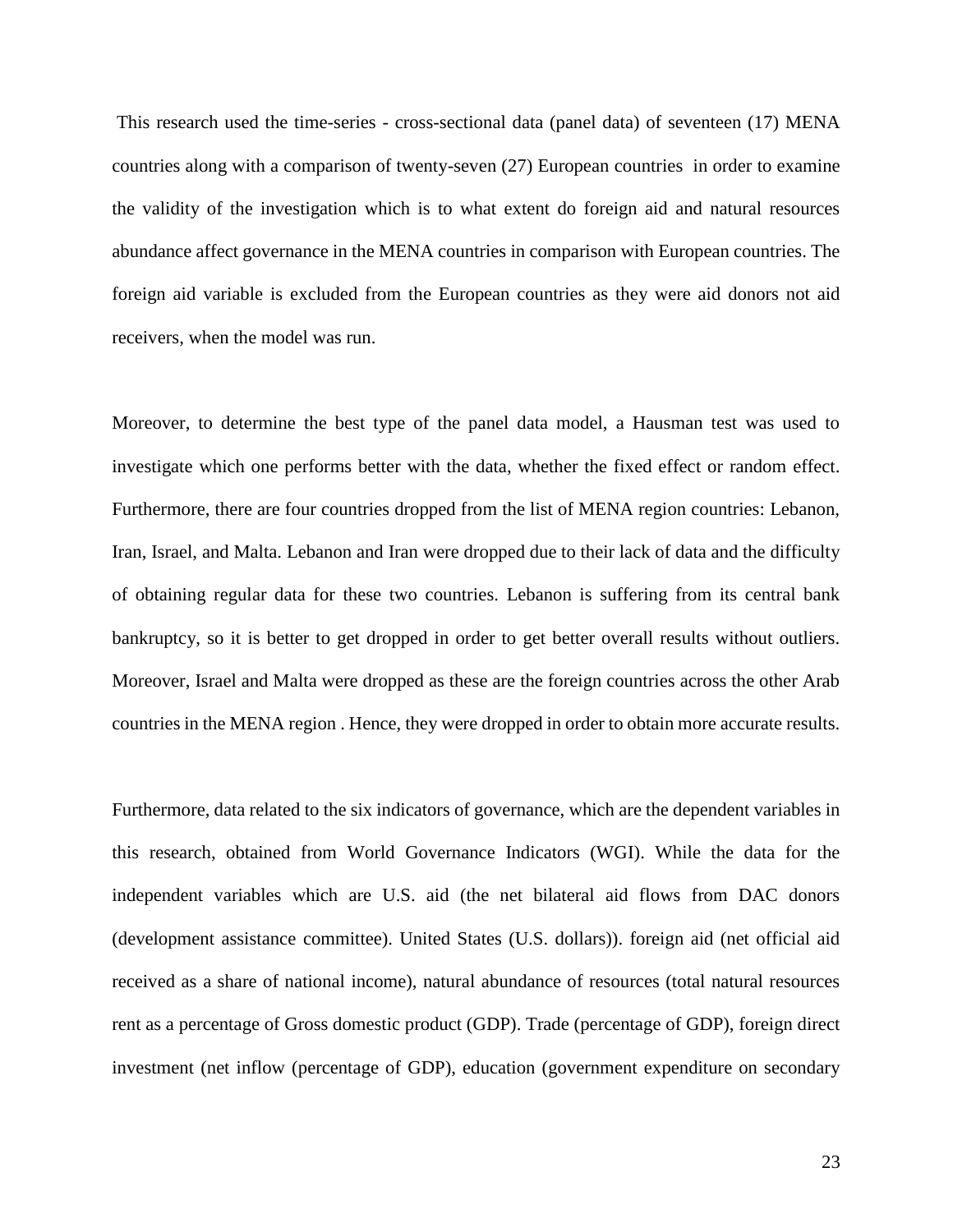education) , digitalization (Automated teller machines per 100,000 adults) and taxes which are measured by the percentage of taxes from the revenues which are collected from corporates. The data for these variables are obtained from World Development Indicators (WDI). As comparative analysis, the latter was done for the two regions, MENA and European countries.

In this research, the stationary test was done using the xtunitroot fisher test to determine if the dependent and independent variables are stationary or non-stationary. The variable, which is nonstationary and has a growth rate, the log will be taken for it to investigate if the variable is growing and fluctuating over time. The test is as follows: the variable is stationary if the H0 fails to be rejected. If the H0 is rejected then it is a non-stationary variable. The natural log was taken for the dependent and independent variables to investigate the effect of the growth rate of each indicator on the independent variables, so there are six models for each indicator of governance to find their relationship with each independent variable.

Moreover, the model will be checked for heteroskedasticity using xttest3 to check for its presence. The explanatory or control variables are trade, foreign direct investment, education, digitalization and taxes. While USAID, foreign aid and natural abundance of resources are the leading independent variables, the model will be tested and analyzed . Hence, this paper runs the panel data regression of the below-mentioned form including Arab Spring Revolutions (the dummy variable) and foreign aid, including U.S. aid, so the regression equation is as follows:

Quality of governance=B0+B1 foreign aid + B2 Ln\_Natural resources+B3 trade+ B3 government expenditure on education + B4 Foreign direct investment (FDI) + B5 ATMs+ B6 Arab Spring revolutions+e.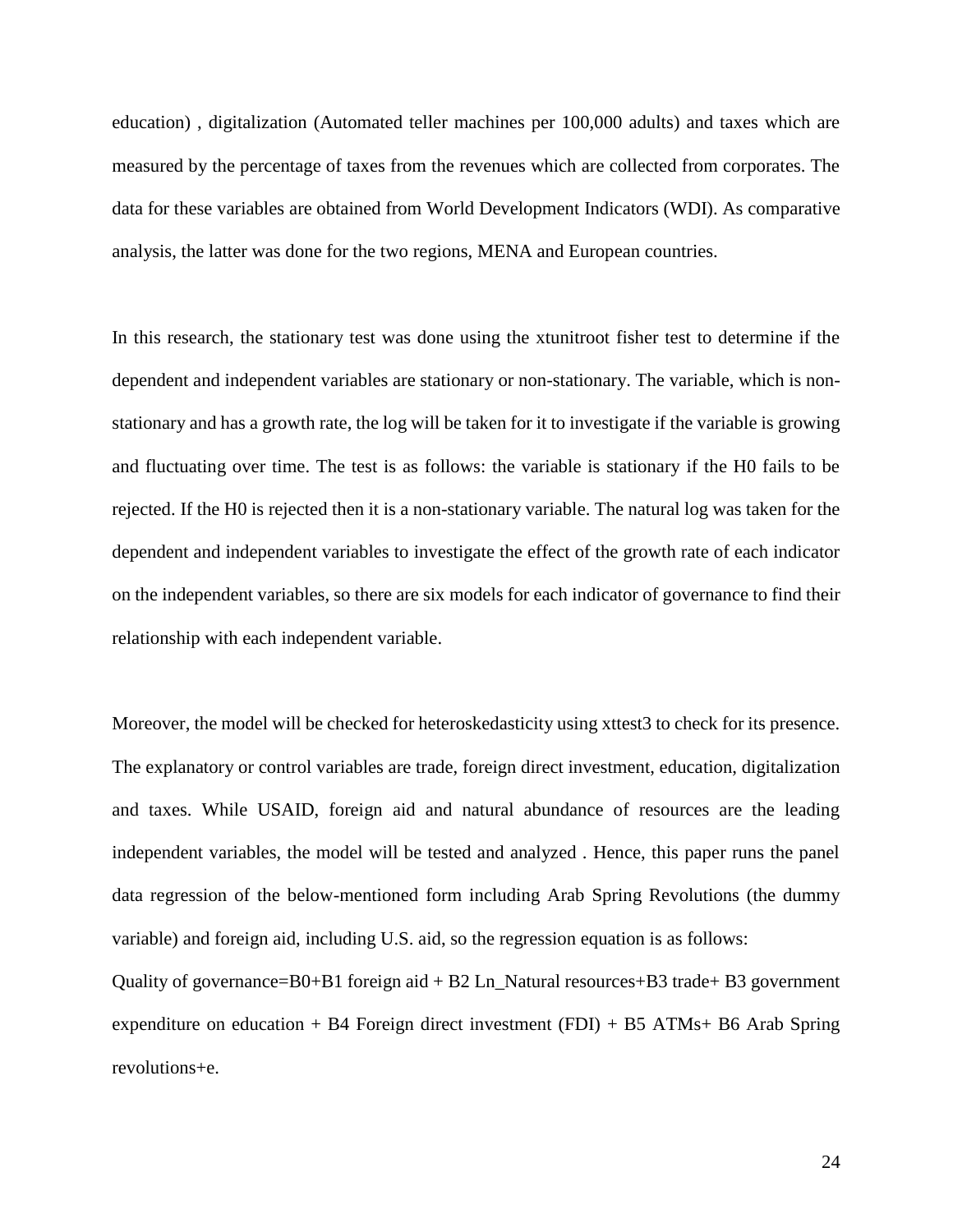The correlation matrix was observed in order to investigate the relationship between the independent variables as well as the summary statistics for the independent variables for the MENA countries :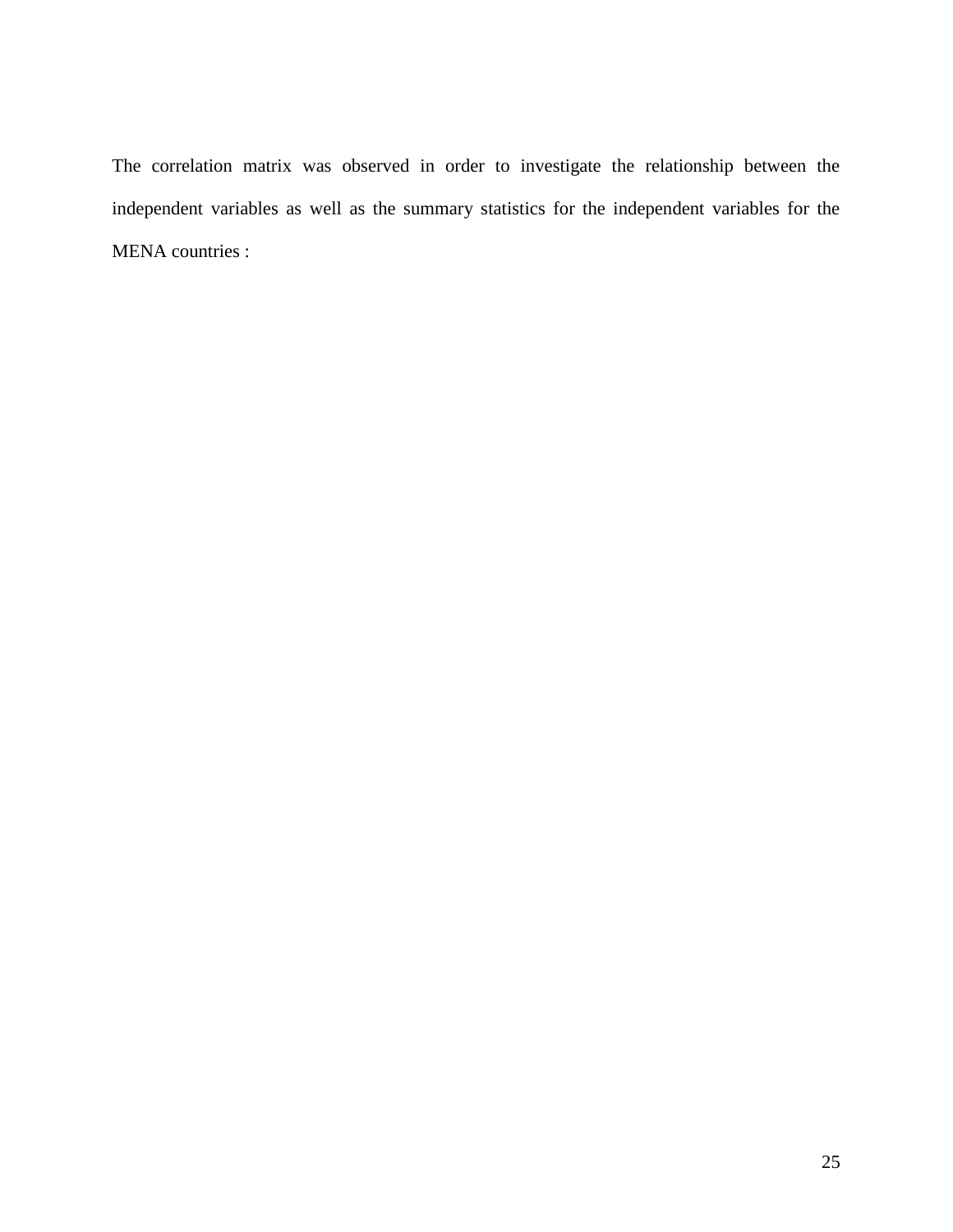# **Correlation matrix**

|             | USAID1    | trade     | <b>FDI</b> | Government<br>Expenditure<br>on<br>Education | <b>ATMs</b> | natural<br>resource<br>${\bf S}$ | Arab<br>spring |
|-------------|-----------|-----------|------------|----------------------------------------------|-------------|----------------------------------|----------------|
| USAID1      | 1.0000    |           |            |                                              |             |                                  |                |
| trade       | 0.0129    | 1.0000    |            |                                              |             |                                  |                |
| <b>FDI</b>  | 0.0204    | $-0.1330$ | 1.0000     |                                              |             |                                  |                |
| GovExpEdu   | $-0.0912$ | $-0.0032$ | 0.1615     | 1.0000                                       |             |                                  |                |
| <b>ATMs</b> | 0.0700    | 0.1500    | 0.1132     | 0.0469                                       | 1.0000      |                                  |                |
| natres      | $-0.0334$ | 0.0666    | 0.0289     | 0.0308                                       | 0.0183      | 1.0000                           |                |
| Arab spring | 0.0816    | 0.0755    | $-0.1311$  | $-0.1205$                                    | 0.2917      | $-0.1423$                        | 1.0000         |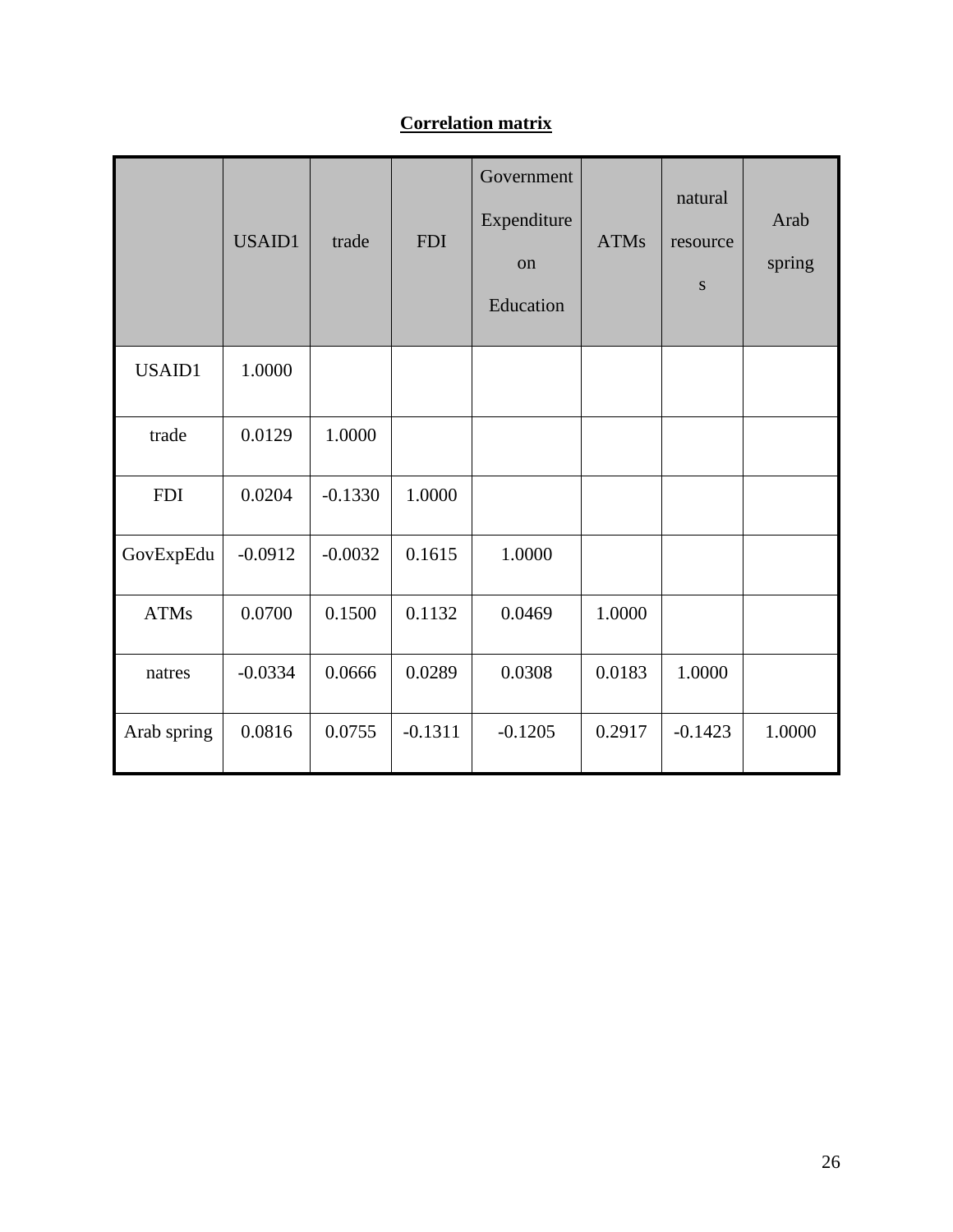### **Summary statistics**

| Variable    | Obs | Mean     | Std. Dev | Min    | Max |
|-------------|-----|----------|----------|--------|-----|
| USAID1      | 231 | 129.7359 | 80.84104 | 1<br>T | 273 |
| trade       | 231 | 177.5801 | 120.3526 | 1      | 409 |
| <b>FDI</b>  | 231 | 190.9957 | 118.5719 | 1      | 425 |
| GovExpEdu   | 231 | 40.14719 | 63.58066 | 1      | 199 |
| <b>ATMs</b> | 231 | 78.23377 | 87.28069 | 1      | 298 |

| natres     | 231 | 79.59307 | 57.69891 | 187 |
|------------|-----|----------|----------|-----|
| arabspring | 232 | .4784483 | .5006154 |     |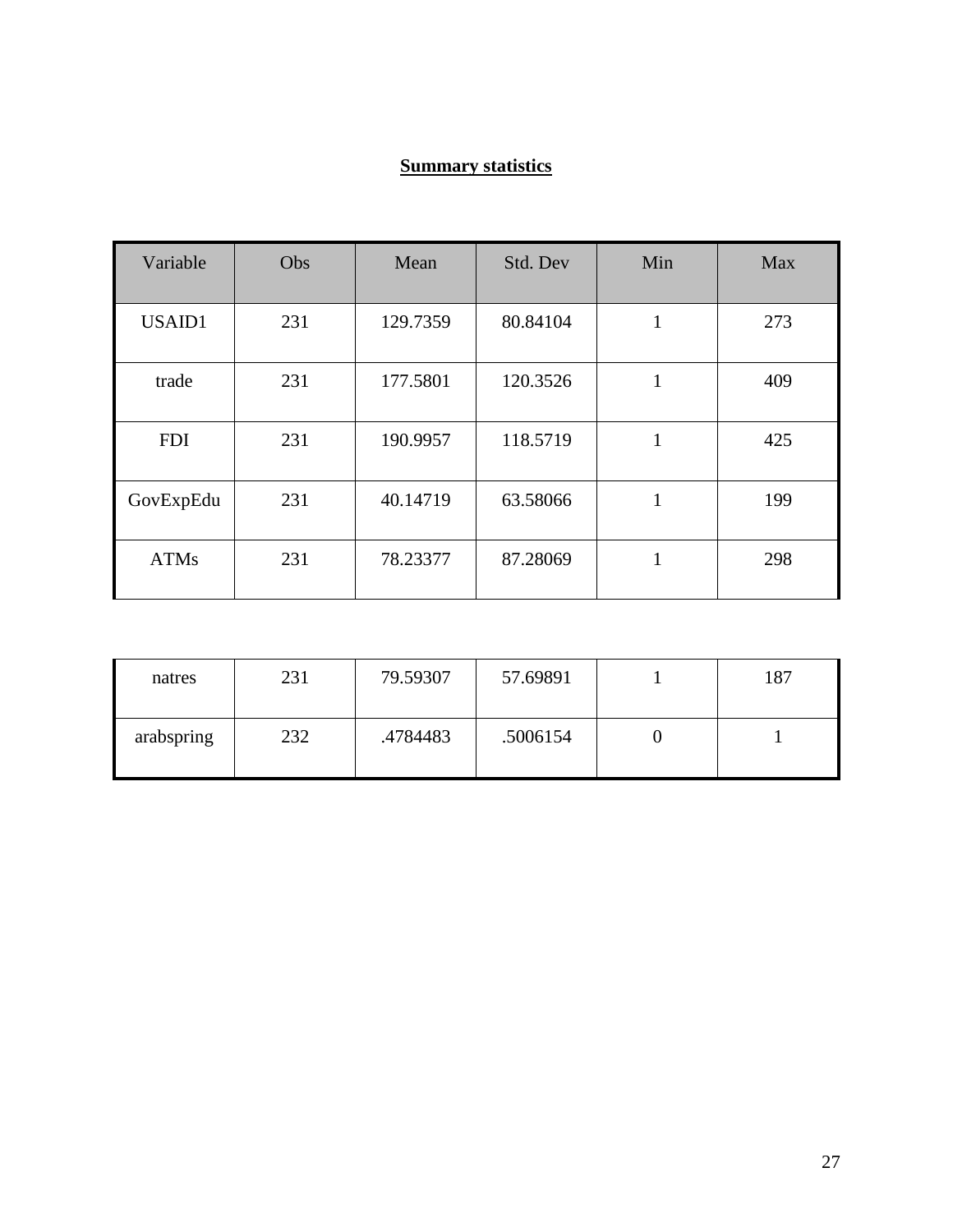# **For the GCC countries:**

# **Correlation matrix**

|             | <b>USAID1</b> | trade     | <b>FDI</b> | GovExp~u  | <b>ATMs</b> | $lognat-s$ | $arabsp-g$ |
|-------------|---------------|-----------|------------|-----------|-------------|------------|------------|
| USAID1      | 1.0000        |           |            |           |             |            |            |
| trade       | $-0.0186$     | 1.0000    |            |           |             |            |            |
| <b>FDI</b>  | 0.1590        | $-0.1819$ | 1.0000     |           |             |            |            |
| GovExpEdu   | 0.1083        | 0.2909    | $-0.2618$  | 1.0000    |             |            |            |
| <b>ATMs</b> | $-0.1377$     | 0.2020    | $-0.0315$  | $-0.0208$ | 1.0000      |            |            |
| lognatres   | 0.0616        | 0.1290    | 0.0320     | 0.0600    | $-0.0694$   | 1.0000     |            |
| Arab spring | $-0.2393$     | $-0.1299$ | $-0.1676$  | $-0.1112$ | 0.4738      | $-0.3021$  | 1.0000     |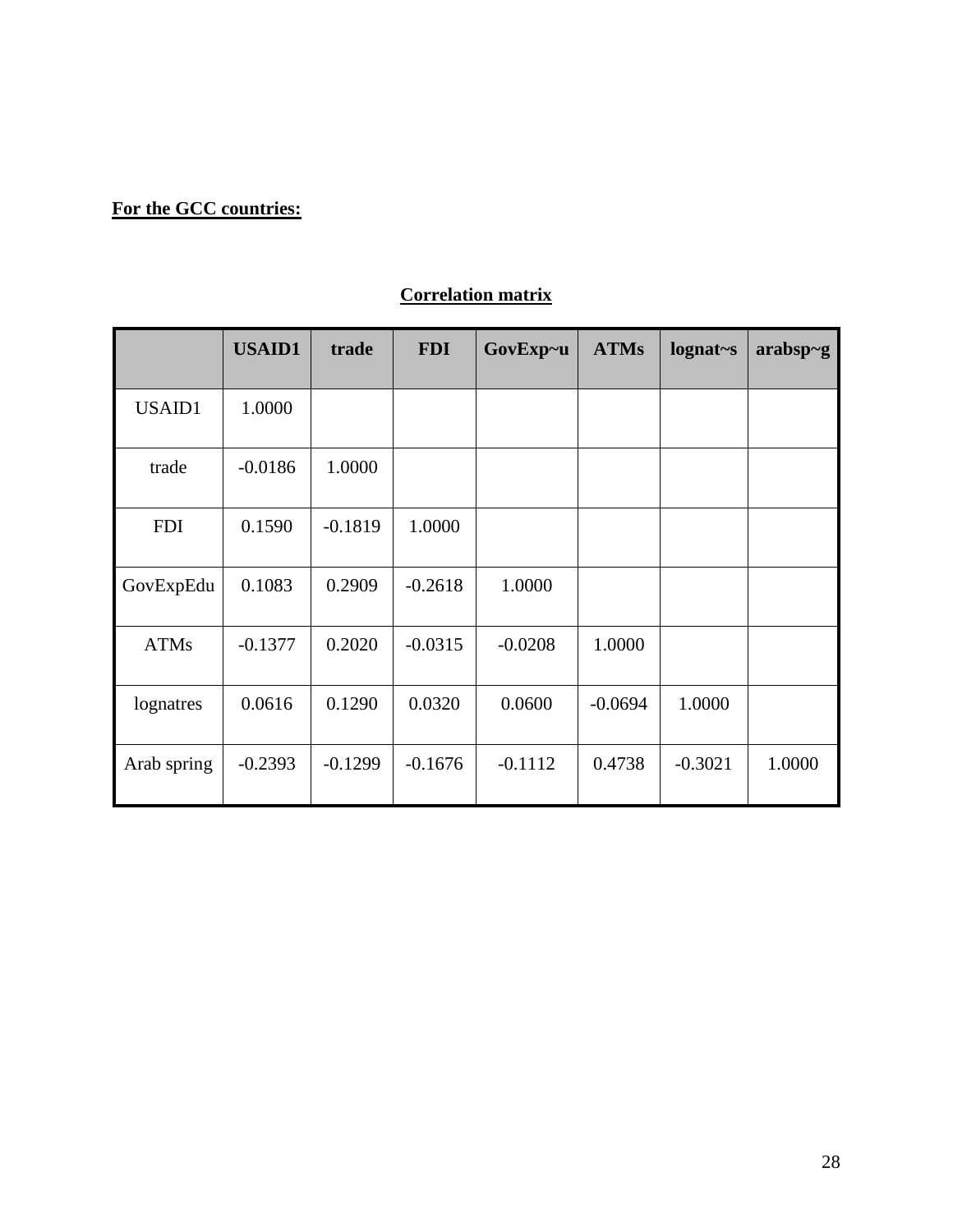| <b>Variable</b> | Obs | <b>Mean</b> | Std. Dev. | <b>Min</b>     | <b>Max</b> |
|-----------------|-----|-------------|-----------|----------------|------------|
| USAID1          | 126 | 47.69048    | 46.76177  | 1              | 263        |
| trade           | 126 | 213.881     | 151.7642  | 1              | 408        |
| <b>FDI</b>      | 126 | 201.246     | 134.5215  | $\overline{4}$ | 416        |
| GovExpEdu       | 126 | 39.79365    | 55.47011  | 1              | 189        |
| <b>ATMs</b>     | 126 | 129.9762    | 108.4674  | 1              | 289        |

# **Summary statistics**

| lognatres   | 126 | 5.198429 | 1.066073 | .6931472 | 5.897154 |
|-------------|-----|----------|----------|----------|----------|
| Arab spring | 126 | .4761905 | .5014265 |          |          |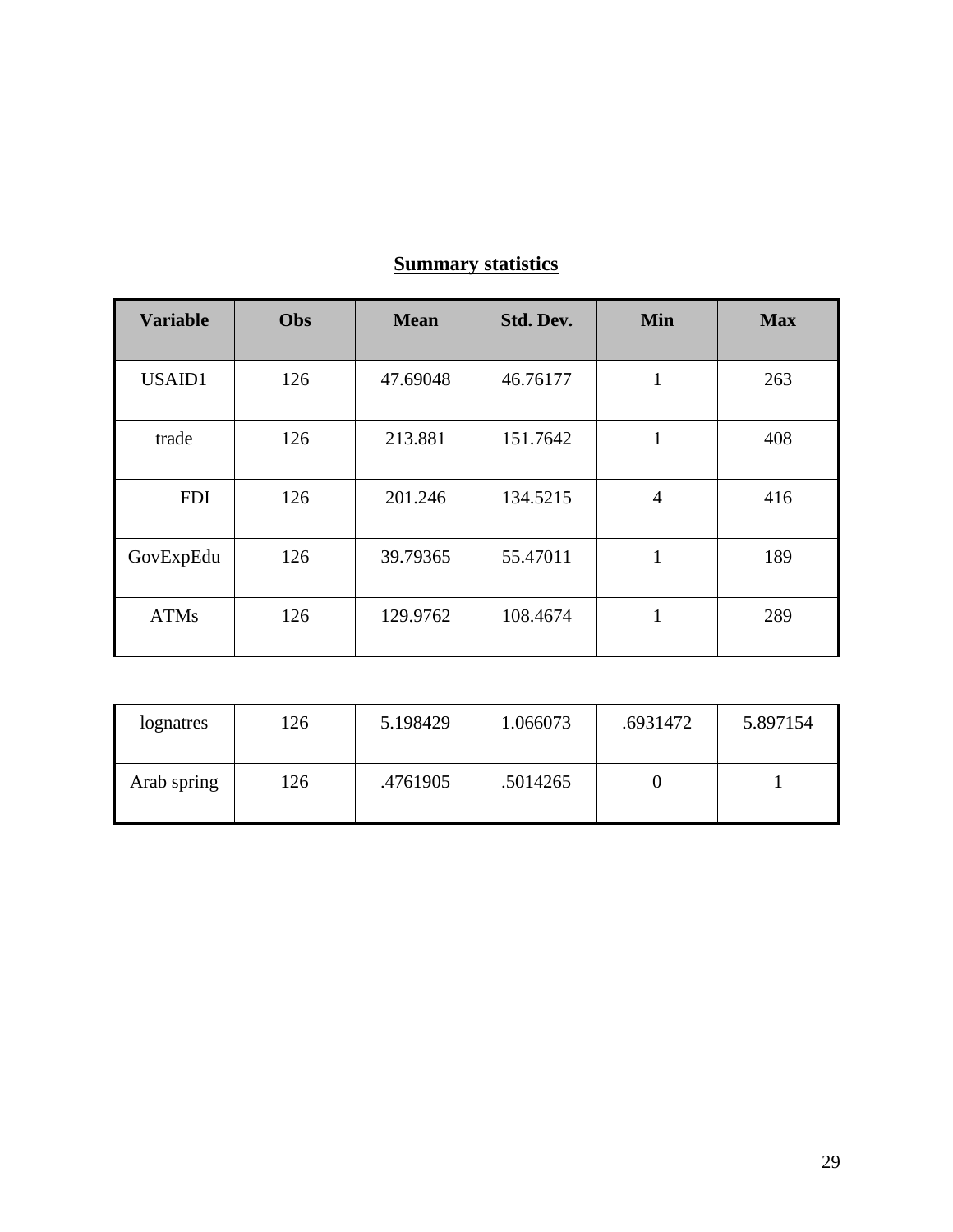#### **Results and Discussion:**

The model was run using cross-sectional time series (Panel data) across selected countries in the MENA region. However, the countries in the MENA region divided into two groups. The model was once run using the group of Gulf Cooperation Council (GCC) countries. The other time, the model was run with the rest of the other countries in the MENA region but without Israel, Iran, Lebanon, and Malta. These countries were dropped as Israel and Malta are foreign countries within the other Arab countries; Lebanon and Iraq were dropped due to their lack of data and sources, which might affect the results when the model is run. The fixed-effect model performed better to run the model after using a Hausman test when running the group of GCC countries. Generally, a fixed effect estimator captures the unobserved country-specific effects and produces consistent estimates (Chuang & Wang, 2009). Moreover, the panel data analysis with a country fixed effect approach is used to distinguish more systematically between foreign & U.S. aid and natural resources on the governance indicators over time and across the countries selected in the MENA region.

Hence, the correction for heteroskedasticity was done to overcome its problem. Moreover, the stationarity test showed that only natural resources variables have a growth rate across time, so it is non-stationary and the natural log will be added to it. However, foreign & USAID are not in the regression equation when the model is run across the GCC countries. This is because these countries do not receive aid from any countries as they can generate their revenues from natural resources to obtain their necessities. Hence, the general regression equation can be written as follows: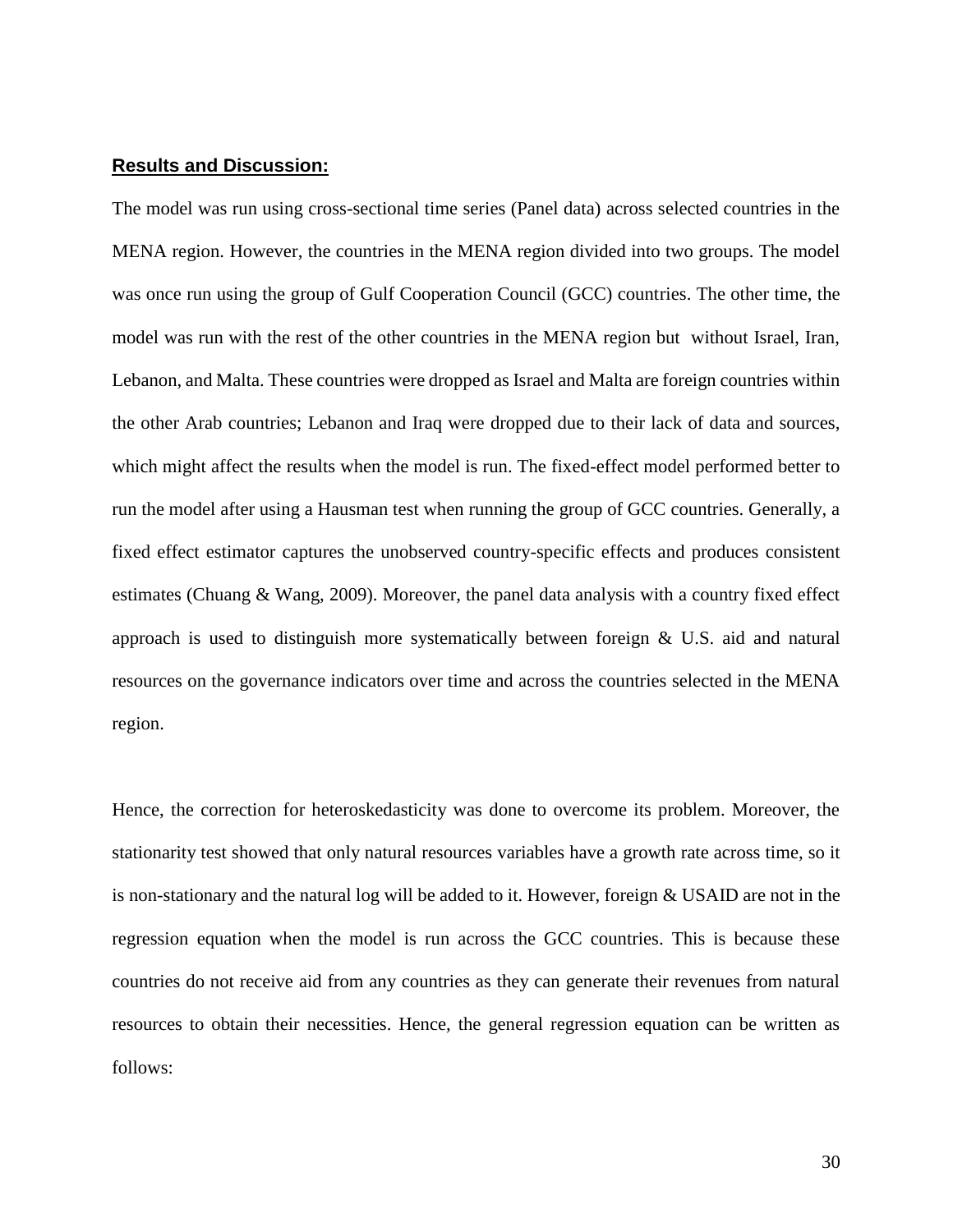Quality of governance=B0+B1 foreign aid/USAID+ B2 Ln Natural resources+B3 trade+ B3 government expenditure on education + B4 FDI + B5 ATMs+ B6 Arab Spring Revolutions +e

This equation can be explained as B0 is the country-specific fixed effects quality of governance (it), representing how good the quality of governance is. These variables can be measured by how the six indicators are satisfied and can improve the quality of governance within each country. U.S. aid represents the lateral aid flows from DAC donors (development assistance committee), United States (U.S. dollars), and foreign aid, representing the net official aid received as a share of national income for the country i in period t. Natural resource abundance represents the total natural resources rent as a percentage of Gross domestic product (GDP) for country i in period t, a trade which indicates the total trade in the percentage of GDP for country i in period t. Moreover, the foreign direct investment represents the net inflow of foreign investment as a percentage of GDP for country i in period t. Education represents government expenditure on secondary education for country i in period t. GDP growth represents the annual GDP growth for country i in period t and digitalization which represents the Automated teller machines (ATMs) per 100,000 adults for country i in period t. When the model is run by the GCC countries only, USAID/aid variables were omitted as GCC countries are aid donors not aid receivers. As Rouis (2014) stated, the World Bank (2010) indicated that Kuwait, Saudi Arabia, and the UAE have provided generous aid financing over the years for financing other countries.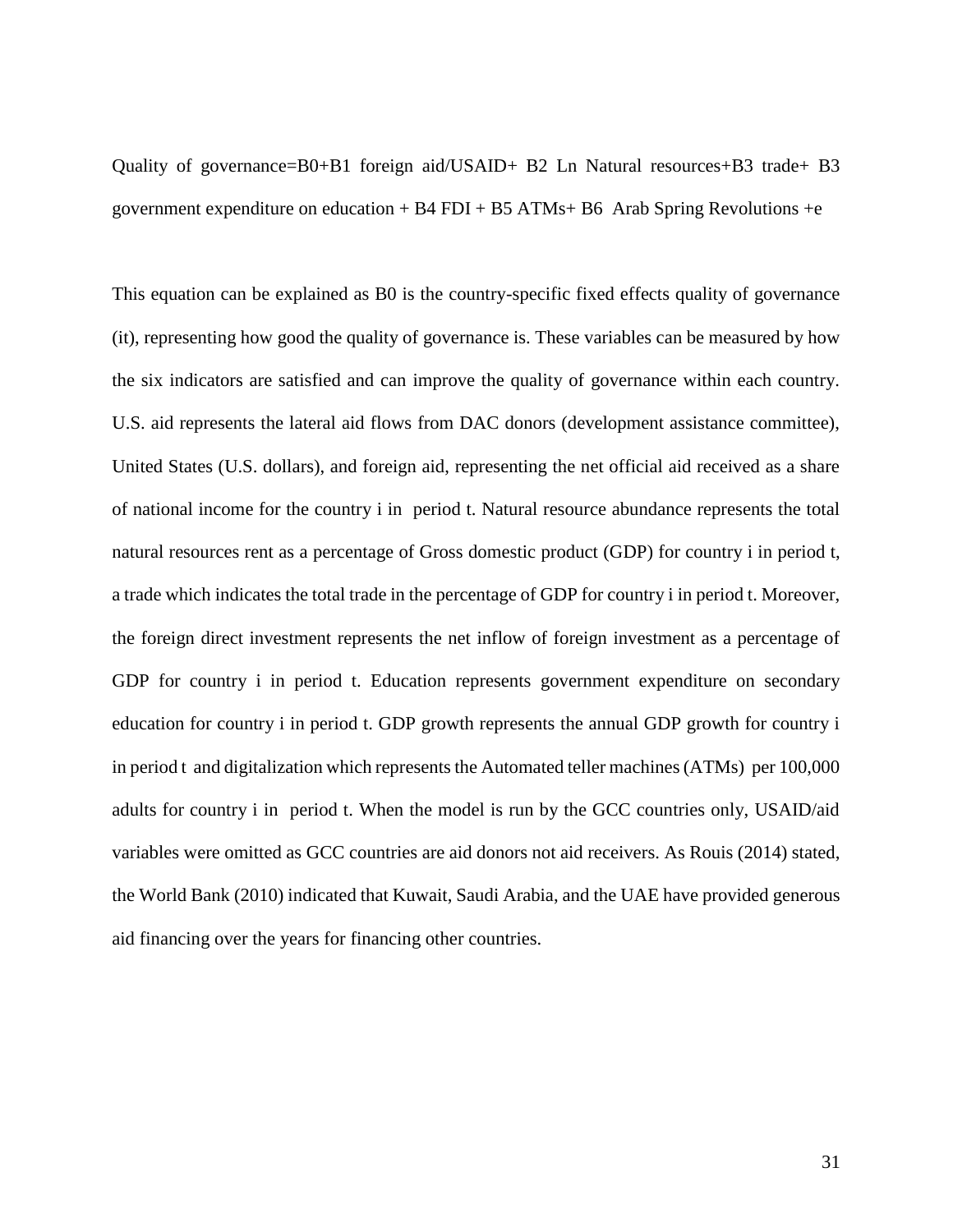Moreover, Sensitivity analysis was taken in order to investigate more how the independent variables are affecting the dependent variables, and the results were as below:

### **For the GCC countries:**

| Independent<br>variables                       | (1)             | (2)             | (3)            |
|------------------------------------------------|-----------------|-----------------|----------------|
| <b>USAID</b>                                   | $-0.0014365***$ | $-0.00154*$     | $-0.009421$    |
| <b>FDI</b>                                     | 0.002284        |                 | 0.003648       |
| Education                                      | $-0.001803**$   |                 | $-0.0016134**$ |
| Natural resources                              | $-0.0692434$    | $-0.0752074***$ | $-0.040736*$   |
| Dummy variable<br>(Arab spring<br>revolutions) | $-0.21459*$     | $-0.3274***$    |                |
| Trade                                          |                 | $-0.004033$     | 0.00539        |
| <b>ATMs</b>                                    |                 | 0.001002        | 0.002105       |

### **Control of corruption:**

Note: \*\*\* Coefficient significant at 1%, \*\* Coefficient significant at 5%, \* Coefficient significant

at 10%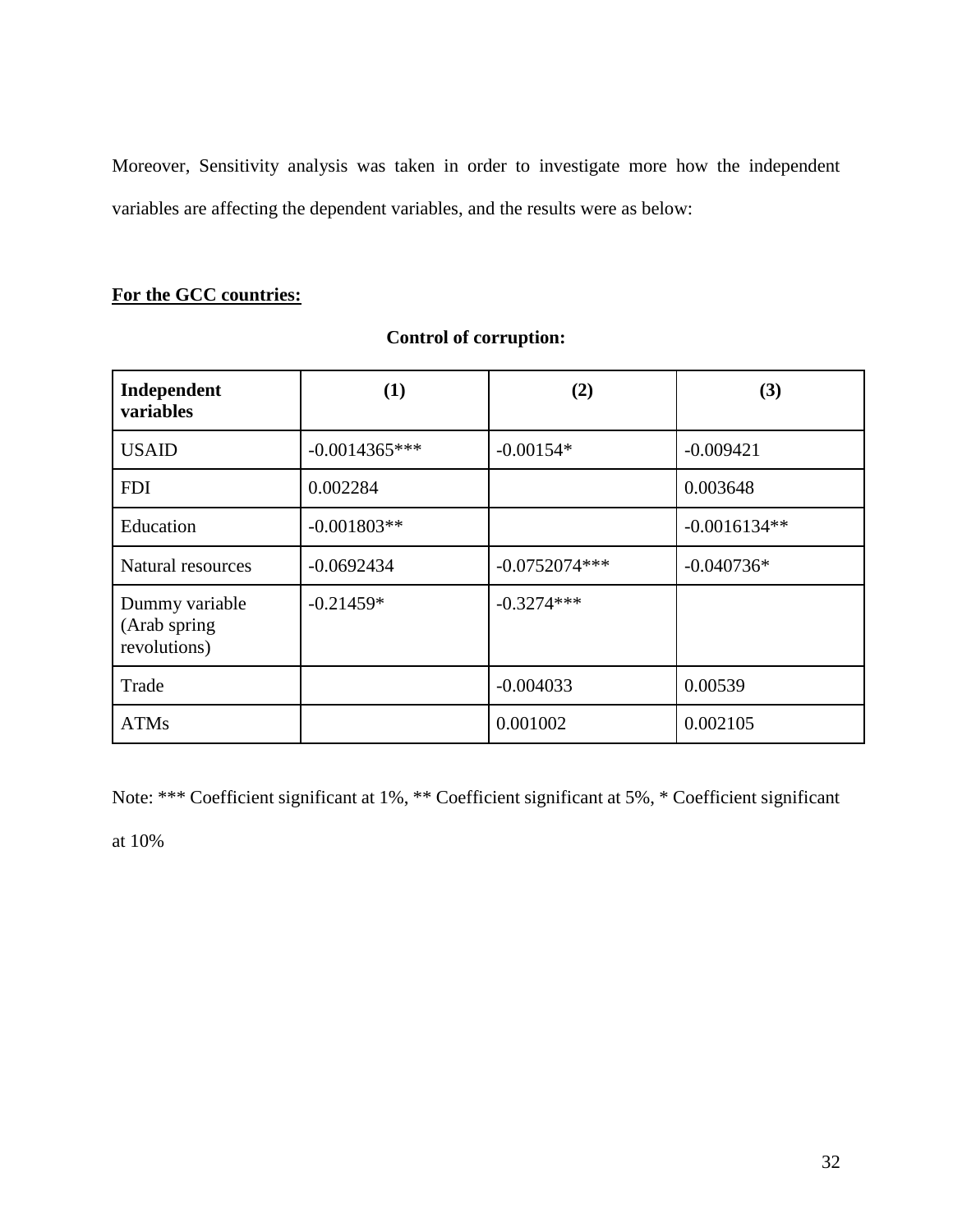# **Government effectiveness:**

| Independent<br>variables                        | (1)              | (2)           | (3)             |
|-------------------------------------------------|------------------|---------------|-----------------|
| <b>USAID</b>                                    | $-0.005948***$   | $-0.005926**$ | $-0.0081**$     |
| <b>FDI</b>                                      | 0.002253         |               | 0.004371        |
| Education                                       | $-0.0016422$ *** |               | $-0.0022134***$ |
| Natural resources                               | $-0.025612$      | $-0.011995$   | $-0.05526*$     |
| Dummy variable<br>(Arab spring)<br>revolutions) | 0.0766787        | 0.027674      |                 |
| Trade                                           |                  | $-0.001813$   | $-0.007363$     |
| <b>ATMs</b>                                     |                  | 0.005929*     | 0.006036        |

Note: \*\*\* Coefficient significant at 1%, \*\* Coefficient significant at 5%, \* Coefficient significant

at 10%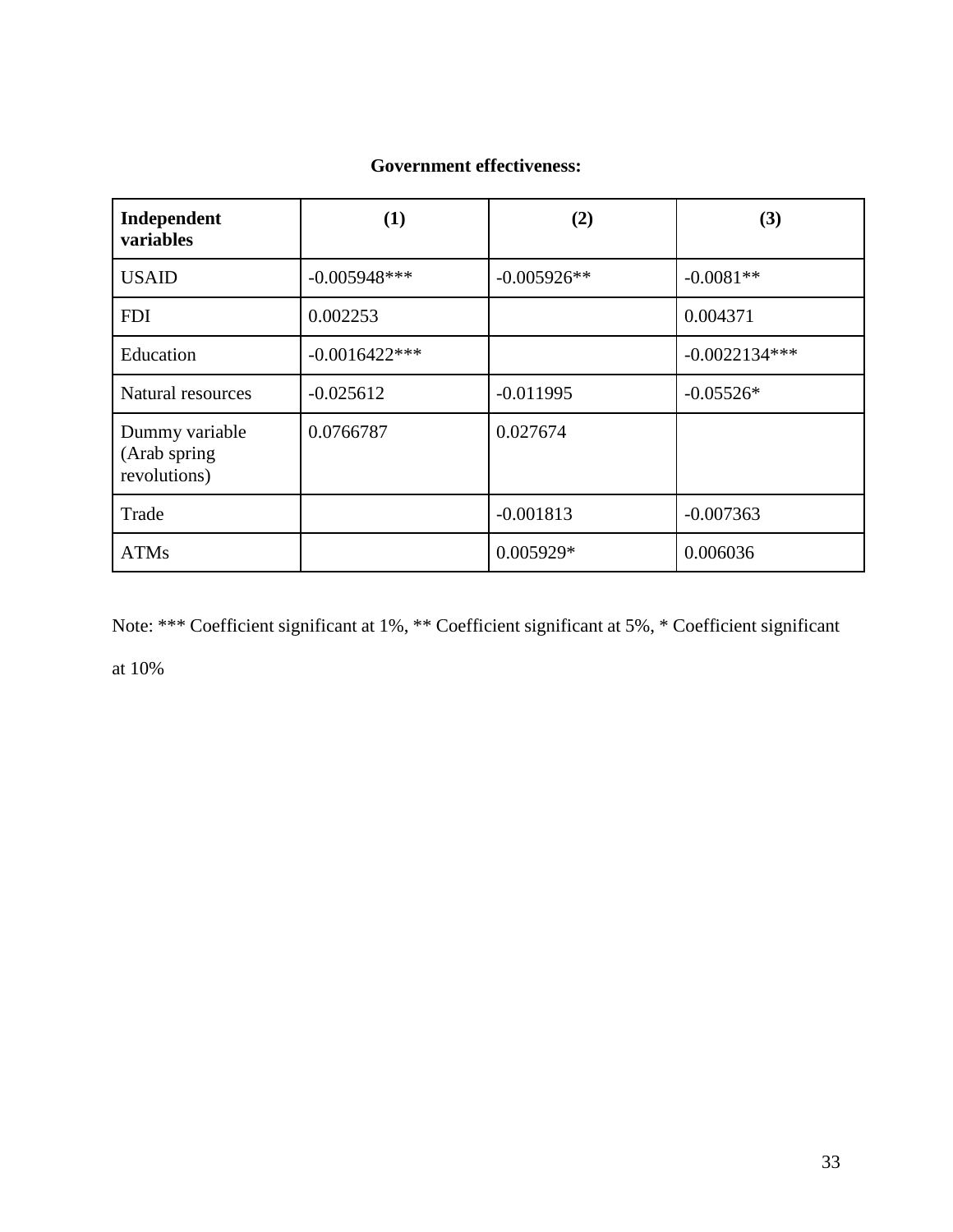# **Political stability and absence of violence:**

| Independent<br>variables                        | (1)             | (2)          | (3)           |
|-------------------------------------------------|-----------------|--------------|---------------|
| <b>USAID</b>                                    | $-0.005397$     | $-0.006215$  | $-0.00254$    |
| <b>FDI</b>                                      | $-0.001464$     |              | $0.003515***$ |
| Education                                       | $-0.001006$     |              | 3.74006       |
| Natural resources                               | 0.0075294       | 0.0079496    | $-0.0338843$  |
| Dummy variable<br>(Arab spring)<br>revolutions) | $-0.3678859***$ | $-0.4008621$ |               |
| Trade                                           |                 | $-0.003485$  | 0.006062      |
| <b>ATMs</b>                                     |                 | 0.002488     | 0.004452      |

Note: \*\*\* Coefficient significant at 1%, \*\* Coefficient significant at 5%, \* Coefficient significant at 10%.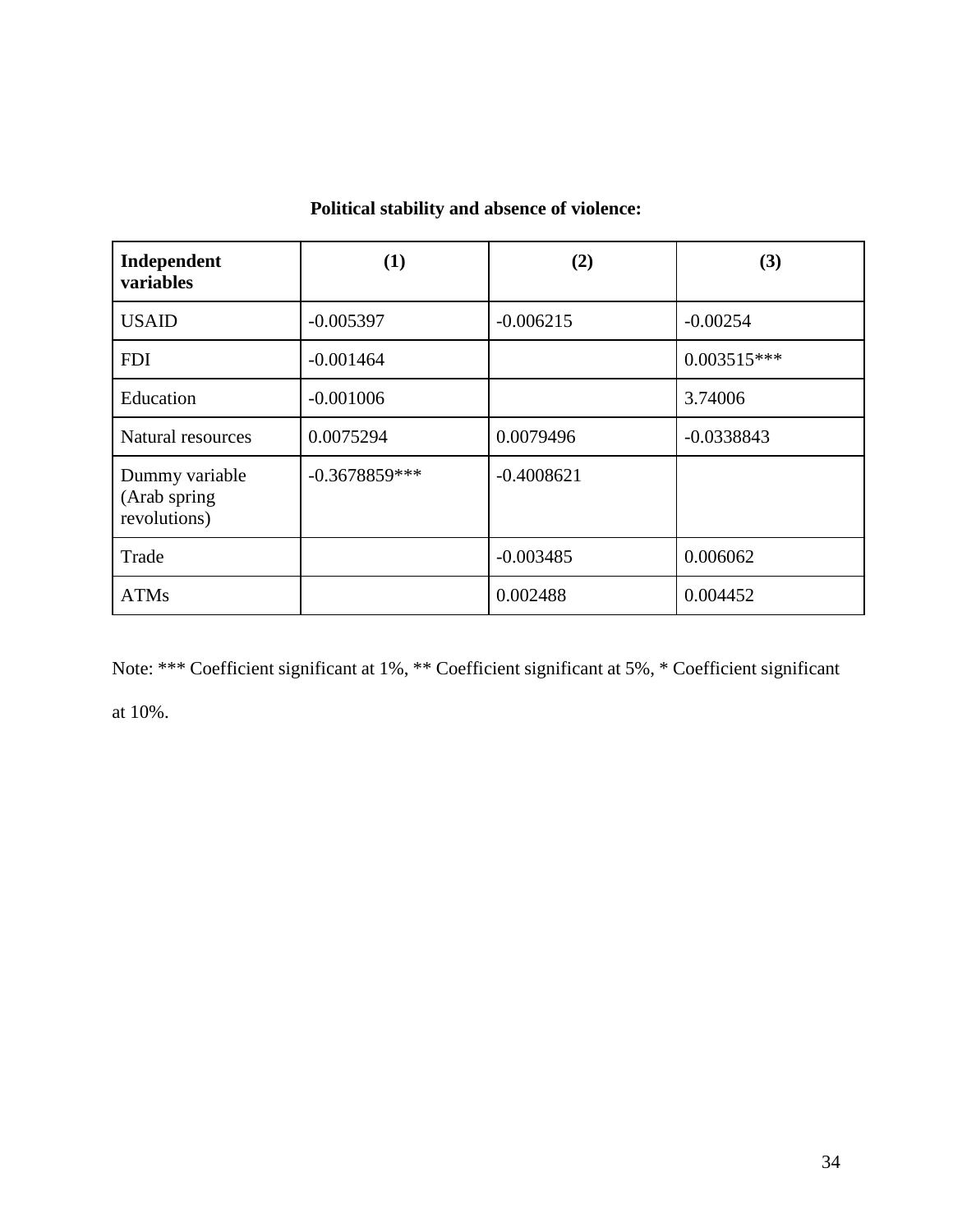# **Regulatory Quality:**

| Independent<br>variables                       | (1)            | (2)            | (3)            |
|------------------------------------------------|----------------|----------------|----------------|
| <b>USAID</b>                                   | 0.001351       | $-0.00317**$   | $-0.00296$     |
| <b>FDI</b>                                     | $-0.0079$      |                | 0.003518       |
| Education                                      | $-0.005534***$ |                | $-0.0012637$   |
| Natural resources                              | $-0.453212***$ | $-0.0527322**$ | $-0.0518865**$ |
| Dummy variable<br>(Arab spring<br>revolutions) | $-0.320489$    | $-0.0219329$   |                |
| Trade                                          |                | $-0.00874***$  | $-0.006587***$ |
| <b>ATMs</b>                                    |                | $-0.00481$     | $-0.005869$    |

Note: \*\*\* Coefficient significant at 1%, \*\* Coefficient significant at 5%, \* Coefficient significant

at 10%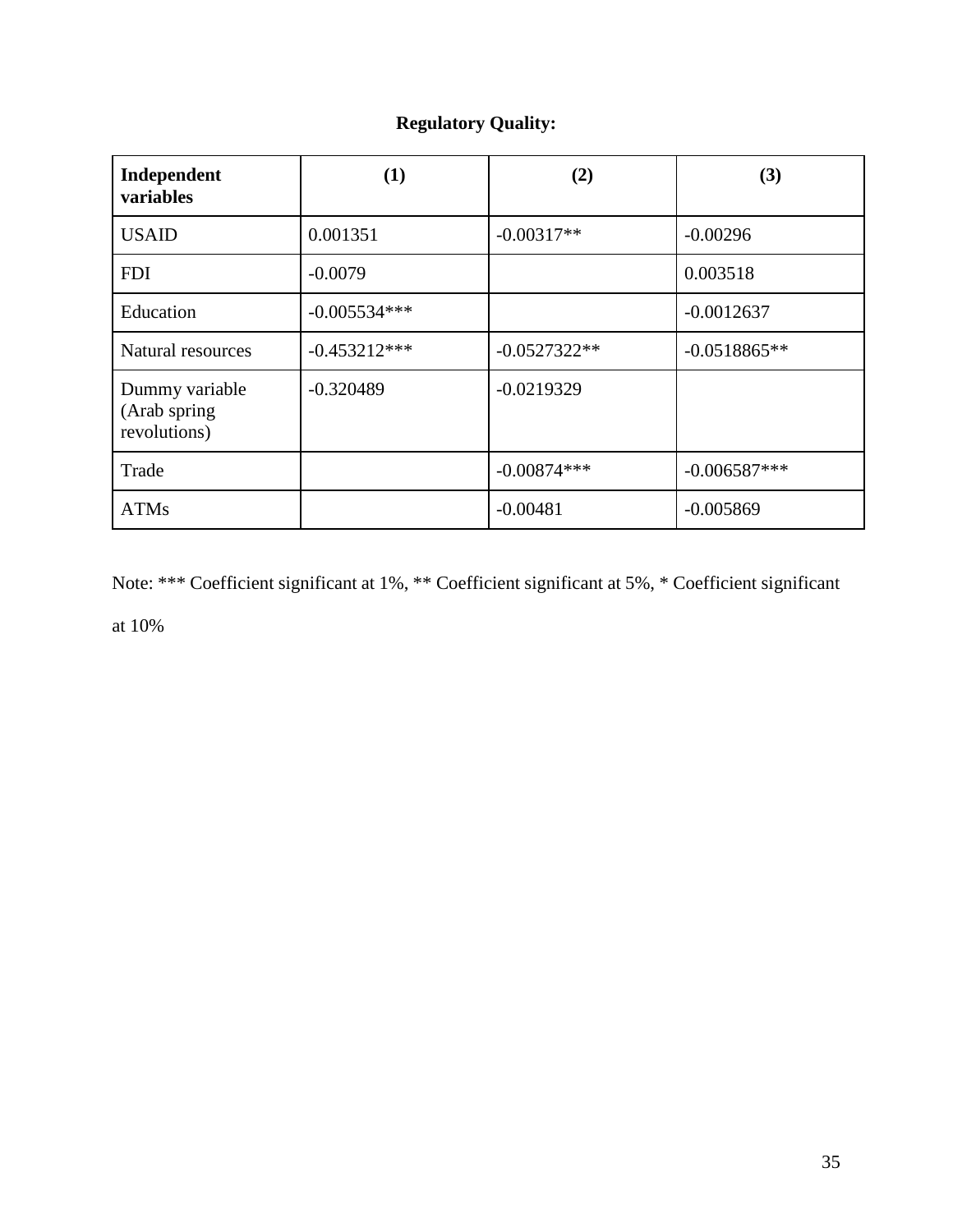# **Rule of law:**

| Independent<br>variables                        | (1)             | (2)           | (3)              |
|-------------------------------------------------|-----------------|---------------|------------------|
| <b>USAID</b>                                    | $-0.004468$     | $-0.006232$   | $-0.004089$      |
| <b>FDI</b>                                      | $-0.00473$      |               | $-0.0024$        |
| Education                                       | $-0.001312***$  |               | $-0.0012899$ *** |
| Natural resources                               | $-0.0510848***$ | $-0.0509$ *** | $-0.0474***$     |
| Dummy variable<br>(Arab spring)<br>revolutions) | $-0.036249$     | $-0.0252$     |                  |
| Trade                                           |                 | $-0.001356$   | 0.00208          |
| <b>ATMs</b>                                     |                 | $-0.00193$    | $-0.001183$      |

Note: \*\*\* Coefficient significant at 1%, \*\* Coefficient significant at 5%, \* Coefficient significant at 10%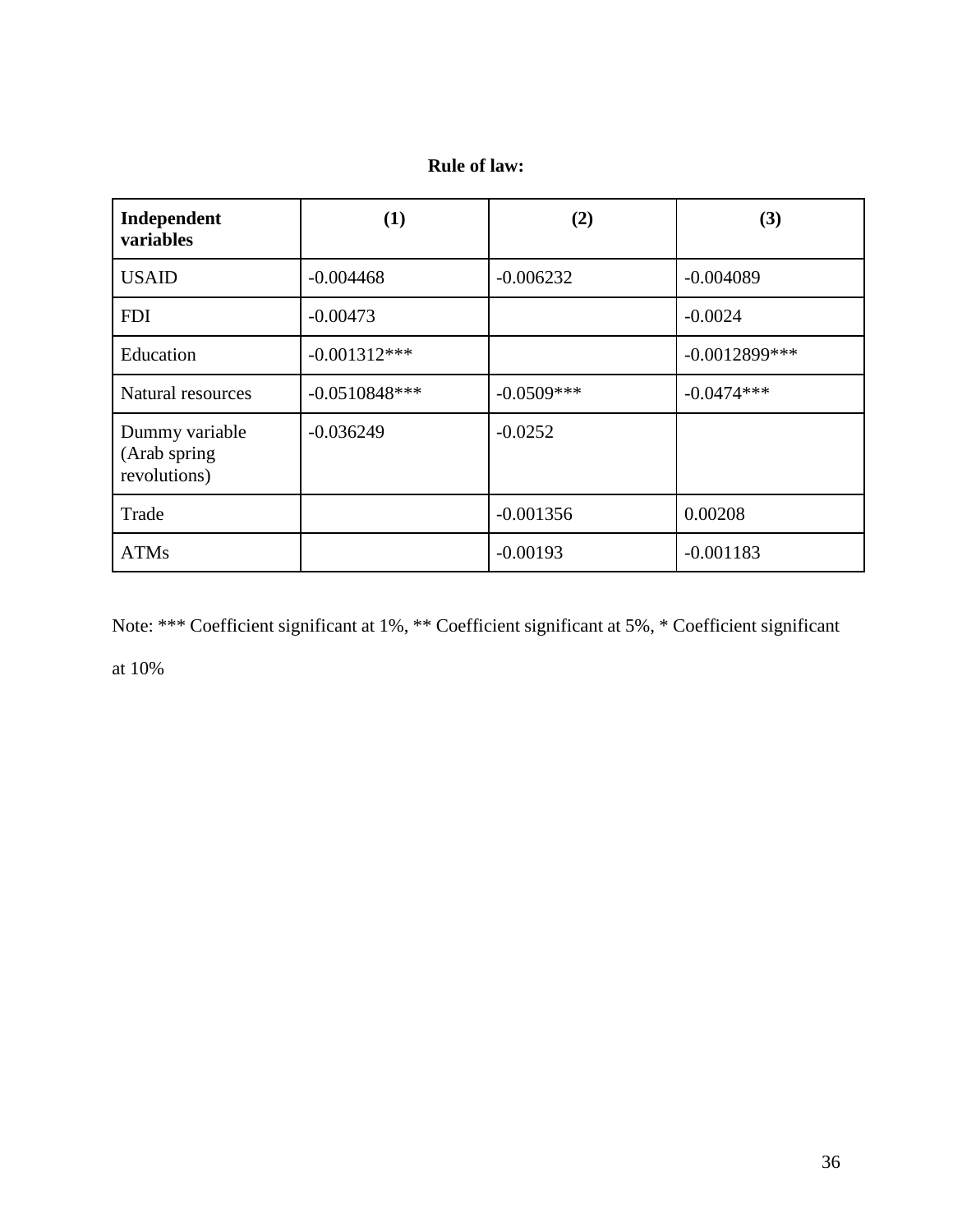# **Voice and Accountability:**

| Independent<br>variables                       | (1)             | (2)            | (3)         |
|------------------------------------------------|-----------------|----------------|-------------|
| <b>USAID</b>                                   | 0.00985         | $-0.48001$     | $-0.006503$ |
| <b>FDI</b>                                     | $-0.00234$      |                | $-0.004014$ |
| Education                                      | 0.00397         |                | $-0.00505$  |
| Natural resources                              | 0.014345        | 0.0190458      | 0.0511327   |
| Dummy variable<br>(Arab spring<br>revolutions) | $-0.2767603***$ | $-0.24869$ *** |             |
| Trade                                          |                 | $-0.001669$    | 0.983       |
| <b>ATMs</b>                                    |                 | $-0.00233$     | $-0.006227$ |

Note: \*\*\* Coefficient significant at 1%, \*\* Coefficient significant at 5%, \* Coefficient significant

at 10%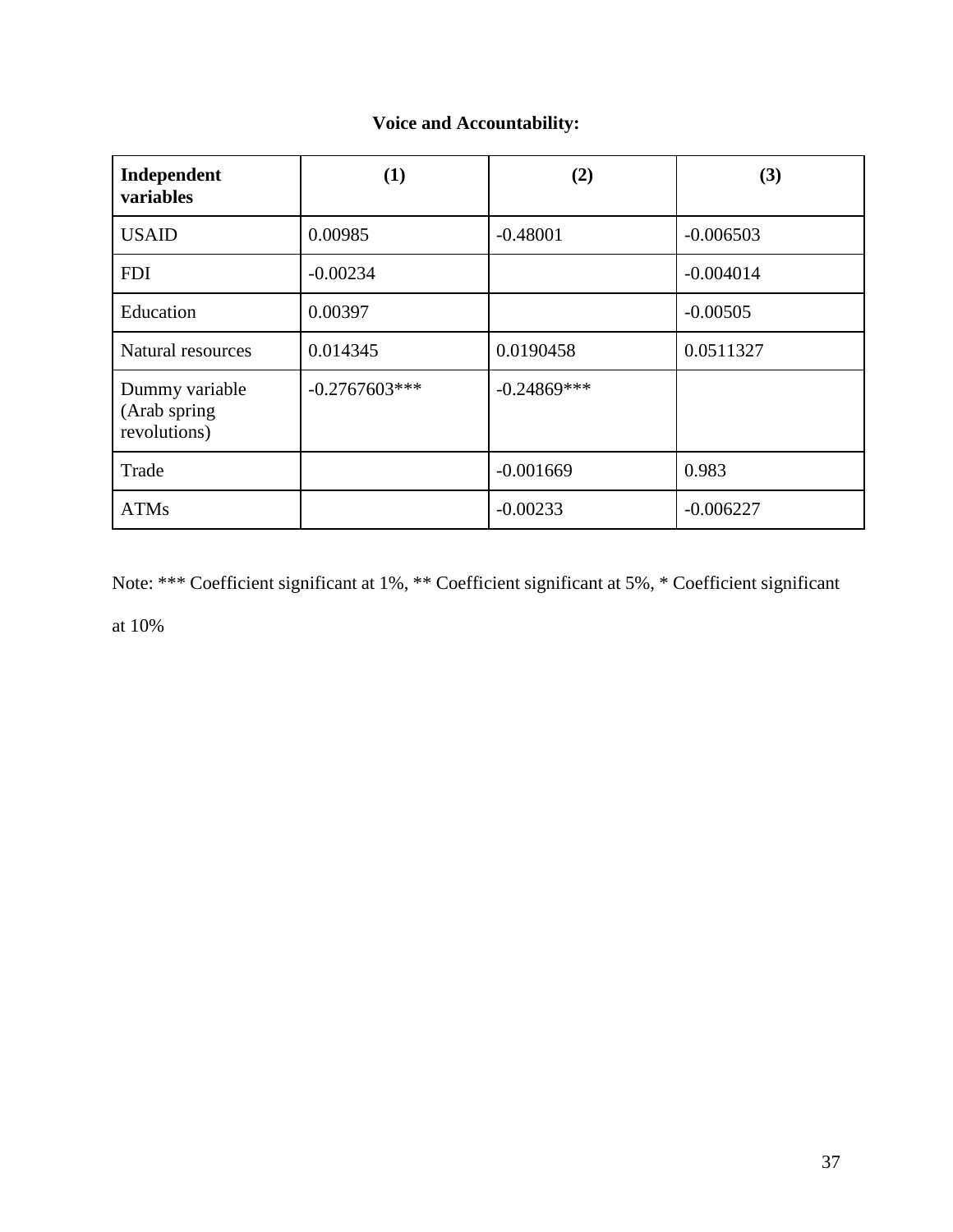# **MENA countries apart from GCC:**

| Independent<br>variables                       | (1)        | (2)          | (3)         |
|------------------------------------------------|------------|--------------|-------------|
| <b>USAID</b>                                   | $-0.002$   | $-0.00195$   | $-0.003207$ |
| <b>FDI</b>                                     | $0.0039*$  |              | 0.005509**  |
| Education                                      | $-0.00494$ |              | 0.0098      |
| Natural resources                              | $0.0095*$  | $0.0010611*$ | $0.111*$    |
| Dummy variable<br>(Arab spring<br>revolutions) | $-0.115**$ | $-0.1426**$  |             |
| Trade                                          |            | 0.00167      | 0.0186      |
| <b>ATMs</b>                                    |            | 0.002826     | $-0.00411$  |

# **Control of corruption:**

Note: \*\*\* Coefficient significant at 1%, \*\* Coefficient significant at 5%, \* Coefficient significant

at 10%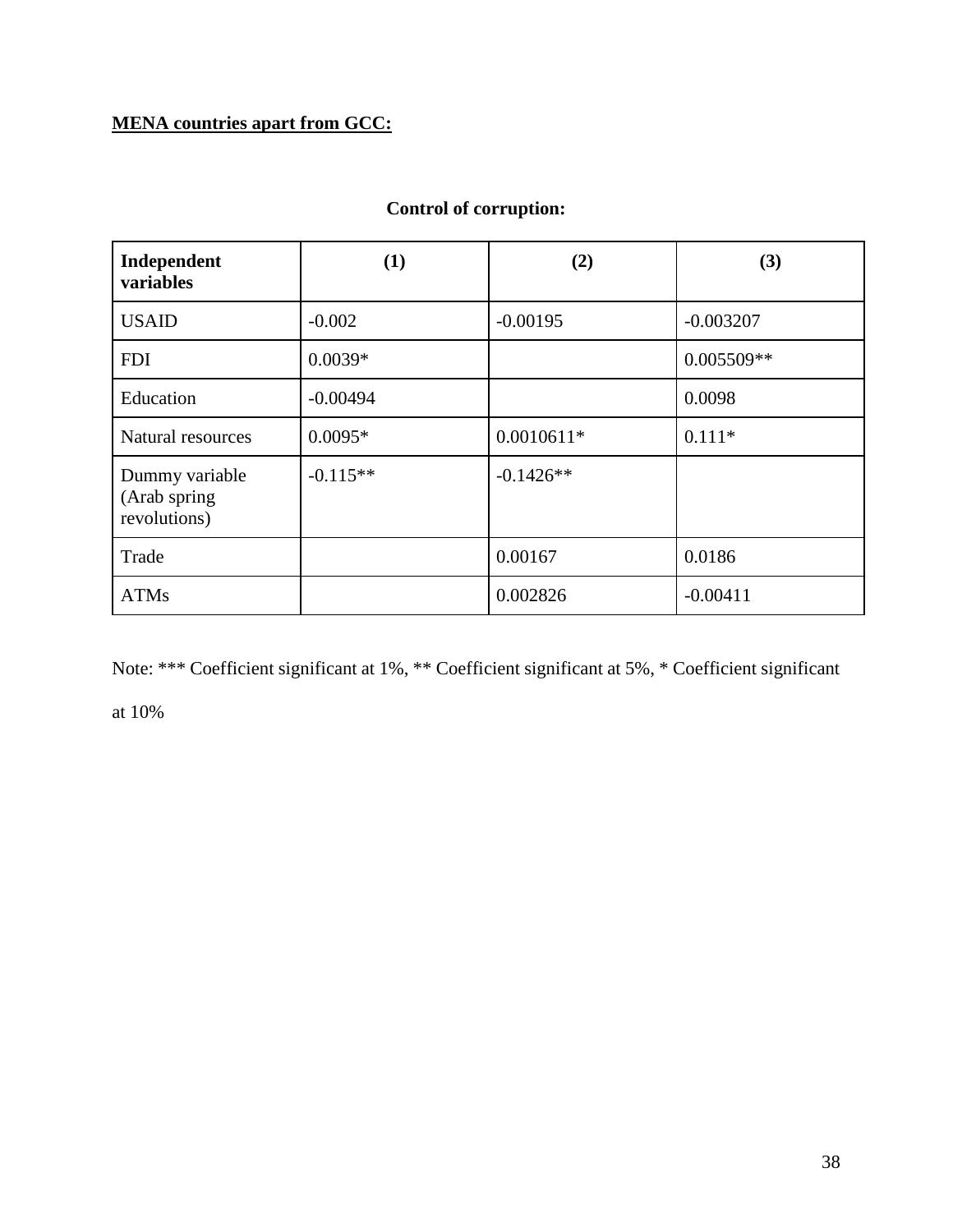# **Government effectiveness:**

| Independent<br>variables                       | (1)            | (2)           | (3)          |
|------------------------------------------------|----------------|---------------|--------------|
| <b>USAID</b>                                   | $-0.003836*$   | $-0.003804*$  | $-0.05724*$  |
| <b>FDI</b>                                     | $0.009293***$  |               | $0.01049***$ |
| Education                                      | $0.008764**$   |               | 0.00103      |
| Natural resources                              | $0.0013518***$ | $0.017537***$ | $0.01662***$ |
| Dummy variable<br>(Arab spring<br>revolutions) | $-0.1375$      | $-0.2250**$   |              |
| Trade                                          |                | 0.02048       | $0.02323*$   |
| <b>ATMs</b>                                    |                | $0.009443***$ | 0.0039       |

Note: \*\*\* Coefficient significant at 1%, \*\* Coefficient significant at 5%, \* Coefficient significant at 10%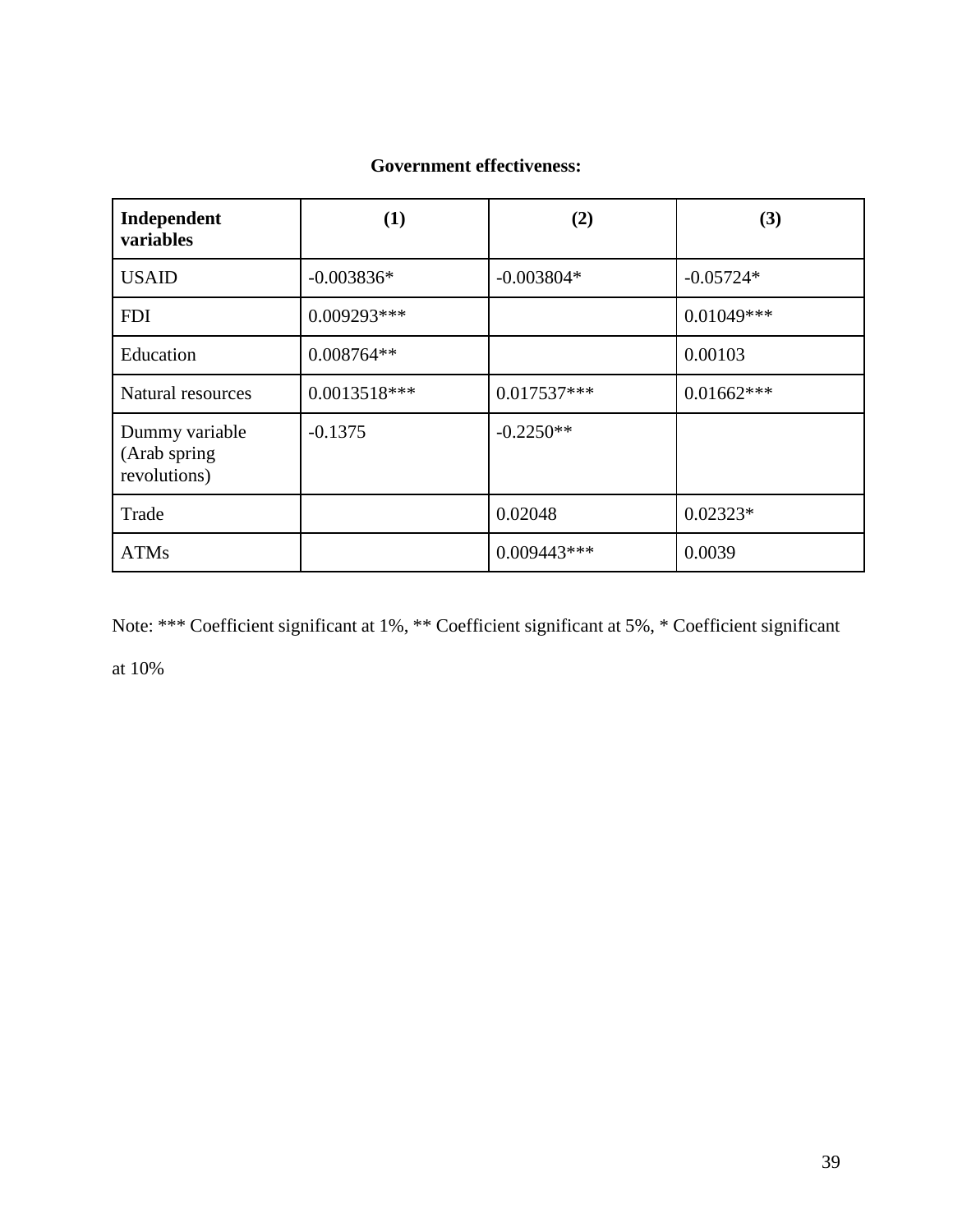| Independent<br>variables                       | (1)           | (2)           | (3)            |
|------------------------------------------------|---------------|---------------|----------------|
| <b>USAID</b>                                   | $-0.0011437*$ | $-0.001083*$  | $-0.0016413*$  |
| <b>FDI</b>                                     | 0.0015827***  |               | $0.0024471***$ |
| Education                                      | 0.0011414     |               | 0.0020284*     |
| Natural resources                              | 0.0016635     | 0.002466      | 0.0024622      |
| Dummy variable<br>(Arab spring<br>revolutions) | $-0.62121**$  | $-0.7404***$  |                |
| Trade                                          |               | 0.001291      | 0.001252       |
| <b>ATMs</b>                                    |               | $0.0012307**$ | $-0.003697$    |

# **Political stability and absence of violence:**

Note: \*\*\* Coefficient significant at 1%, \*\* Coefficient significant at 5%, \* Coefficient significant

at 10%

# **Regulatory quality:**

| Independent<br>variables                       | (1)            | (2)          | (3)              |
|------------------------------------------------|----------------|--------------|------------------|
| <b>USAID</b>                                   | 0.00531        | 0.00993      | $-0.00649$       |
| <b>FDI</b>                                     | $0.0011031***$ |              | $0.000011503***$ |
| Education                                      | 0.009363       |              | $0.0010165*$     |
| Natural resources                              | $0.0013644**$  | 0.0018874*** | $0.0016355***$   |
| Dummy variable<br>(Arab spring<br>revolutions) | $-0.936453$    | $-0.1722599$ |                  |
| Trade                                          |                | $-0.00145$   | 0.00299          |
| <b>ATMs</b>                                    |                | 0.007519     | 0.002719         |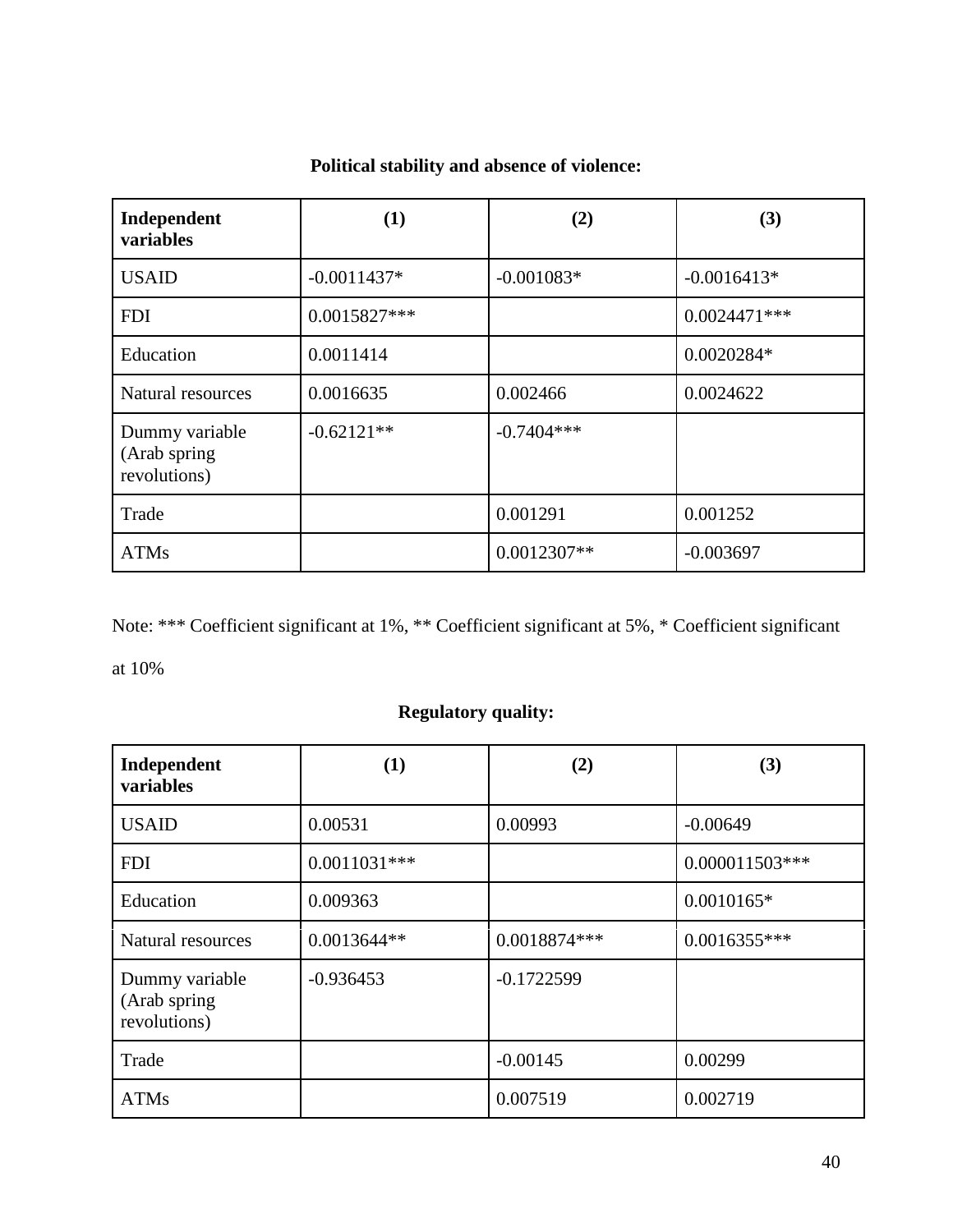Note: \*\*\* Coefficient significant at 1%, \*\* Coefficient significant at 5%, \* Coefficient significant at 10%

| Independent<br>variables                       | (1)             | (2)            | (3)           |
|------------------------------------------------|-----------------|----------------|---------------|
| <b>USAID</b>                                   | $-0.001603$     | $-0.002$       | $-0.003918$   |
| <b>FDI</b>                                     | 0.004003        |                | $0.005902***$ |
| Education                                      | 0.00189         |                | 0.004139      |
| Natural resources                              | 0.005496        | 0.007175       | 0.009818      |
| Dummy variable<br>(Arab spring<br>revolutions) | $-0.2004875***$ | $-0.260589***$ |               |
| Trade                                          |                 | 0.001361       | 0.001242      |
| <b>ATMs</b>                                    |                 | $0.00896***$   | 0.003566**    |

## **Rule of law:**

Note: \*\*\* Coefficient significant at 1%, \*\* Coefficient significant at 5%, \* Coefficient significant

at 10%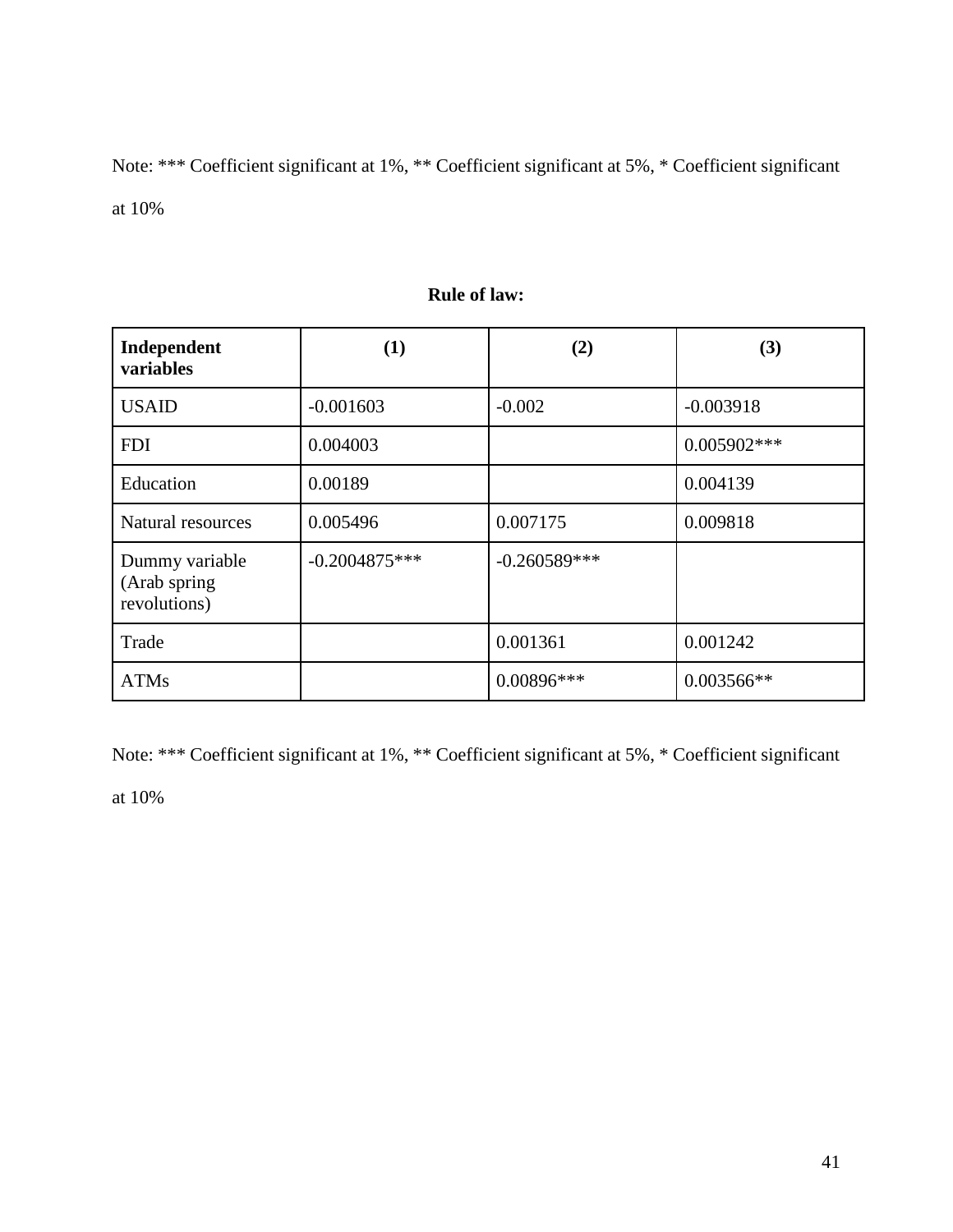| Independent<br>variables                        | (1)         | (2)         | (3)          |
|-------------------------------------------------|-------------|-------------|--------------|
| <b>USAID</b>                                    | 0.004225    | 0.0033445   | 0.004468     |
| <b>FDI</b>                                      | $-0.007558$ |             | $-0.008011*$ |
| Education                                       | 0.004246    |             | 0.003595     |
| Natural resources                               | 0.00264     | $-0.001678$ | $-0.00503$   |
| Dummy variable<br>(Arab spring)<br>revolutions) | 0.0390882   | 0.060092    |              |
| Trade                                           |             | 0.002671    | 0.0092       |
| <b>ATMs</b>                                     |             | 0.001754    | 0.00289      |

#### **Voice and Accountability:**

Note: \*\*\* Coefficient significant at 1%, \*\* Coefficient significant at 5%, \* Coefficient significant at 10%

### **I. The investigation of the GCC countries:**

When the model was run after correcting for heteroskedasticity, the results indicated that only government expenditure on education and natural resources has a significant effect on government effectiveness in the GCC countries but a significant negative effect. However, the other variables have no relationship with government effectiveness. The latter can be explained by the fact that when the government spends on education, there will be no more money that can be spent on the public and civil services for the whole welfare of the country. Hence, government effectiveness will decrease.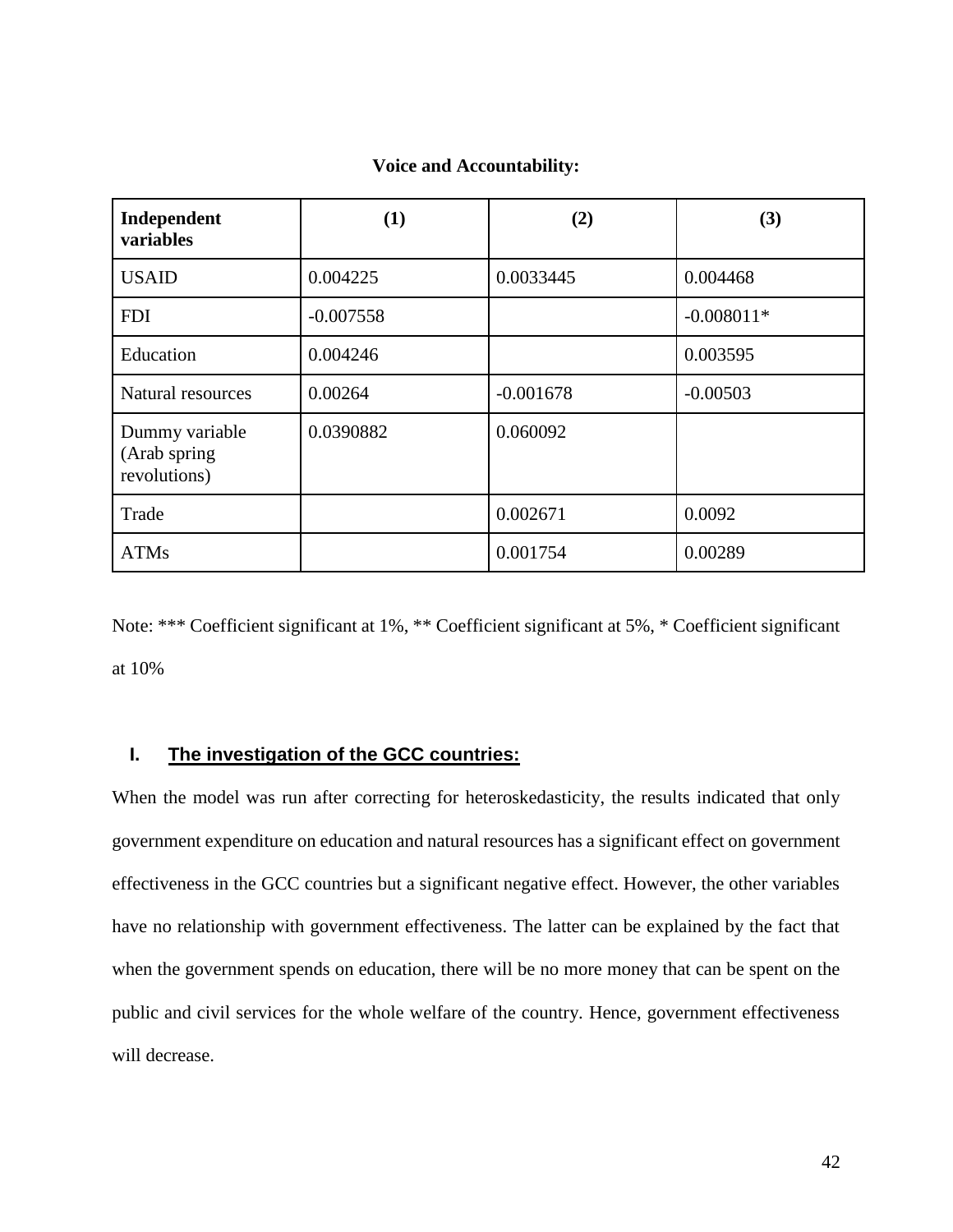Moreover, the abundance of natural resources has a negative impact on government effectiveness in GCC countries. There will be hidden illegal activities that can affect the effectiveness of the government, which stops its expenditure and efficiency, as stated in the literature review. However, the trade has no impact on government effectiveness, but this does not support the previous study (Yand, 2013), which analyzed that trade will incent the government to upgrade, maintain, and formulate the public services and infrastructure to encourage more trade percentage in the country. Furthermore, foreign direct investment (FDI) has no relationship with government effectiveness in the GCC countries. However, GCC countries have FDI inflows which decreased during the pandemic of Covid-19 but GCC countries still have FDI as they attract almost US\$19.9bn FDI inflows. One reason why FDI does not impact the government's effectiveness is that the investments are spent on the business that generates a rate of return on the money of these investments.

Hence, the FDI will not be spent on improving the public services and the country's infrastructure. Moreover, trade has an insignificant impact on government effectiveness. In other words, trading between GCC countries and foreign ones does not influence what can be done to improve GCC countries' public or civil services.

Furthermore, the impact of the variables on the control of corruption has several dimensions. First, the results indicated that government expenditure on education negatively correlates with the control of corruption in the GCC countries. The latter is contradictory to what (Anduiza et al., [2013\)](https://link.springer.com/article/10.1007/s11109-018-9455-7#ref-CR6) investigated; as their study demonstrates, when people are knowledgeable and educated, they are more aware of the policies and regulations of the government and corruption will be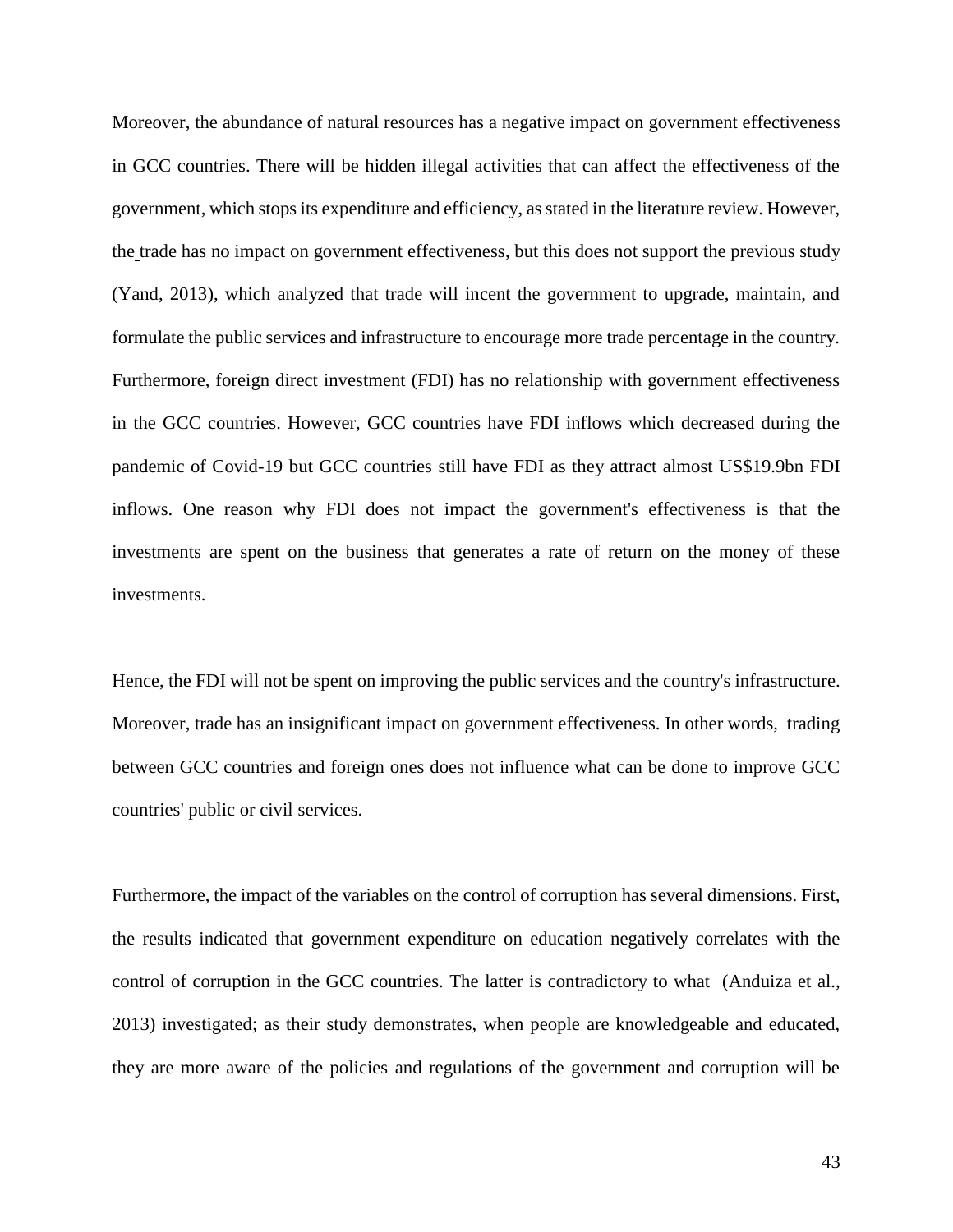decreased. However, the results of this research model came up in the opposite direction. In other words, the quality of education increases, and the control of corruption will decrease as people will have deceptive ideas to conduct illegal activities without being penalized by the government.

Moreover, the results indicate a negative relationship between the growth of natural resources and the control of corruption. The latter supports what the previous researchers have explained; when the natural resources abundance increases, corruption increases in the GCC countries due to illegal activities such as bribes due to the enormous revenues generated from natural resources. Moreover, digitalization, which is measured by the number of ATMs machines, has no significant impact on the control of corruption. This result contradicts what (Freeman, 2013) investigated as transparency of transactions will occur without corruption or priorities between people, especially in the public sectors. Therefore, this result can be interpreted as ATMs or digitalization do not impact the control of corruption in the GCC countries. This is because they do not use digitalization to monitor transactions efficiently or their technology is not updated yet. Moreover, GCC countries restricted some websites from usage within their countries.

Furthermore, the impact of the independent variables on the political stability and absence of violence vary from one variable to another in the GCC countries. Trade has an insignificant impact on political stability and the absence of violence. This result contradicts (Yang, 2013) investigations as he analyzed that the revenues from the trade can help the government formulate better rules that will promote and maintain political stability in the country by setting rules and penalties for violence and applying them. According to this research, there is no relationship between trade and political stability and the absence of violence. Hence, the GCC countries do not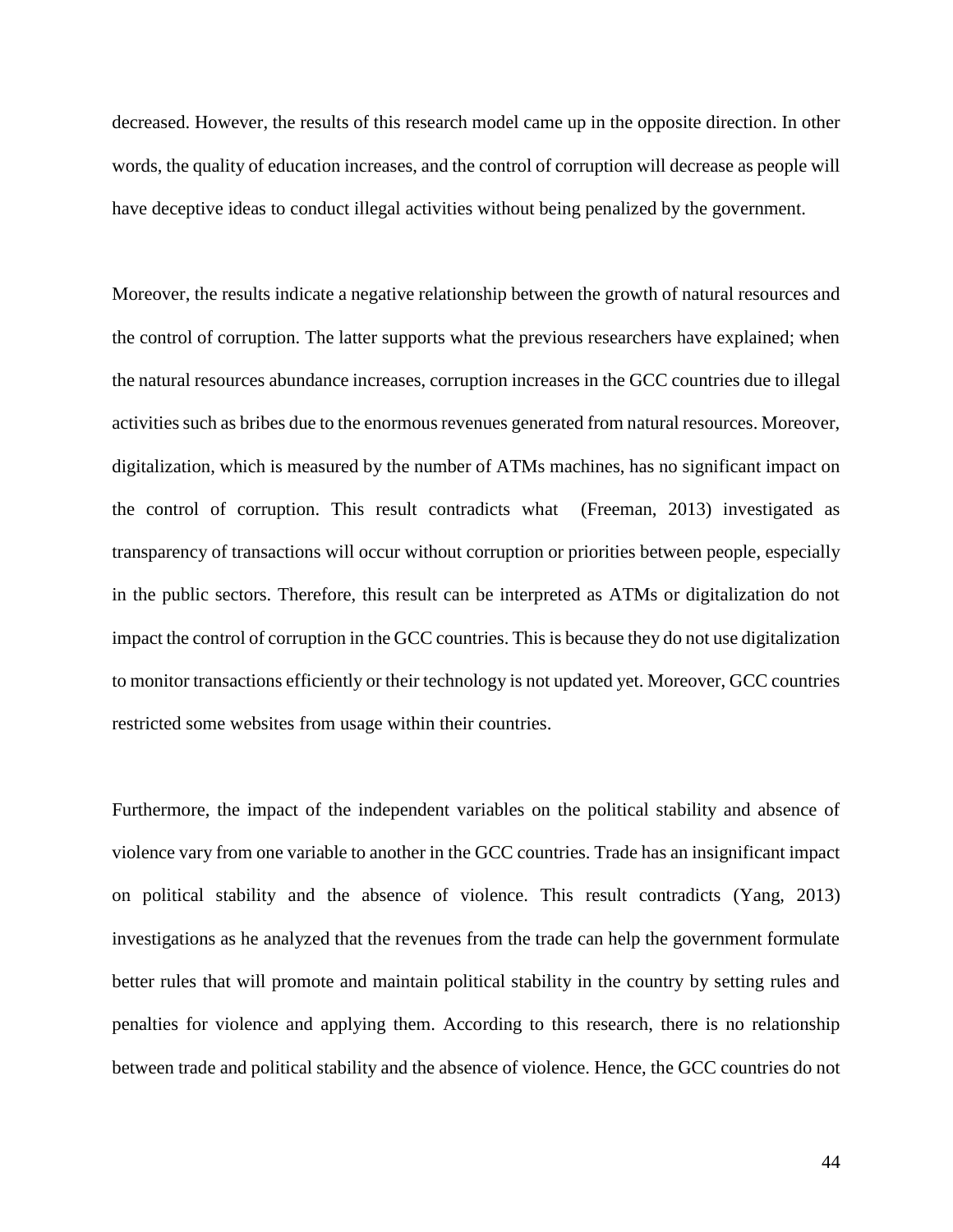depend on the revenues from trade to justify their rules and policies. They have other revenues that they can depend on to update their rules to guarantee more stability in their country.

Moreover, there is no relationship between foreign direct investment (FDI), political stability, and the absence of violence in GCC countries. According to (Arslan & Okten, 2010), FDI encourages political stability and no violence to attract foreign investors to invest without any risk. However, the results in this research contradict this as GCC countries do not need to attract so much FDI as they have the resources that can generate revenues for them without the adequate need for FDI from foreign inventors.

In addition, government expenditure on education has an insignificant impact on political stability and the absence of violence. This result contradicts what was investigated by previous researchers as Hillygus [\(2005\)](https://link.springer.com/article/10.1007/s11109-018-9455-7#ref-CR35) analyzed that educated people are more politically knowledgeable and understandable. Moreover, educated citizens are more likely to participate in politics and understand the word "democratic" and how it is essential to choose their leader (Agerberg, 2018). Hence, educated people will understand how political instability and violence can cause a coup in the country and harm the economic and social aspects of the country.

However, the results of this research indicated that education does not have an impact on political stability in GCC countries. This is because people in the GCC countries are aware enough of the consequences of political stability due to the establishment of awareness in these countries, which makes education does not have a significant impact on political stability.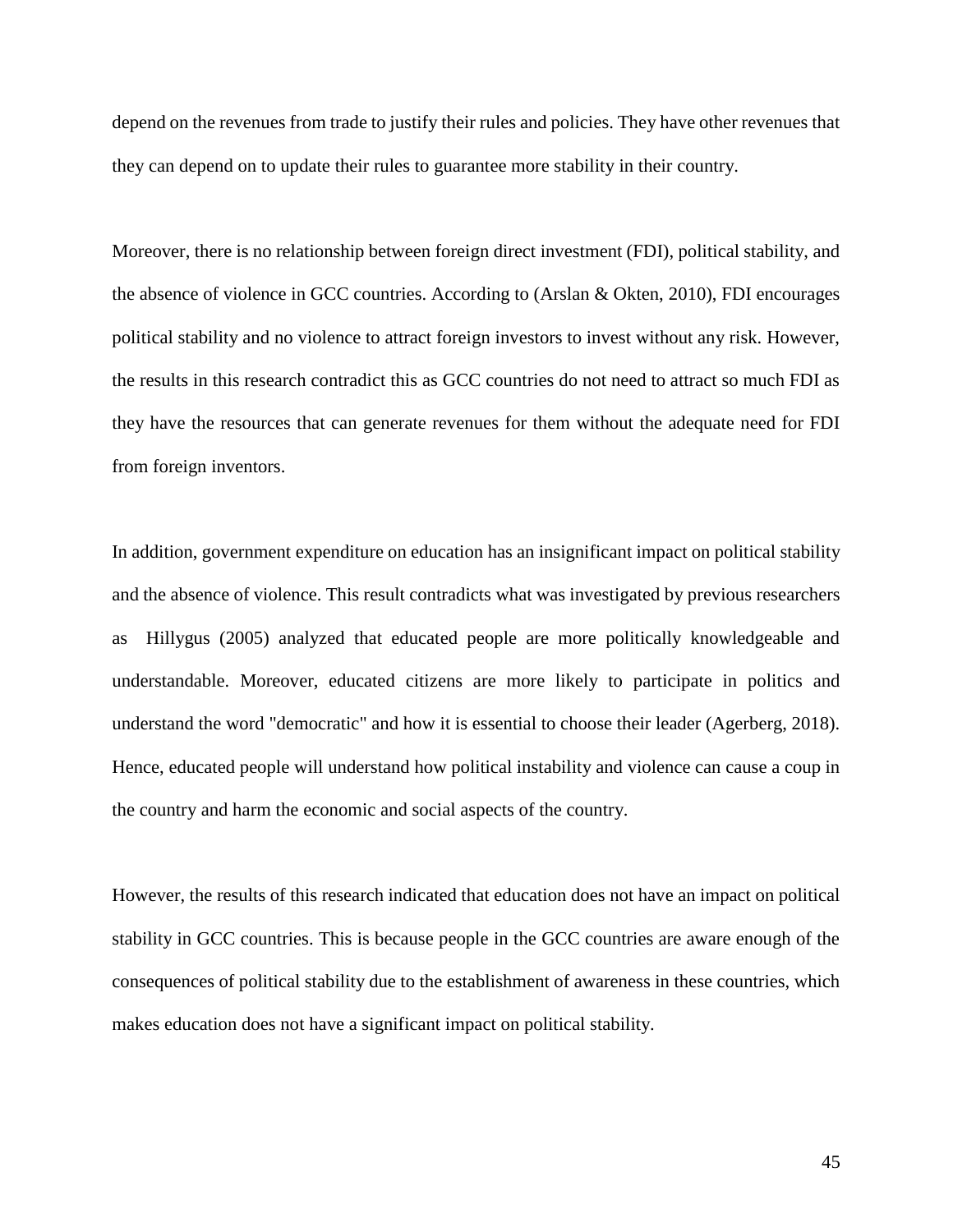Moreover, natural resources are rich in GCC countries, and they generate most of their revenues. Therefore, natural resource abundance is negatively significant to political stability and the absence of violence. In this case, the government will tax their citizens less as they have natural resources and can generate revenues directly from them. Hence, they will have less incentive to contribute to the political aspects of the country, and they can make a coup at any time against their ruler.

Moreover, the Arab Spring revolutions are the dummy variable in this research. It has a significant negative relationship with political stability and the absence of violence. These revolutions incite many other Arab countries to demand their rights and make a coup against their president or king. Hence, the Arab spring revolutions caused many countries' political instability. Hence, the residents wanted to reach a significant result against their president or king, supporting the literature review and previous and recent research. Moreover, the ATMs variable, a measurement for digitalization, has an insignificant impact on political stability and the absence of violence.

The latter contradicts what [\(Alshammari](https://www.researchgate.net/publication/profile/Nayef-Alshammari?_sg%5B0%5D=rU_PL1AuYahu1ScV_Vr4AZGLr1IO4c8EB1kYw0cqXqD2w5KfvuaxDTC7CmRBR9WW10CVj-A.PzZmf8agWkgekFlvUFhL603Yvbo9YW_5OwS-W6bUg5gon7QsP5Olle5xPc7RxlDHissPire-tqt_43KXTn9ItA&_sg%5B1%5D=0D8SQtx8zVkzUv3b_cTYz8CgaAWSInJ50R04RQMryEgSrZIEASBhcSaFP5Zmka5tfQNNngY.PUOCEhwOqtKIaM543tKs9AkEqb-2jGOuc6k_l1aJmV7gI3uSlRYdulX7inJ8imWxbvOAfy7V3oN6-Ll2UG26Sw) & [Willoughby,](https://www.researchgate.net/publication/profile/John-Willoughby-4?_sg%5B0%5D=rU_PL1AuYahu1ScV_Vr4AZGLr1IO4c8EB1kYw0cqXqD2w5KfvuaxDTC7CmRBR9WW10CVj-A.PzZmf8agWkgekFlvUFhL603Yvbo9YW_5OwS-W6bUg5gon7QsP5Olle5xPc7RxlDHissPire-tqt_43KXTn9ItA&_sg%5B1%5D=0D8SQtx8zVkzUv3b_cTYz8CgaAWSInJ50R04RQMryEgSrZIEASBhcSaFP5Zmka5tfQNNngY.PUOCEhwOqtKIaM543tKs9AkEqb-2jGOuc6k_l1aJmV7gI3uSlRYdulX7inJ8imWxbvOAfy7V3oN6-Ll2UG26Sw) 2017) investigated, as digitalization offers better communication between residents through social media and the internet. Hence, the revolutions in 2011 initiated through these platforms caused the coup in the Arab countries. However, in this research, ATMs have no relationship with political stability and absence of violence; this can be explained by GCC countries restricting some applications and platforms from usage within the country. Hence, digitalization cannot affect the political stability of GCC countries.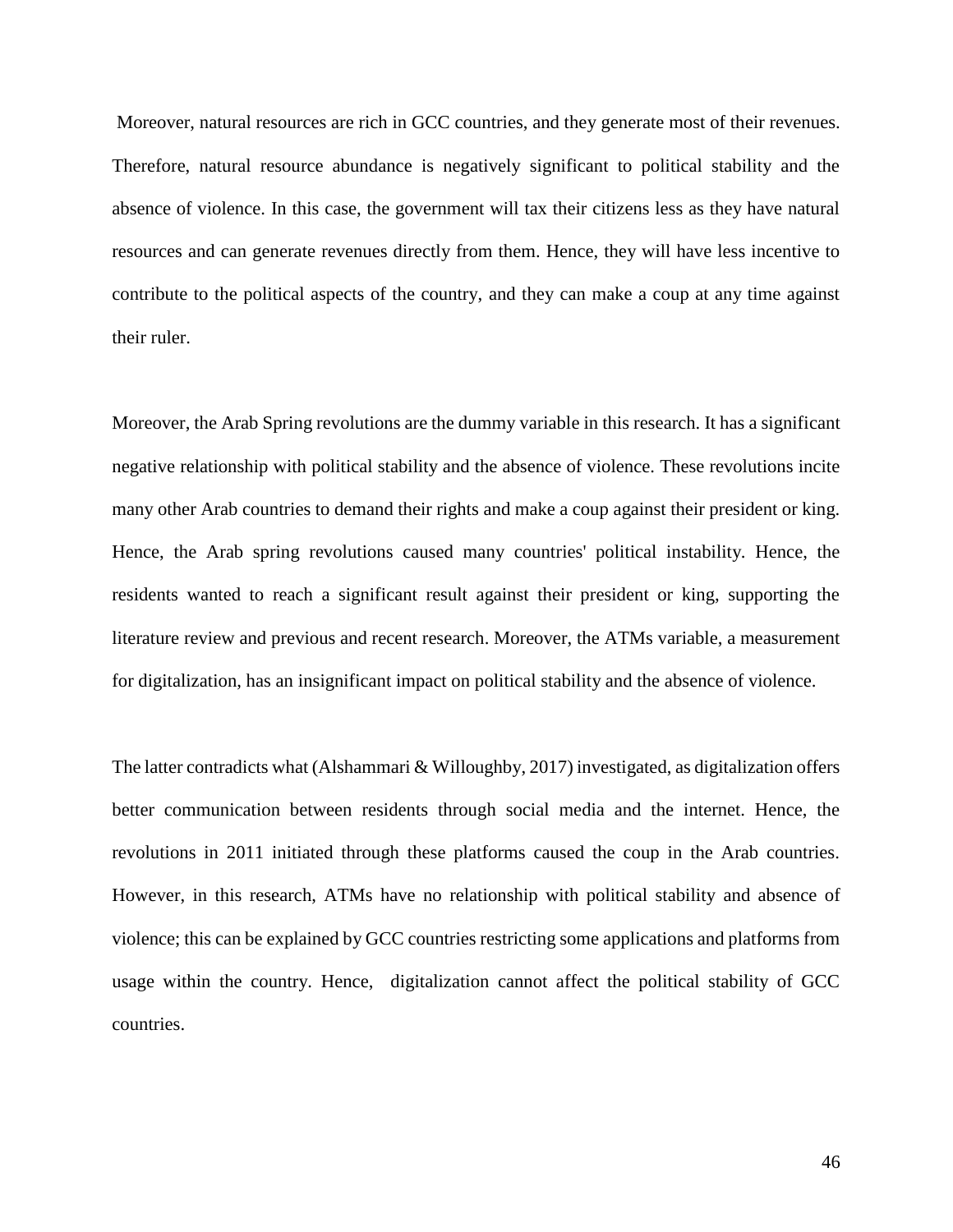Moreover, the rule of law is affected by the same variables. Trade has no relationship with the rule of law. However, previous studies analyzed that trade can impact the rule of law. It helps establish the proper institutions, so the rule of law can be enhanced by formulating some restricted policies to prevent people from violence and illegal activities (Majeed, 2014). However, there is no impact of trade in this research on the rule of law. Therefore, trade in the GCC countries is not the significant variable that can determine the formulation of laws in the GCC countries and cannot incent the individuals and firms to abide by the rules and policies in the country.

Moreover, FDI also has no relationship with the rule of law in the GCC countries, as mentioned before, as GCC countries do not depend entirely on FDI. It has abundant natural resources that can generate revenues without depending on FDI. Hence, FDI impact on the rule of law is significant in GCC countries.

Moreover, the government expenditure on education, a measurement of education, has a significant negative relationship with the rule of law. The latter strongly contradicts the previous researcher. They argued that educated people know the rules and policies that their government adopts, so they know the penalties and the borders they must follow and do not break them and engage in illegal activities. This study contradicts the previous research as education is negatively related to the rule of law. Hence, educated people are aware of the penalties. However, they can illegally evade them without being caught by the government to avoid income taxes or any other sort of income.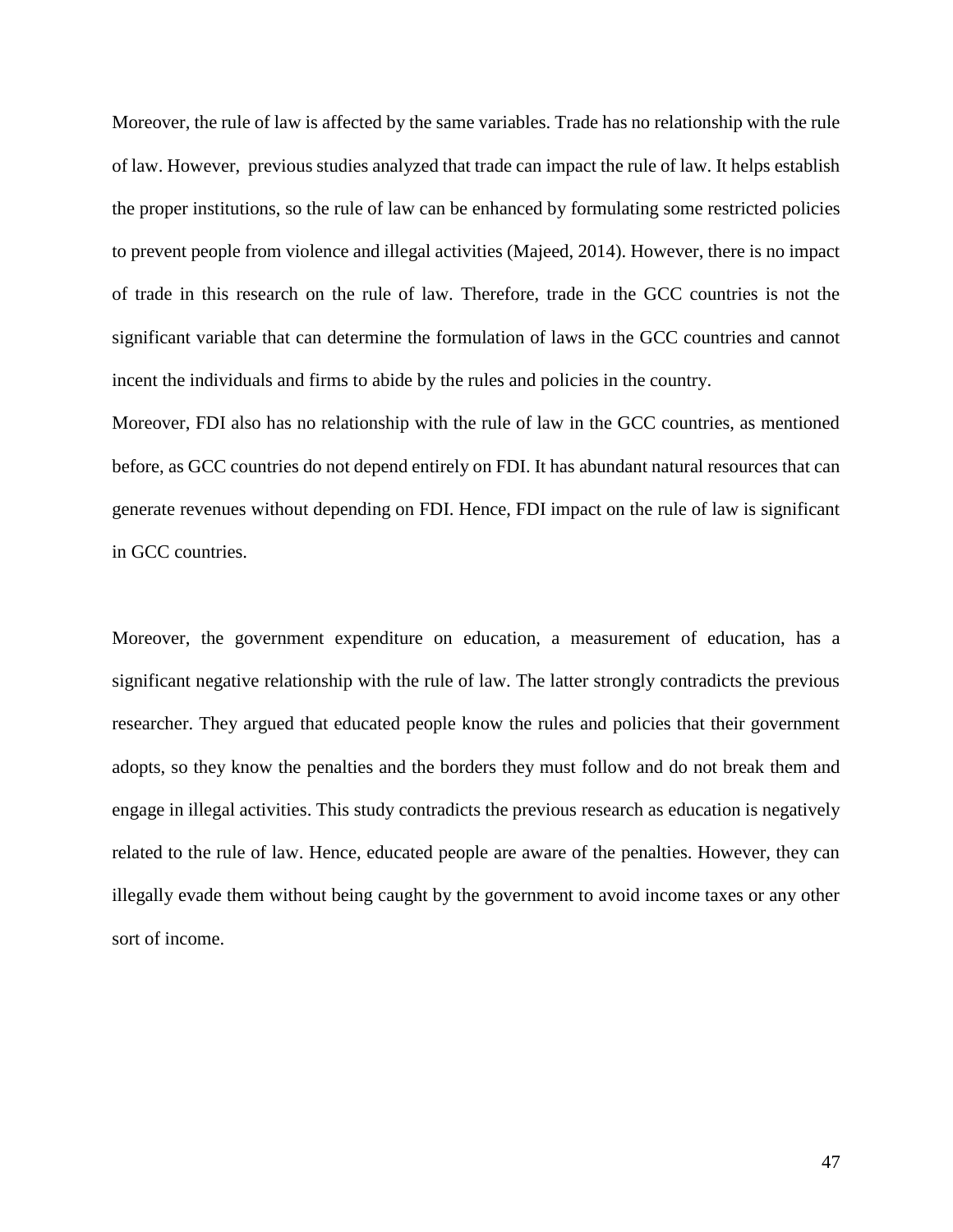Moreover, natural resource abundance is negatively significant with the rule of law. The latter supports the previous researchers (Ros, 2001) & Treisman (2000) analyzed that natural resources lead to illegal activities and the laws will be broken by individuals and corporates to obtain private gains as natural resources revenues are too high.

Hence, they seek illegal activities such as corruption or bribes for private gain, not the welfare of the whole economy, so the abundance of natural resources negatively correlates with the rule of law.

Moreover, the Arab spring revolution has no relationship with the rule of law in the GCC countries. This relationship contradicts previous researchers as the Arab spring revolutions incent the Arab countries to speak out about their rules and abide by them to maintain their rights and talk about them. In this case, the GCC countries' rule of law is not affected by the Arab Spring revolutions; this can be explained as GCC countries are not affected by the Arab Spring revolutions. Their rule of law is not affected as their rules are modified to be modified fair without bias. Furthermore, ATMs, a measurement of digitalization, are insignificant to the rule of law as GCC countries are not developed. Digitalization and some platforms are restricted within their borders. Hence, digitalization has no impact on the rule of law in the GCC countries.

Moreover, voice and accountability or, in other words, democracy, are affected by the variables that are mentioned above. The primary variable in this research paper is natural resources abundance and aid, but GCC countries are not aid receivers, so they are omitted in this case. Moreover, trade has an insignificant impact on voice and accountability (democracy) in the GCC countries. According to (Yand, 2013), the more democratic countries, the less likely to attract trade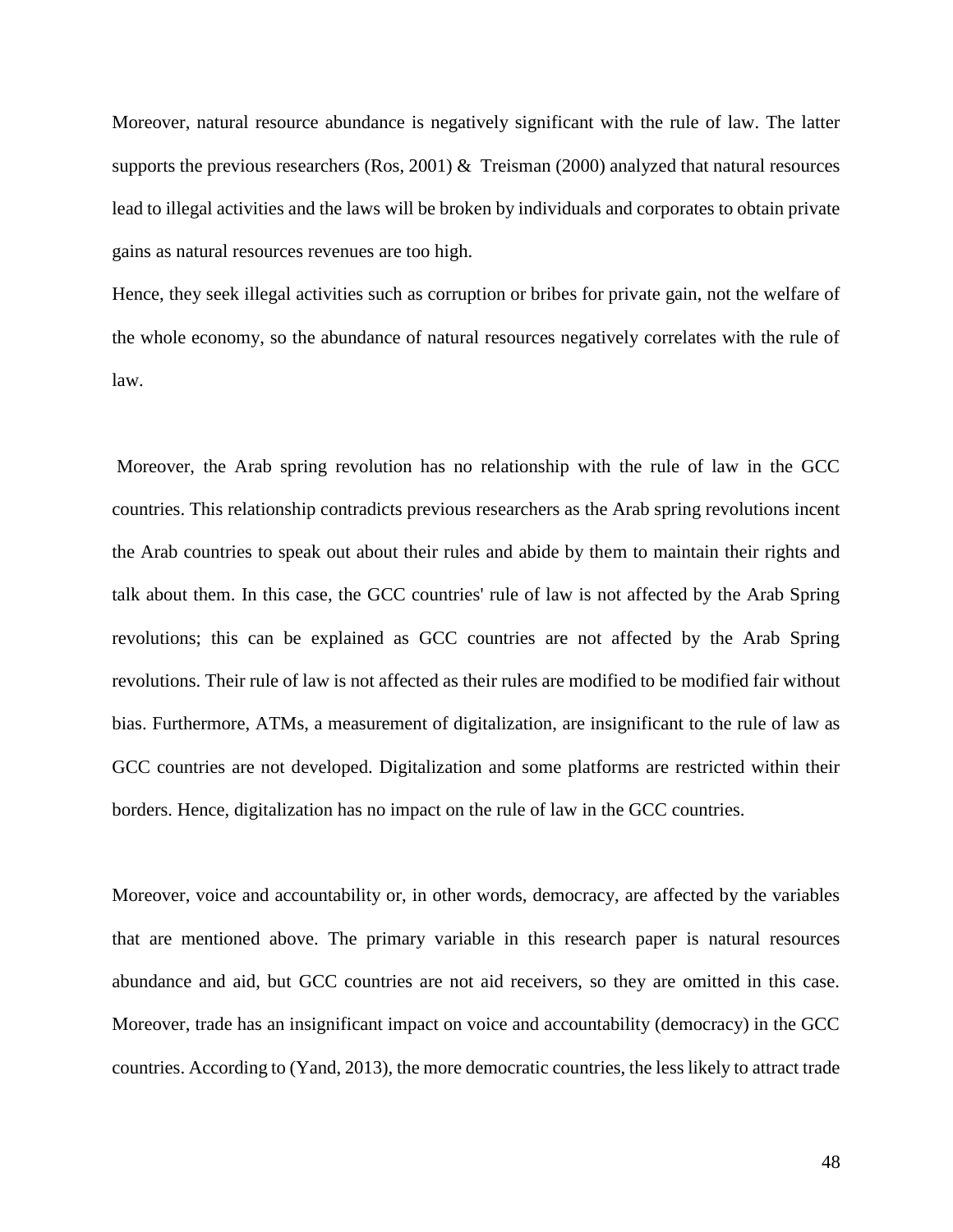due to the level of corruption. Hence, countries such as the developing ones have less incentive to establish democracy to import commodities that they do not have a comparative advantage. However, the results in this research contradict what (Yand, 2013) mentioned, as trade has an insignificant impact on democracy. The latter can happen because GCC countries do not depend on democracy to determine their voice and accountability as they are productive and do not depend on imported goods as the developing countries. Also, their rules and policies are formulated according to their ruler, and the decisions are practiced with no democratization. Hence, voice and accountability are not affected by trade in Saudi Arabia.

Moreover, FDI has no impact on voice and accountability in the GCC countries. As stated by previous researchers before, FDI can decrease democracy in countries as democratic countries have the opportunity to get more corrupt than autocratic ones, so there is less country risk for foreign investors. Hence, the FDI will decrease in the countries, so the country president will change it to an autocratic one to attract foreign investors, improve the country, and serve the residents (Arslan & Okten, 2010). However, in this research in which, the result contradicts previous research. FDI does not influence voice and accountability in the GCC countries as they do not depend entirely on the revenues generated from foreign direct investment. As mentioned before in this research, they have many revenues generated from their natural resources, such as oil and gas.

Furthermore, government expenditure on education and natural resources abundance does not significantly impact the voice and accountability of democracy. As mentioned in the literature review, educated people understand the policies and rules. Hence, they are aware of penalties and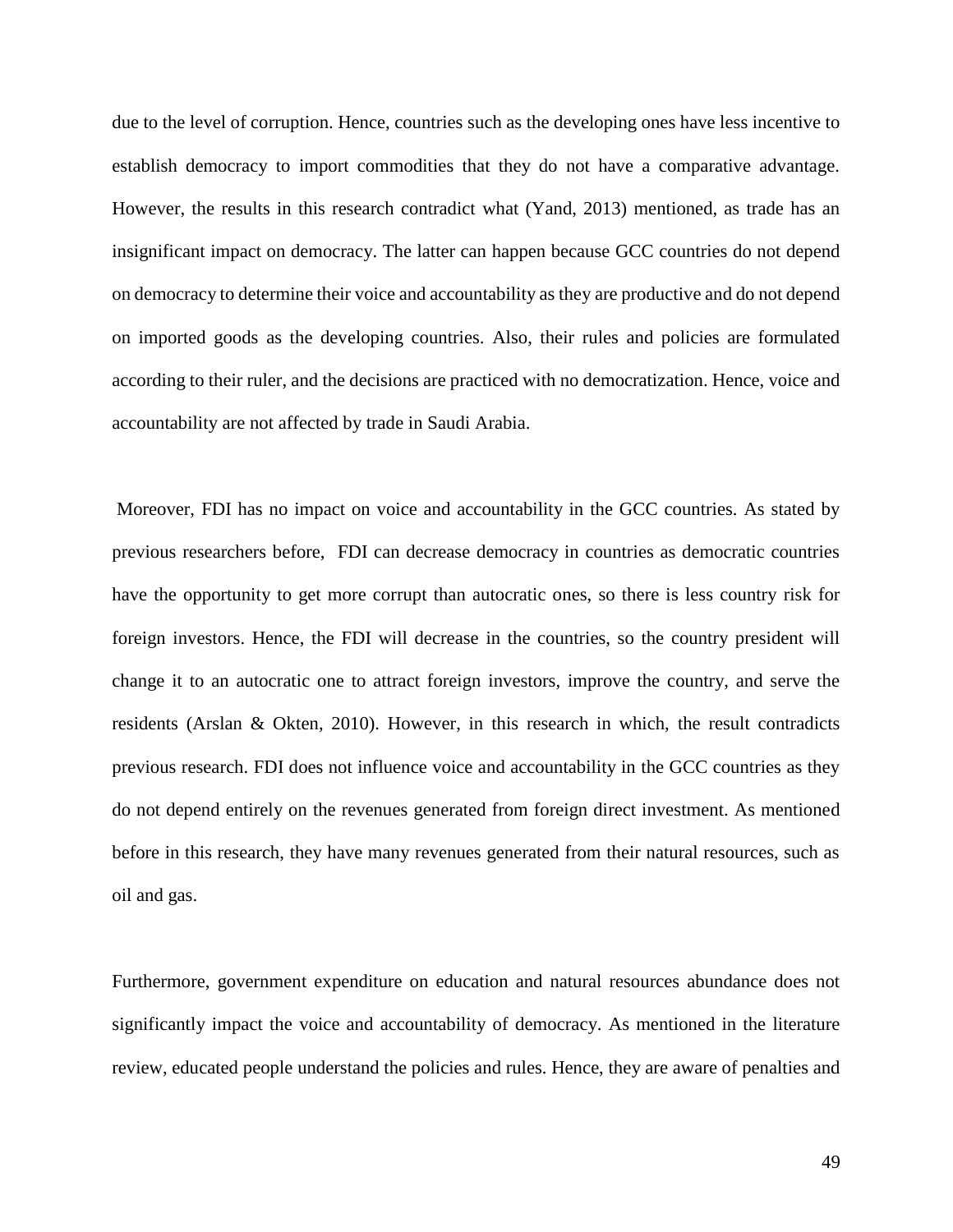safely speak out about their rights. Also, the revenues of natural resources can help the country upgrade, formulate and adopt policies that improve the country's regulations and provide the necessary and adequate rights to residents. However, the results in this paper contradict the latter as education and natural resources do not affect voice and accountability in GCC countries such as Saudi Arabia which has restricted rules and regulations that the government and the king settle.

Moreover, the Arab Spring revolutions had a significant negative impact on voice and accountability. Some countries are afraid of what happened in the Arab Spring Revolution. Therefore, they adopted some policies to maintain the status quo within their countries and avoid any coup against their ruler. Lastly, ATMs variable, a measurement of digitalization, has no relationship with voice and accountability. GCC countries do not have unlimited access to all platforms and online sources for communication or information. Hence, digitalization does not have an impact on voice and accountability.

Furthermore, the investigation of the independent variables on regulatory quality varies from one to another. For example, in this research, trade and government expenditure on education and natural resources negatively impact regulatory quality.

However, FDI, Arab spring revolutions, and ATMs have an insignificant impact on regulatory quality. Government sets the rules for businesses and firms that influence the number of firms in a market and their productivity and competitiveness. In this research, trade negatively affects regulatory quality as when the trade in a country increases, the efficiency of regulatory quality will decrease as each private firm wants to take advantage of this trading pattern. Hence, they can give bribes to the beneficiary of the other country for their private gains other than the welfare of the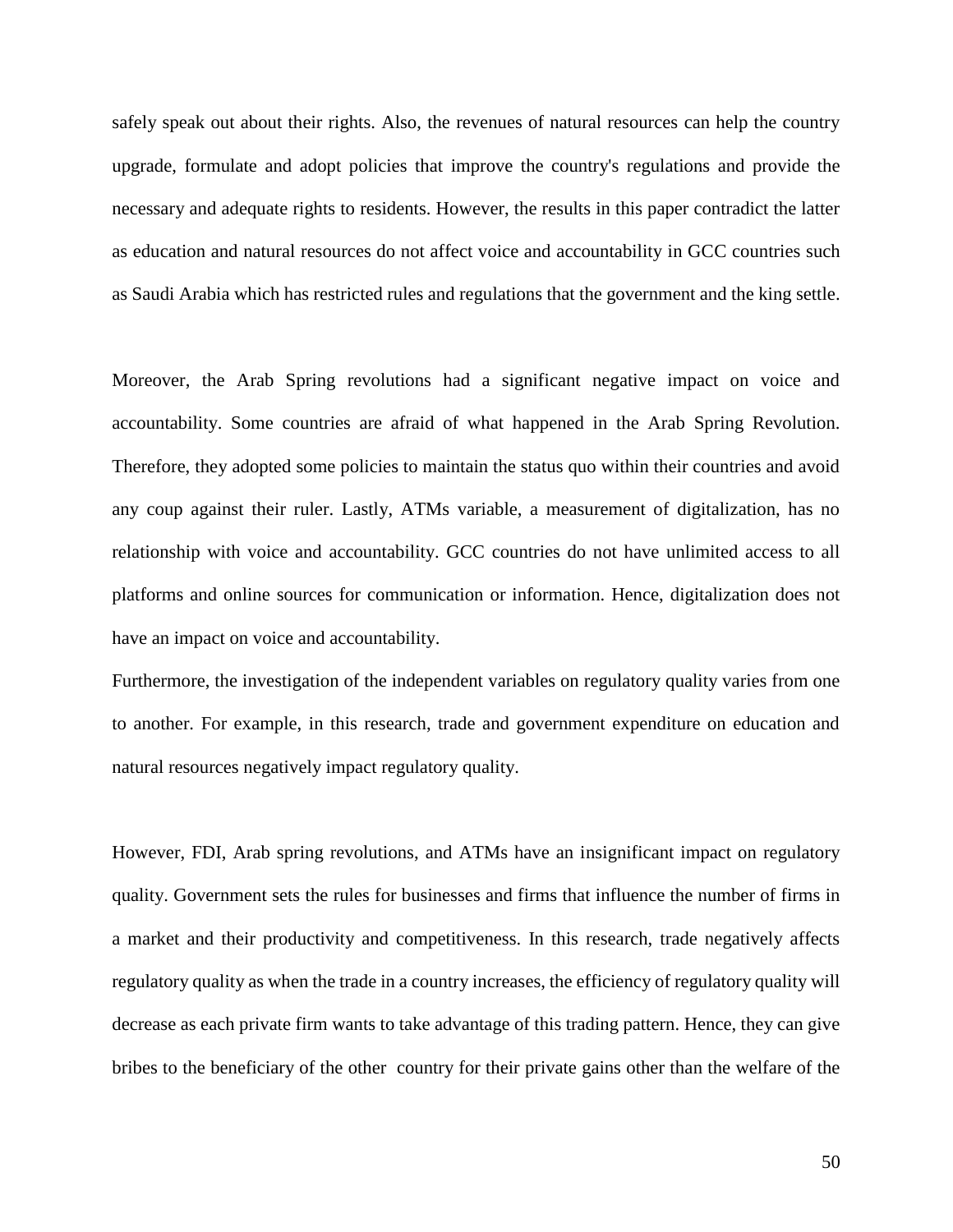whole economy. Hence, the government's rules to maintain good regulatory quality will be broken. Moreover, education negatively affects the regulatory quality in the economy; this can be illustrated by the fact that educated people who build their own businesses can evade policies and regulations in order to earn more profits for their businesses and avoid competitiveness from other competitors in the GCC countries for their private gains.

In addition, natural resources abundance which also impacts regulatory quality negatively in the GCC countries and this can be due to that the revenues which are generated from natural resources incent the businessmen to corrupt by stealing or giving bribes for their private gain in order to avoid competitiveness. However, FDI, Arab spring revolutions and ATMs have no relationship with regulatory quality in the GCC countries; this can be illustrated as setting the rules for the private sectors or whether the private sector abides by these rules, not depending on these three variables.

#### **II. The investigation on the other countries in the MENA region:**

For the rest of the MENA region countries, the control of corruption, has been affected by natural resources and Arab Spring revolutions. However, the other variables, trade, FDI, USAID, government expenditure on education and ATMs, have no impact on the control of corruption. The Arab Spring revolution had a negative impact on control of corruption.This indicates that the Arab spring revolutions increased corruption in the countries of the MENA region excluding GCC countries. The policies were not fully applied after the revolutions in some countries and the penalties of many rules breakdown such as bribes and evading rules and regulations are not fully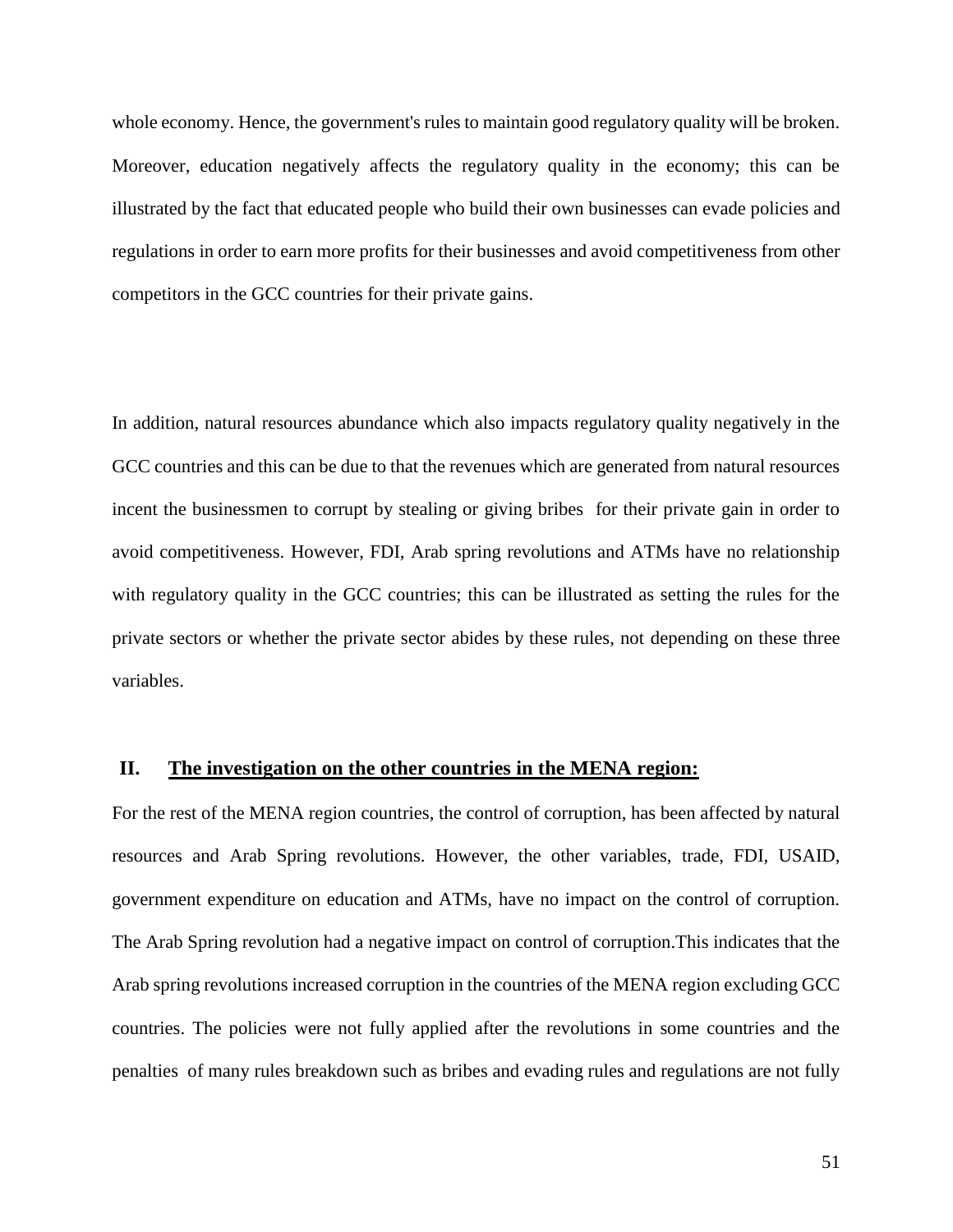applied or people are not fully penalized. This contradicts the previous literature review as (Massoud, et. al, 2019) stated that countries with higher inflation, higher levels of corruption, less freedom, and a greater increase in the use of the internet and cell phones. They will shout out for their rights which will decrease corruption not to increase it.

Moreover, natural resources positively impact the control of corruption, but this contradicts the literature review as the countries that have natural resources are cursed by them, as it increases corruption and bribes, but decreases government effectiveness as stated by Leite & Weidmann (1999). In this case, it can be explained that the revenues of the natural resources generated from natural resources in developing countries can help improve the policies and regulations that decrease corruption and bribes. Moreover, the other variables that have no impact on the control of corruption are FDI, trade , government expenditure on education, USAID and ATMs. The latter also contradicts the literature review as these variables can have an impact on the control of corruption as mentioned earlier, but in this case these variables cannot affect corruption since these developing countries in the MENA region do not have high levels of FDI or trade that can generate revenues and lead to corruption. However, some developing countries spend on education as education is their human capital asset other than the developed countries as stated in the literature review by Hayneman (2004).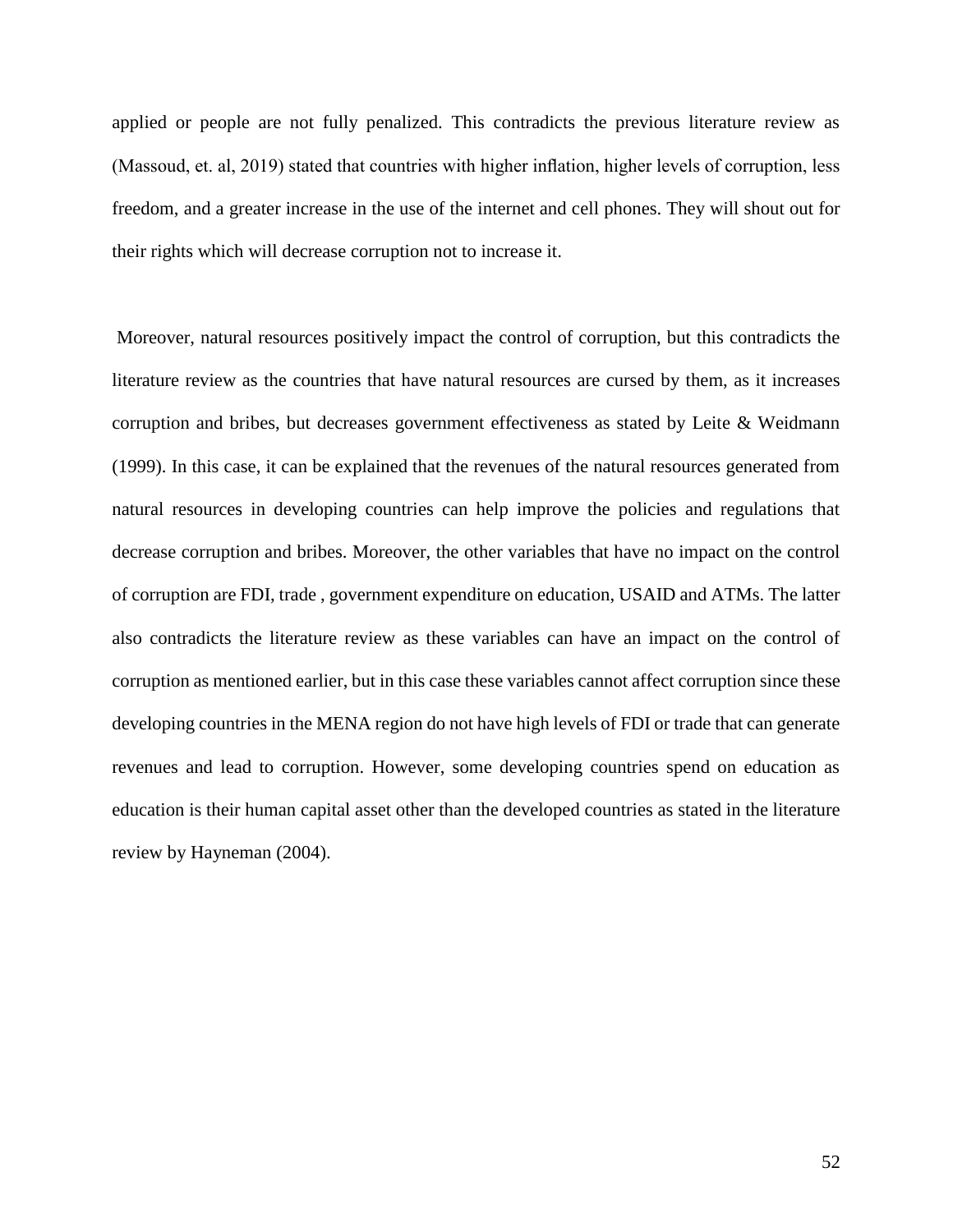However, education in this case does not impact the control of corruption.

The latter can be explained as that education does not educate people or consider corruption as a topic of concern to be taught and spread its consequences to students. Hence, government expenditure on education does not impact the control of corruption.

Moreover, foreign aid does not have an impact on control of corruption. This can be explained as the United States (U.S.) are sending aid to developing countries to help them grow and develop as mentioned in the literature review. However, the money from aid is not spent on fighting or decreasing corruption; they are instead spent on satisfying the necessities of the country's residents, as mentioned earlier in the literature review. Moreover, the Arab Spring revolutions negatively impacted the control of corruption, which contradicts what is mentioned in the literature review. However, this can be explained as after the revolutions immediately, the policies and regulations were not strictly applied, which increased corruption.

Moreover, ATMs variable, which is a measurement of digitalization, does not impact the control of corruption. However, as stated before, digitalization impacts monitoring and reporting corruption by controlling bribes and decreasing them. People know that they are tracked by cameras or documents that can report them as mentioned in the literature review. In addition, digitalization increases transparency and accountability by decreasing human interaction to reduce illegal activities.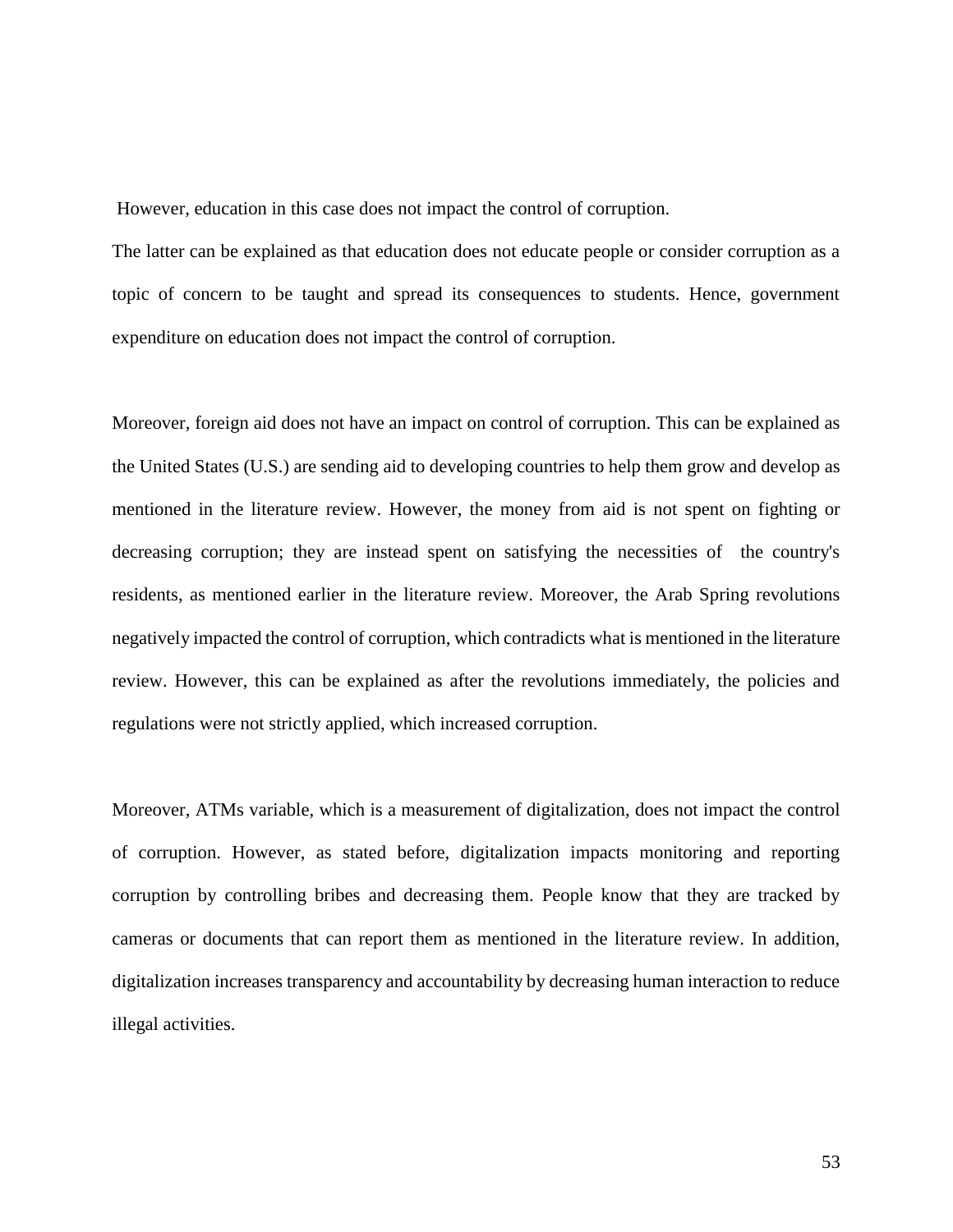However, in this case which contradicts the literature review, digitalization does not impact the control of corruption. Digitalization sometimes does not significantly monitor corruption as some illegal activities can be done outside the offices or by bribes. For example, it can incent people to delete recordings or abolish documents that can take them to prison; hence, digitalization does not impact corruption.

| <b>Control of</b><br>corruption           | <b>Coefficient</b> | <b>P-value</b> | 95% confidence interval |             |
|-------------------------------------------|--------------------|----------------|-------------------------|-------------|
| <b>USAID</b>                              | $-0.000235$        | 0.391          | $-0.000772$             | 0.000302    |
| trade                                     | 0.000207           | 0.223          | $-0.0001256$            | 0.0005396   |
| <b>FDI</b>                                | 0.000382           | 0.131          | $-0.0001138$            | 0.0008779   |
| Government<br>expenditure on<br>education | $-0.00095$         | 0.545          | $-0.0008988$            | 0.0007088   |
| <b>ATMs</b>                               | 0.0002123          | 0.370          | $-0.0002514$            | 0.0006761   |
| Ln_Natural<br>resources                   | $-0.1311434***$    | 0.001          | $-0.0002309$            | 0.0020707   |
| Arab Spring<br>revolutions                | $-0.7718385$       | 0.000          | $-2.479427$             | $-0.143442$ |

In addition to all of the above, this research investigated the effects of the dependent variables on government effectiveness. It has been noticed that FDI, ATMs, natural resources, and Arab spring revolutions significantly impact government effectiveness. While trade, USAID and government expenditure on education have an insignificant impact on government effectiveness. Trade does not influence government effectiveness; this can be since the revenues generated from trade are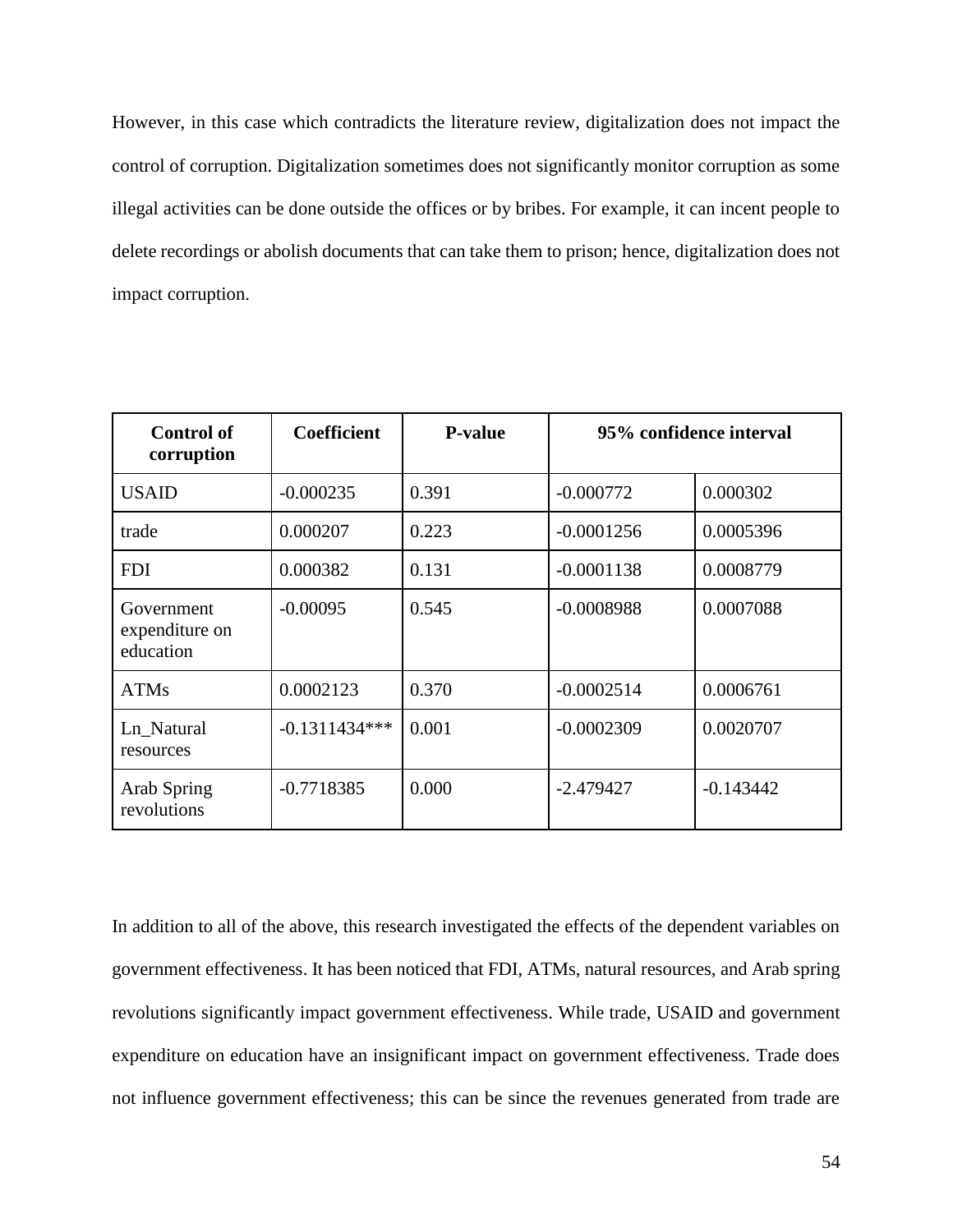not spent on improving the infrastructure and public services of the country. Also, the revenues from trade cannot be high enough to improve public services such as education and infrastructure. However, the revenues generated from trade can be corrupted due to the low level of monitoring from the government, for example as stated and supported earlier in the literature review. Hence, the bribes increase for private gains. So, trade does not impact government effectiveness, which contradicts what was mentioned earlier in the literature review.

Moreover, FDI has a significant effect on government effectiveness; this can be since the government will have the incentive to improve and develop infrastructure and public services to attract foreign investors to invest in the domestic country as stated earlier in the literature review. Hence, FDI impacts the government to improve its quality of services. Furthermore, government expenditure on education does not affect government effectiveness. Education is a factor of government expenditure to improve its public services. However, this highly contradicts the literature review. Thus, educated people can benefit the world from the knowledge and mentality that is granted from education. Their perspective of different aspects will be high enough to make good decisions to benefit society.

Moreover, ATMs are variable as a measurement of digitalization and have a significant impact on government effectiveness. For example, ATMs, mobile banking and government platforms are used to issue papers for people to be accessed without consuming so much time. Also, licenses or documents can be issued from the government without human interaction, as supported by many researchers before. In other words, public platforms by the government are public services issued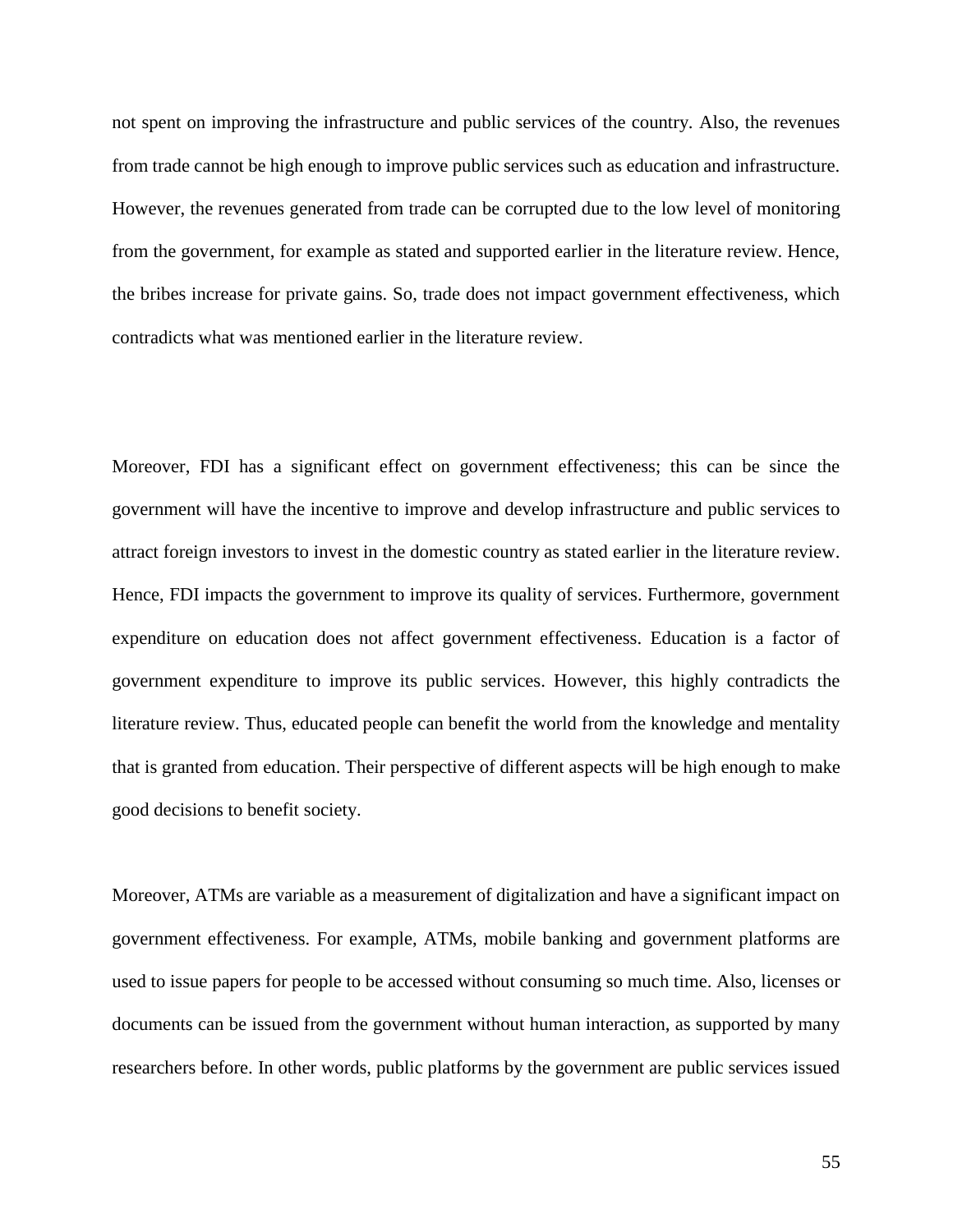by them to fasten the processes of the citizens' needs. Hence, the quality of public or government services will be improved and the illegal activities will be eliminated.

However, Arab Spring revolutions had a negative impact on government effectiveness due to the chaos that happened during the revolutions, which damaged many shops, groceries, and infrastructures and put a cost burden on the government so much to be fixed and repaired. Furthermore, natural resources have a significant positive impact on government effectiveness which is due to the revenues from natural resources that can be spent on the improvement of public services from the government to the residents. The last variable in this research is the USAID which does not have a relationship with government effectiveness, and this contradicts what USAID sources and websites mentioned, as they aim to improve the quality of the public services for the aid receivers countries to the welfare of the whole society. Hence, the money can be stolen and spent for private gains instead.

| Government<br>effectiveness               | <b>Coefficient</b> | <b>P-value</b> | 95% confidence interval |              |
|-------------------------------------------|--------------------|----------------|-------------------------|--------------|
| <b>USAID</b>                              | $-0.0004508$       | 0.062          | $-0.0008802$            | 0.000131     |
| trade                                     | 0.0002607          | 0.146          | $-0.000111$             | 0.00058      |
| <b>FDI</b>                                | 0.000813           | 0.001          | 0.0002934               | 0.0011325    |
| Government<br>expenditure on<br>education | 0.0007318          | 0.049          | 1.950006                | 0.0013147    |
| <b>ATMs</b>                               | 0.0007462          | 0.001          | 0.0003283               | 0.0013017    |
| Ln_Natural<br>resources                   | 0.001381           | 0.001          | 0.0006544               | 0.0023181    |
| Arab Spring<br>revolutions                | $-0.1846776$       | 0.106          | $-0.260924$             | $-0.1148538$ |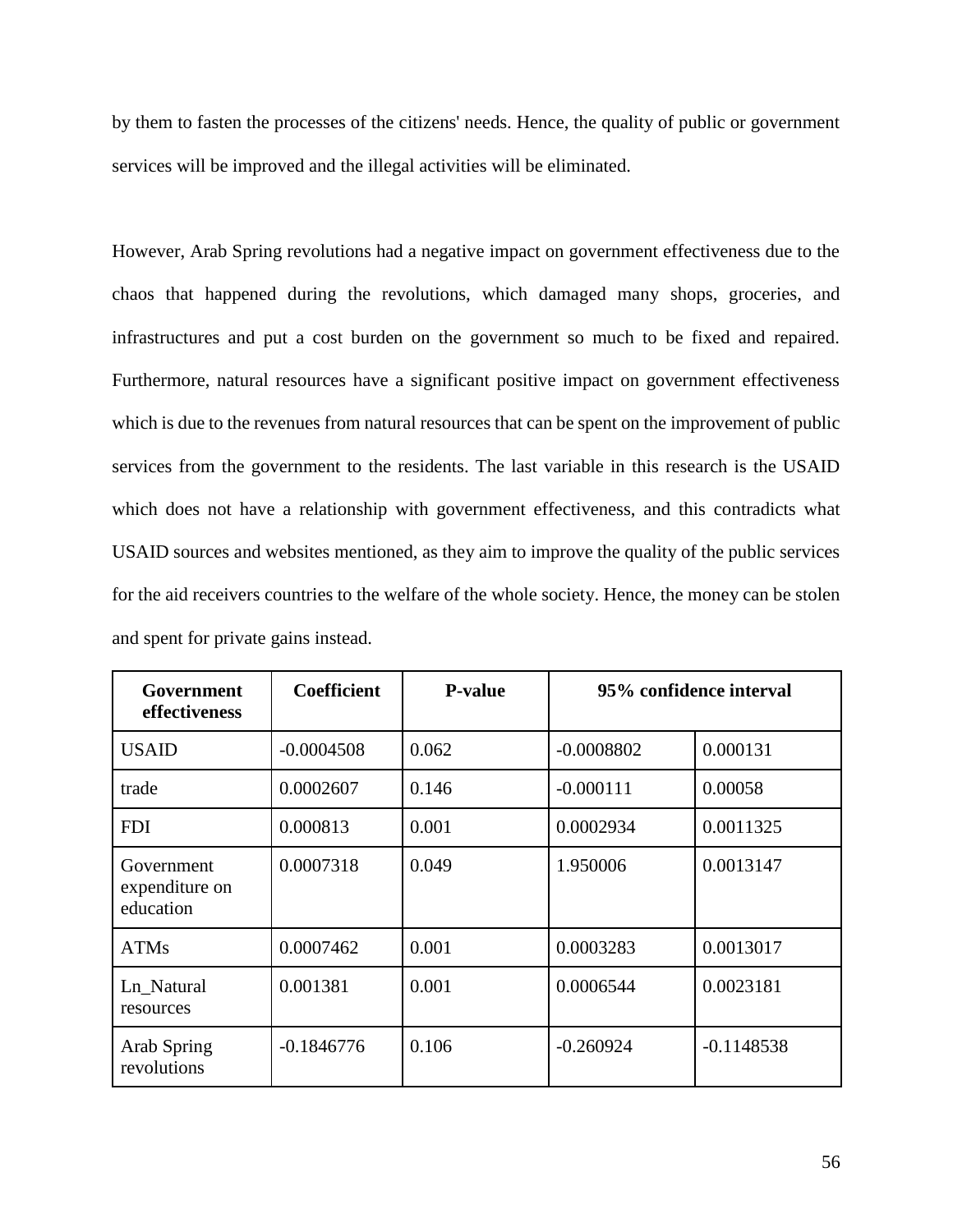Furthermore, the variables as mentioned earlier tested the political stability and absence of violence variable. It has been observed that Arab Spring revolutions, foreign direct investment (FDI), and USAID significantly impact political stability and the absence of violence. However, trade, government expenditure on education, ATMs and natural resources abundance have no significant impact on the political stability and absence of violence. These results can be interpreted as FDI which has a positive impact on political stability and the absence of violence which is due to countries that have the incentive to attract FDI. They have to maintain the political stability of their country to decrease the risk of foreign investors investing in their countries without taking the risk of low return on their investments. Hence, FDI incent countries to maintain the stability of their country. This study supports what was mentioned earlier in the literature review by Kim (2010).

Moreover, USAID has a positive impact on the political stability and absence of violence in the MENA region apart from the GCC countries. This is because USAID helps the countries to fulfill and satisfy the needs and rights of their citizens. The latter can be done by adopting and formulating rules that grant the citizens their basic needs and the right to vote to choose their ruler. However, the Arab Spring revolutions had a significant negative impact on the country's political stability; this is so logical as Arab spring revolutions incent many countries to go against their ruler and make a coup to call for the rights that they were deprived of. Hence, the Arab Spring revolutions increased the violence and instability in the countries. However, trade does not have an impact on the country's political stability, and this can be since the trading system of the country does not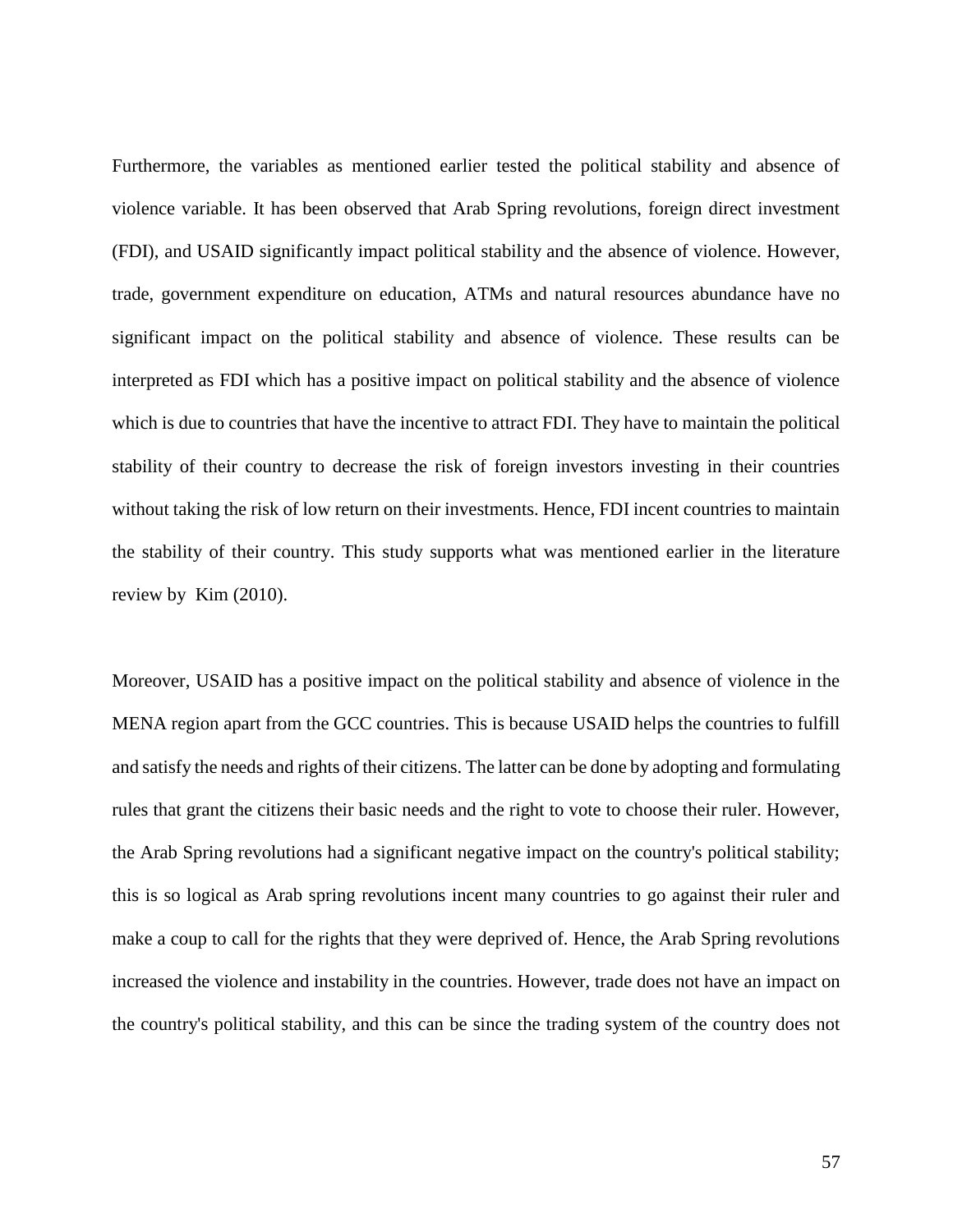influence the political stability of the country as its revenues or deficit do not have an impact on the political aspect of the country.

Moreover, government expenditure on education has an insignificant impact on political stability and the absence of violence. Therefore, the level of expenditure on education does not influence political stability. Some people can be passive ones whether they are educated or not as they believe that no one will fulfill their needs. Hence, they do not even try to make revolutions or speak aloud. Furthermore, ATMs and natural resources have an insignificant impact on political stability as natural resources cannot determine the level of political stability of a country. They can influence the policies and the government itself but not the residents' rights.

| <b>Political stability</b><br>and absence of<br>violence | <b>Coefficient</b> | <b>P-value</b> | 95% confidence interval |              |
|----------------------------------------------------------|--------------------|----------------|-------------------------|--------------|
| <b>USAID</b>                                             | $-0.0012229$       | 0.048          | $-0.0024342$            | $-0.000117$  |
| trade                                                    | 0.000219           | 0.710          | $-0.0009362$            | 0.0013742    |
| <b>FDI</b>                                               | 0.0015005          | 0.013          | 0.0003141               | 0.0026868    |
| Government<br>expenditure on<br>education                | 0.0010222          | 0.449          | $-0.16249$              | 0.0036694    |
| <b>ATMs</b>                                              | 0.0009259          | 0.069          | $-0.000722$             | 0.001924     |
| Ln Natural<br>resources                                  | 0.0016359          | 0.306          | $-0.14951$              | 0.004767     |
| Arab Spring<br>revolutions                               | $-0.6760871$       | 0.002          | $-1.103111$             | $-0.2490629$ |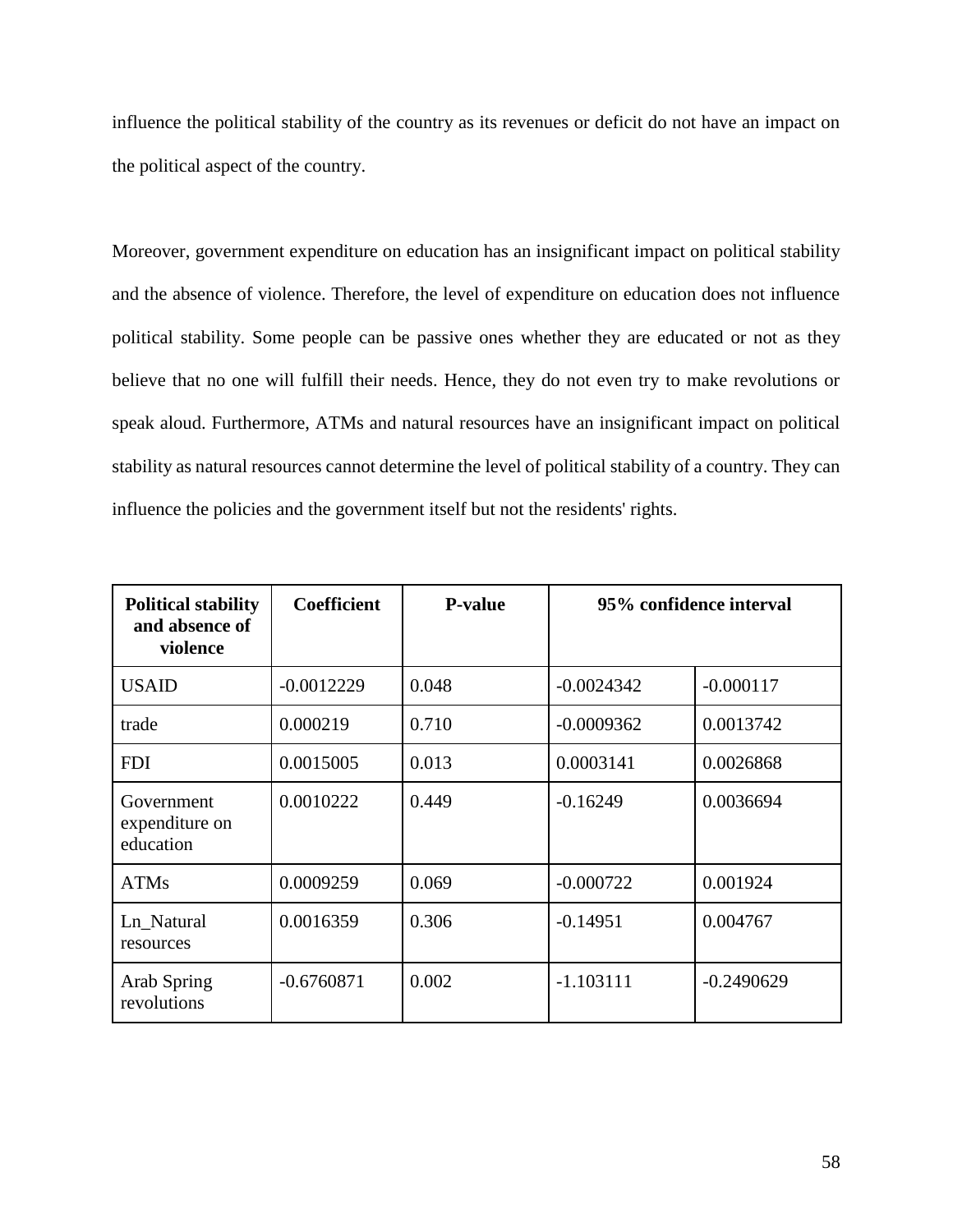Another dependent variable is the regulatory quality, tested by the same variables mentioned above: USAID, FDI, trade, government expenditure on education, ATMs, natural resources, and Arab Spring revolutions. The FDI and natural resources variables have a significant impact on regulatory quality. In contrast, the rest of the variables have no relationship with the regulatory quality. Therefore, it can be analyzed that FDI positively impacts regulatory quality. This is because the government has the incentive to formulate strict rules and regulations for the private sector to attract foreign investors. Moreover, natural resources have a positive impact on the regulatory quality as the revenues generated from the natural resources can be spent on improving policies and regulations that improve the private sector's regulations to have fair competition between each other.

However, the other variables have an insignificant impact on regulatory quality. USAID, trade, government expenditure on education, ATMs and Arab spring revolutions do not influence the regulatory quality in the MENA region. Unfortunately, rules and regulations formulated by the government to regulate the performance of the private sector are not adopted from the revenues of USAID, trade or the investment of government in education. However, this interpretation contradicts what has been mentioned by the previous studies. Also, ATMs, which are a measurement of digitalization and a tool used to reduce human interaction, do not have a relationship with regulatory quality. This point of view contradicts the literature review. The Arab Spring revolutions are supposed to incent the government to adopt fair and excellent policies and regulations upon the request of the needs and wants of the citizens as stated by previous researchers. However, in this research, the revolutions do not contribute to improving the private sector's regulations.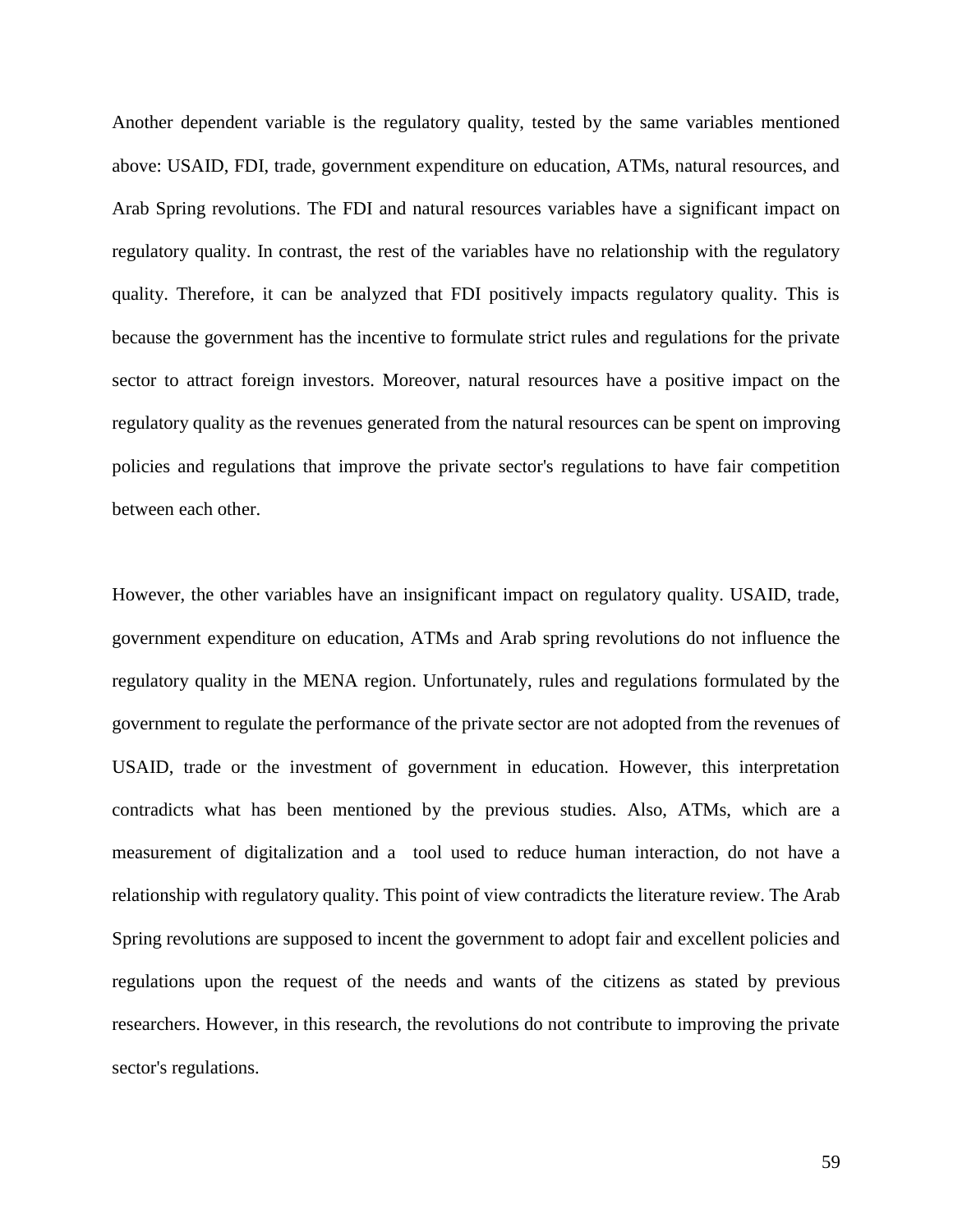| <b>Regulatory</b><br>quality              | <b>Coefficient</b> | <b>P-value</b> | 95% confidence interval |              |
|-------------------------------------------|--------------------|----------------|-------------------------|--------------|
| <b>USAID</b>                              | 0.000156           | 0.947          | $-0.9994493$            | 0.0004805    |
| trade                                     | 0.000506           | 0.870          | $-0.0005544$            | 0.0006556    |
| <b>FDI</b>                                | 0.009954           | 0.024          | 0.0001339               | 0.0018568    |
| Government<br>expenditure on<br>education | 0.0008372          | 0.414          | $-0.0011723$            | 0.0028466    |
| <b>ATMs</b>                               | 0.0005103          | 0.388          | 0.0006491               | 0.0016696    |
| Ln_Natural<br>resources                   | 0.0014435          | 0.011          | 0.0003336               | 0.0025534    |
| Arab Spring<br>revolutions                | $-0.123599$        | 0.409          | $-0.4169221$            | $-0.1697242$ |

Moreover, the rule of law is also tested by the same variables listed before. The significant variables on it are ATMs and Arab Spring revolutions. In contrast, the insignificant variables on the rule of law are USAID, trade, FDI, government expenditure on education and natural resources. ATMs decreased human interaction and increased the use of technology which reduced the illegal activities and abided by the rules set by the government that can occur due to human interaction with each other as stated in the literature review. Moreover, Arab Spring revolutions incent people to follow policies and regulations set by the government. After these revolutions, governments are forced to abide by the rules, penalize those who break them, and force them to follow them. The latter strongly supports what has been mentioned in the literature review.

However, the insignificant impact on the rule of law can be illustrated as that the revenues generated by USAID, trade, FDI, and natural resources are not spent on improving the policies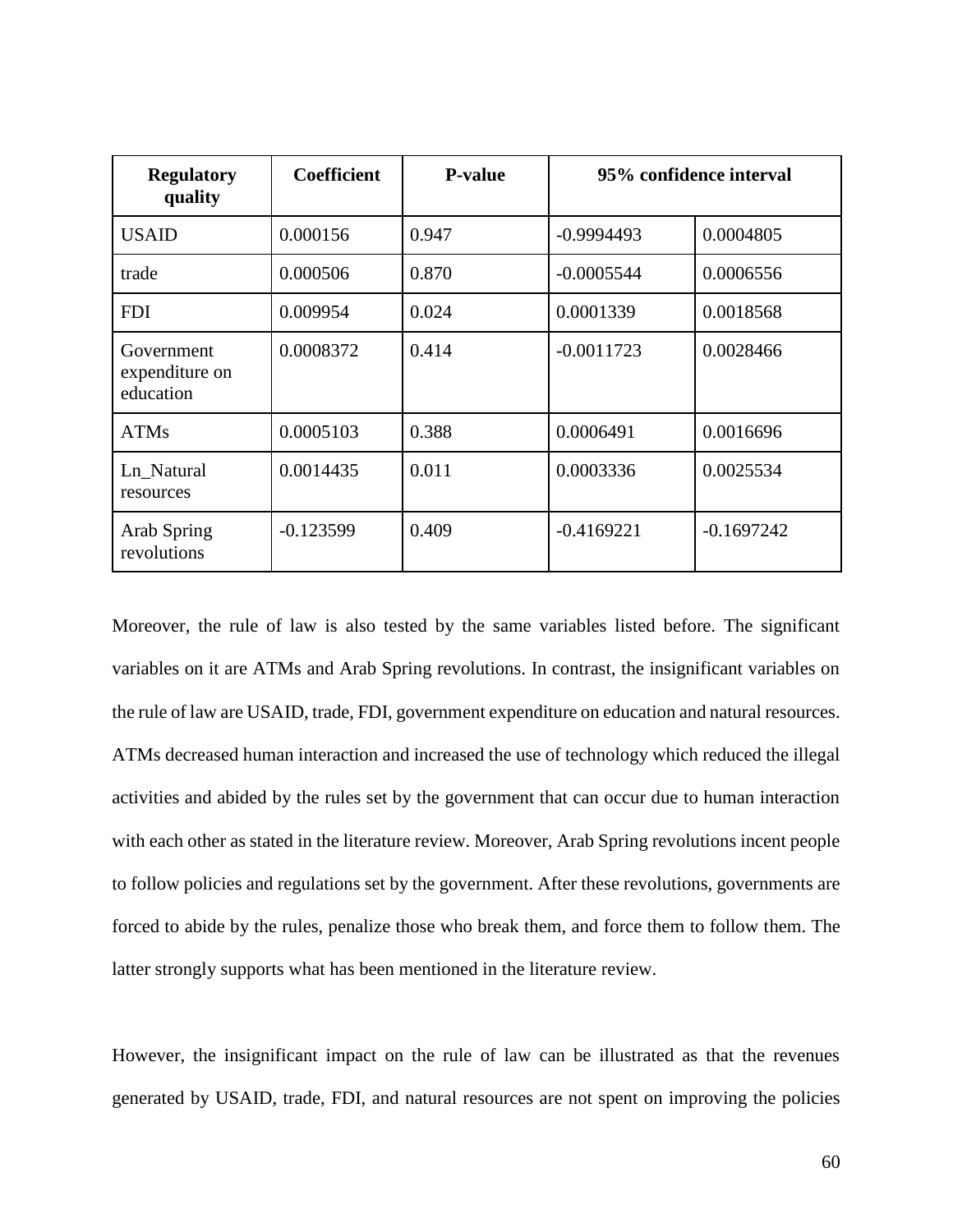and regulations set by the government. Hence, people do not have an incentive to abide by the rules and regulations. Hence, the rule of law is not affected by these variables. Furthermore, the government's investment in human capital does not impact the rule of law, which contradicts the literature review as educated people know and are more aware of the government's rules and regulations.

| <b>Rule of law</b>                        | <b>Coefficient</b> | <b>P-value</b> | 95% confidence interval |              |
|-------------------------------------------|--------------------|----------------|-------------------------|--------------|
| <b>USAID</b>                              | $-0.0002265$       | 0.579          | $-0.0010275$            | 0.0005745    |
| trade                                     | 0.0001624          | 0.554          | $-0.0003752$            | 0.0007       |
| <b>FDI</b>                                | 0.0002626          | 0.253          | $-0.0001881$            | 0.0007132    |
| Government<br>expenditure on<br>education | 0.000416           | 0.920          | $-0.0007736$            | 0.0008567    |
| <b>ATMs</b>                               | 0.0008423          | 0.015          | 0.0001665               | 0.001518     |
| Ln Natural<br>resources                   | 0.0006053          | 0.387          | $-0.00767$              | 0.001775     |
| Arab Spring<br>revolutions                | $-0.2510331$       | 0.005          | $-0.4280233$            | $-0.0740429$ |

Furthermore, all these variables have an insignificant impact on the voice and accountability in the MENA region apart from GCC countries. This result contradicts the literature review as these variables impact the democracy of the countries. However, in this research, trade, FDI, USAID, government expenditure on education, natural resources and Arab spring revolutions do not relate to voice and accountability. The developing countries in the MENA region, democracy is not granted upon the results of these variables as governments are setting strict policies and regulations that are not allowed to be broken to avoid any strict penalties.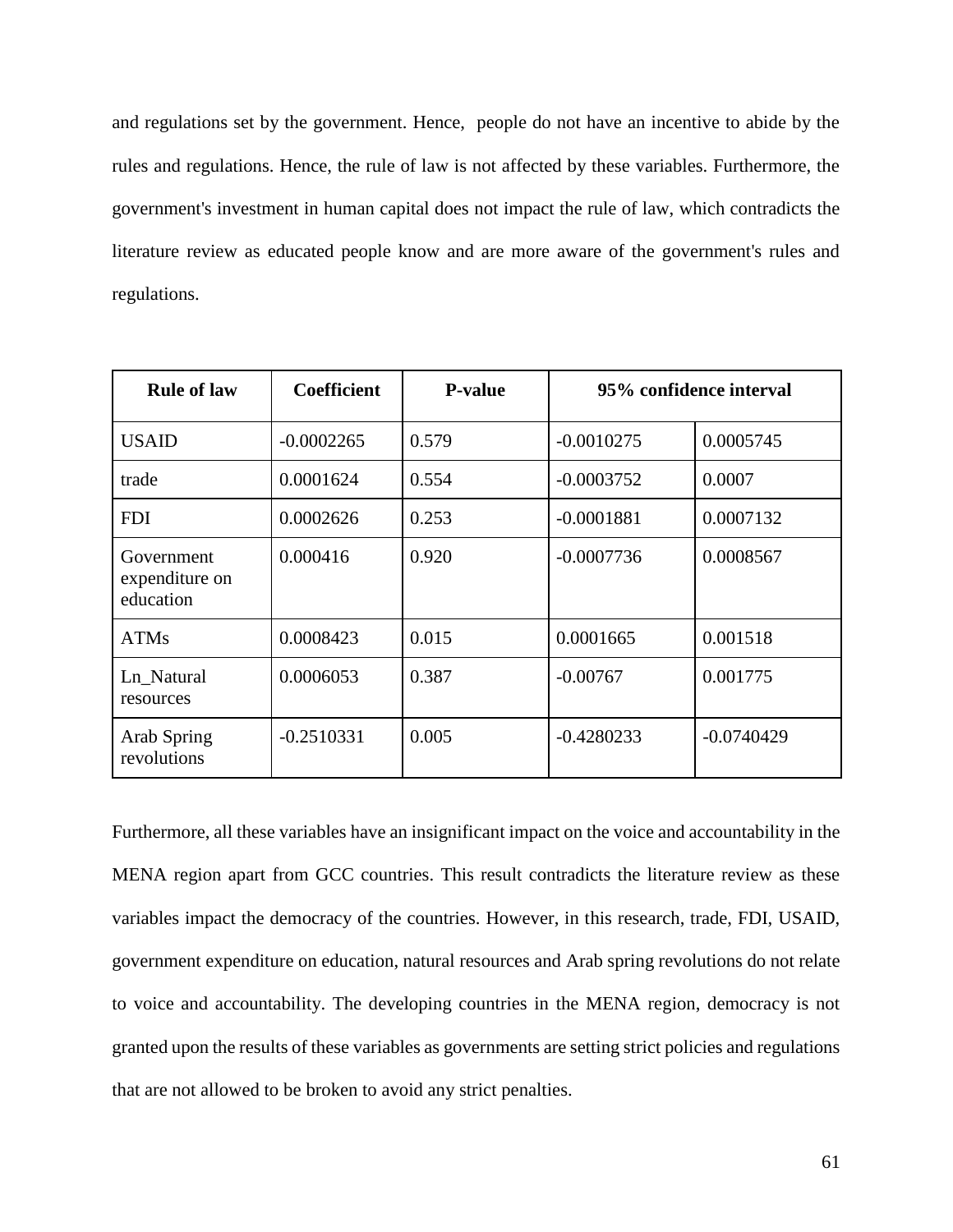| Voice &<br><b>Accountability</b>          | <b>Coefficient</b> | <b>P-value</b> | 95% confidence interval |           |
|-------------------------------------------|--------------------|----------------|-------------------------|-----------|
| <b>USAID</b>                              | 0.0004212          | 0.398          | $-0.005565$             | 0.0013988 |
| trade                                     | 0.000853           | 0.776          | $-0.005029$             | 0.0006736 |
| <b>FDI</b>                                | $-0.0007527$       | 0.081          | $-0.0015981$            | 0.00928   |
| Government<br>expenditure on<br>education | 0.000416           | 0.511          | $-0.008245$             | 0.0016565 |
| <b>ATMs</b>                               | $-0.000474$        | 0.843          | $-0.005174$             | 0.0004226 |
| Ln_Natural<br>resources                   | 0.000126           | 0.991          | $-0.0022215$            | 0.0022467 |
| Arab Spring<br>revolutions                | 0.029705           | 0.759          | $-0.2143464$            | 0.2937565 |

### **Conclusion, limitations, and future research:**

The study investigated that natural resources have an insignificant impact on voice and accountability in the GCC countries. However, they have a significant negative impact on the rest of the governance indicators. It has no relationship with governance indicators regarding foreign aid, as GCC countries are aid donors, not aid receivers. For the rest of the MENA countries, natural resources have a significant positive impact on controlling corruption, government effectiveness, political stability and absence of violence, and Regulatory quality. However, they have an insignificant effect on the rule of law and Voice & Accountability. The study results add to our understanding of the role of foreign aid and natural resources on governance and add weight to the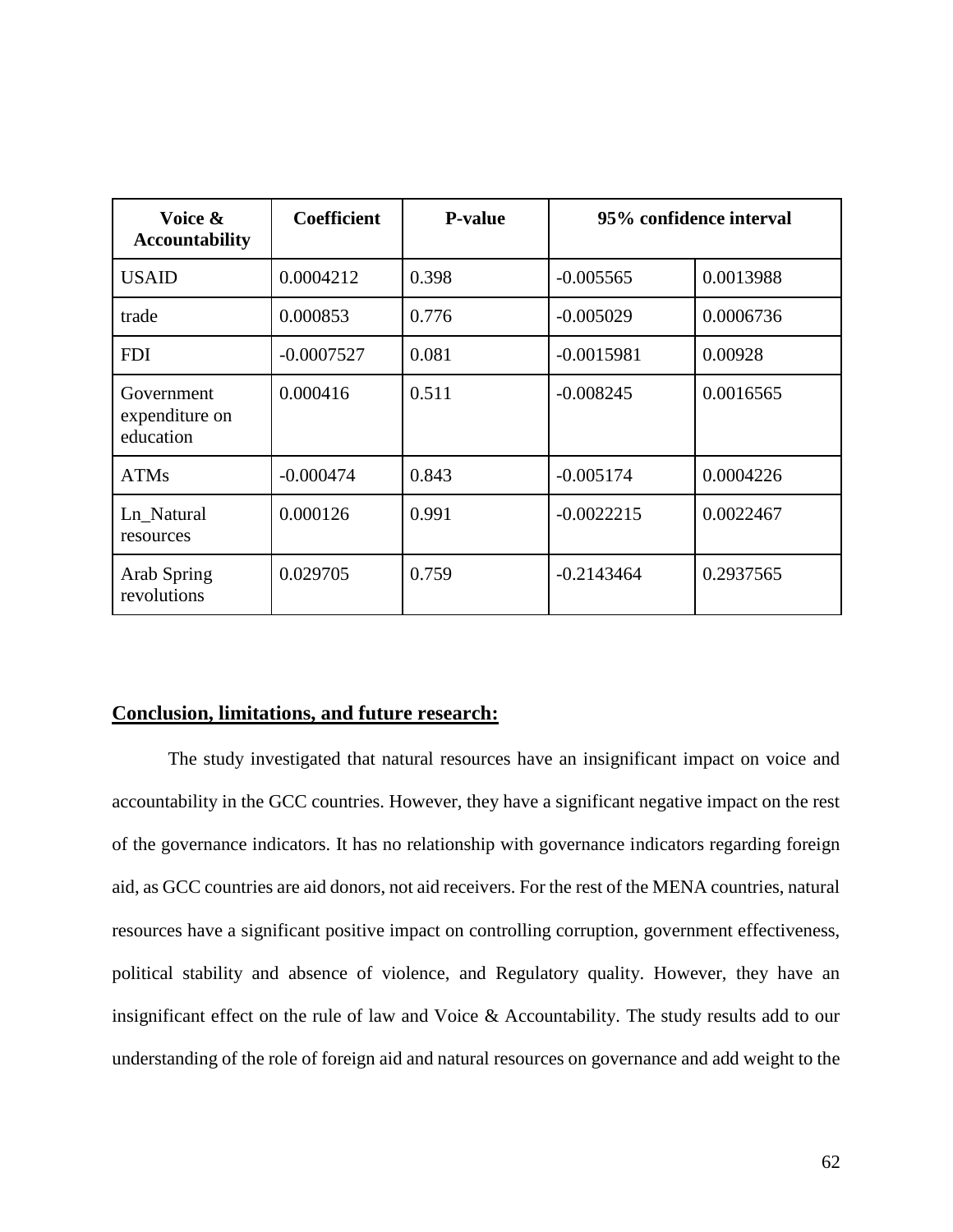body of literature arguing for the beneficial effect of aid on governance. The latter was investigated in a sample of 17 countries in the MENA region from 2000 to 2020.

The limitations of this research are that the results are limited to the selected sample of the MENA countries. However, each country has its resources and policies to differentiate each country from the other. Moreover, the research suffers from a shortage of data sources, especially in developing countries such as Egypt. Hence, the results can be insignificant or biased for certain countries.

Future researchers have to consider more explanatory variables such as poverty and population growth, which may affect the quality of governance. Moreover, more investigations could be done to analyze the quality of governance's impact on economic growth. However, countries in the MENA region differ in their degree of growth, poverty, and macroeconomic measures.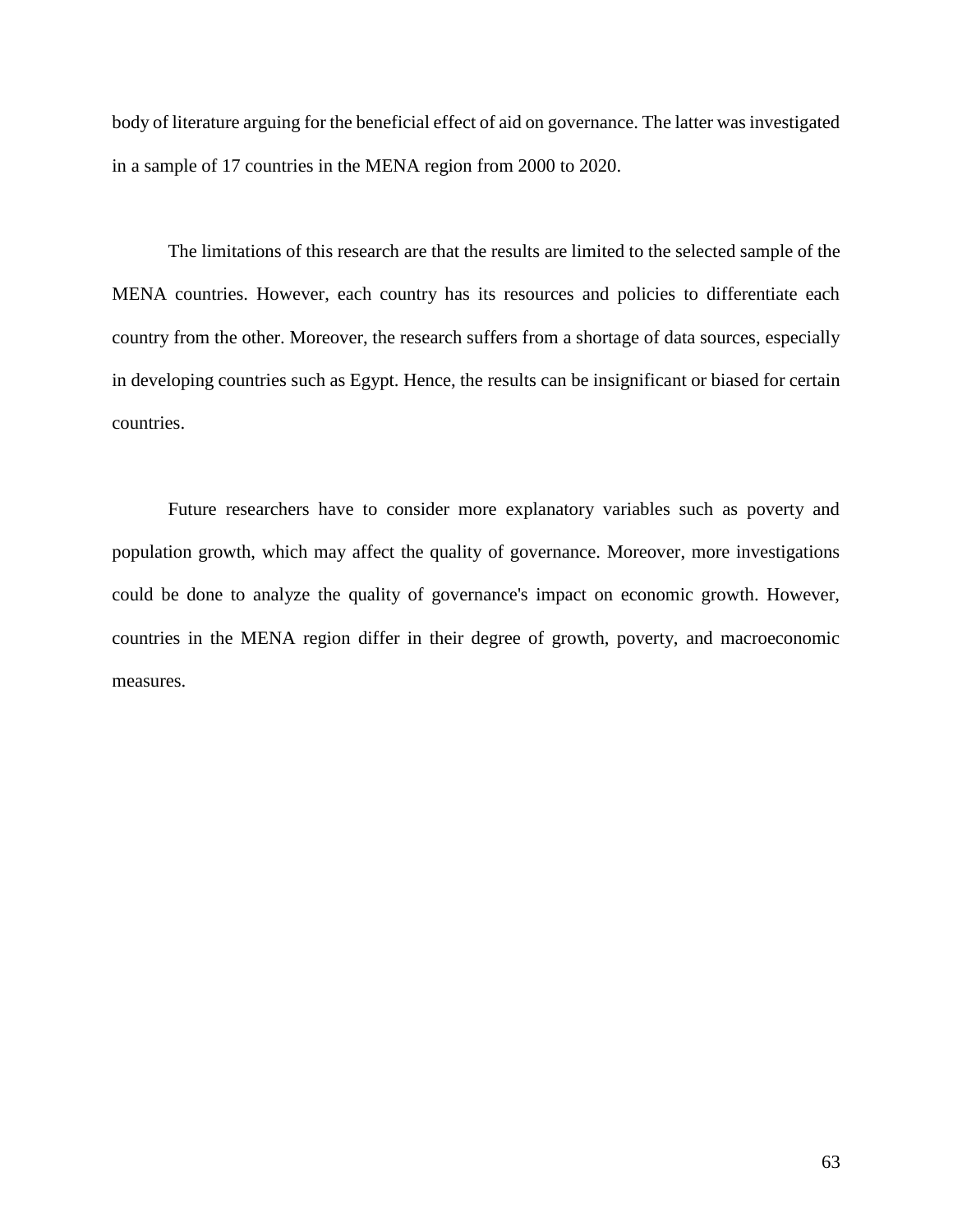#### **References:**

- Agerberg (2018). *The Curse of Knowledge? Education, Corruption, and Politics*. Polit Behav 41, 369–399.
- [Alshammari](https://www.researchgate.net/publication/profile/Nayef-Alshammari?_sg%5B0%5D=rU_PL1AuYahu1ScV_Vr4AZGLr1IO4c8EB1kYw0cqXqD2w5KfvuaxDTC7CmRBR9WW10CVj-A.PzZmf8agWkgekFlvUFhL603Yvbo9YW_5OwS-W6bUg5gon7QsP5Olle5xPc7RxlDHissPire-tqt_43KXTn9ItA&_sg%5B1%5D=0D8SQtx8zVkzUv3b_cTYz8CgaAWSInJ50R04RQMryEgSrZIEASBhcSaFP5Zmka5tfQNNngY.PUOCEhwOqtKIaM543tKs9AkEqb-2jGOuc6k_l1aJmV7gI3uSlRYdulX7inJ8imWxbvOAfy7V3oN6-Ll2UG26Sw) & [Willoughby](https://www.researchgate.net/publication/profile/John-Willoughby-4?_sg%5B0%5D=rU_PL1AuYahu1ScV_Vr4AZGLr1IO4c8EB1kYw0cqXqD2w5KfvuaxDTC7CmRBR9WW10CVj-A.PzZmf8agWkgekFlvUFhL603Yvbo9YW_5OwS-W6bUg5gon7QsP5Olle5xPc7RxlDHissPire-tqt_43KXTn9ItA&_sg%5B1%5D=0D8SQtx8zVkzUv3b_cTYz8CgaAWSInJ50R04RQMryEgSrZIEASBhcSaFP5Zmka5tfQNNngY.PUOCEhwOqtKIaM543tKs9AkEqb-2jGOuc6k_l1aJmV7gI3uSlRYdulX7inJ8imWxbvOAfy7V3oN6-Ll2UG26Sw) ( 2017). *Security implications of emerging technological challenges in North Africa*. Open publications.
- Alshehry & Belloumi (2021). *The Causal Relationships Between Corruption, Investments and Economic Growth in GCC Countries*. Najran University.
- Anduiza, E., Gallego, A., & Munoz, J. (2013). *Turning a blind eye: Experimental evidence of partisan bias in attitudes toward corruption*. Comparative Political Studies, 46(12), 1664– 1692.
- Arora & Chong (2018). *Government effectiveness in the provision of public goods: the role of institutional quality*. [Journal of Applied Economics](https://www.researchgate.net/publication/journal/Journal-of-Applied-Economics-1667-6726) 21(1):175-196.
- Arslan & Okten (2010). *The relations between FDI and democracy: evidence from Turkey*. [International Research Journal of Finance and Economics](https://www.researchgate.net/publication/journal/International-Research-Journal-of-Finance-and-Economics-1450-2887) 56:111-123.

Auty (2001). *Resource Abundance and Economic Development*. Oxford University Press.

Auty, R . (2001). The political economy of resource-driven growth.

- Bannister & Connolly (2014). *ICT, Public Values and Transformative Government: A Framework and Programme for Research*. [Government Information Quarterly](https://www.researchgate.net/publication/journal/Government-Information-Quarterly-0740-624X) 31(1)
- Bauhr & Grimes [\(2013](https://link.springer.com/article/10.1007/s11109-018-9455-7#ref-CR8)). *Indignation or Resignation: The Implications of Transparency for Societal Accountability*. [Governance](https://www.researchgate.net/publication/journal/Governance-1468-0491) 27(2).
- Brautigam (2001). *Aid Dependence and Governance*. Johns University.
- Busse & Groning (2010). *The Resource Curse Revisited: Governance and Natural Resources*. [Public Choice](https://www.researchgate.net/publication/journal/Public-Choice-1573-7101) 154(1-2).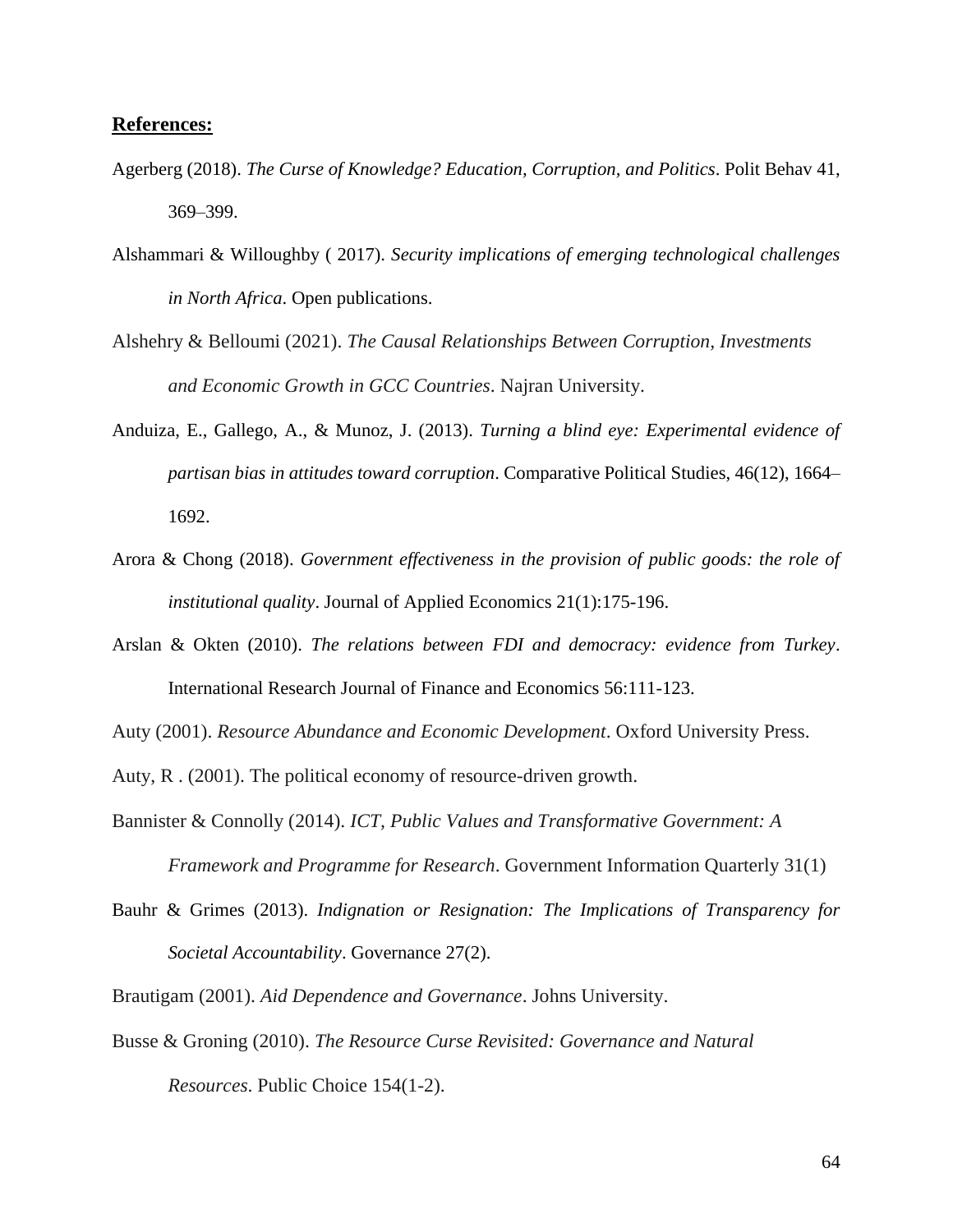- Dobrolyubova, Klochkova & Alexandrov (2019*). Digitalization and Effective Government: What Is the Cause and the Effect?* Digital Transformation and Global Society.
- Ear (2007*). Does Aid Dependence Worsen Governance?* [International Public Management](https://www.tandfonline.com/journals/upmj20)  [Journal.](https://www.tandfonline.com/journals/upmj20)

Estrada et al., (2011). *Taxation and Political Stability*. [SSRN Electronic Journal](https://www.researchgate.net/publication/journal/SSRN-Electronic-Journal-1556-5068).

European Economic Review, 45(4-6), 839-846.

- Freeman (2007). 'The ICT Paradigm,' in R. Mansell, C. Avgerou, D. Quah & R. Silverstone (Eds). *The Oxford Handbook of Information and Communication Technologies*, (pp. 34-54). Oxford: Oxford University Press.
- Gatti (1999). *Corruption and Trade Tariffs, or a Case for Uniform Tariffs*. World Bank Development Research Group (DECRG).
- Isham et al. (2005). *The Varieties of Resource Experience: Natural Resource Export Structures and the Political Economy of Economic Growth*. [The World Bank](https://www.researchgate.net/publication/journal/The-World-Bank-Economic-Review-1564-698X)  [Economic Review](https://www.researchgate.net/publication/journal/The-World-Bank-Economic-Review-1564-698X) 19(2):141-174.
- Kaufman et al. (2010). *The Worldwide Governance Indicators: Methodology and Analytical Issues*. [World Bank Policy Research Working Paper No. 5430](https://papers.ssrn.com/sol3/papers.cfm?abstract_id=1682130)

Kenawy (2016). *The Economic Impacts of the New Suez Canal*. Kafr El-Sheikh University, Egypt.

Knack (2001). *Aid Dependence and the Quality of Governance: Cross-Country Empirical* 

*Tests*. Southern Economic Journal.

- Larrain & Tavares (2004). *Does Foreign Direct Investment Decrease Corruption?* [Cuadernos](https://www.researchgate.net/publication/journal/Cuadernos-de-Economia-Latin-American-Journal-of-Economics-0717-6821)  de Economia - [Latin American Journal of Economics](https://www.researchgate.net/publication/journal/Cuadernos-de-Economia-Latin-American-Journal-of-Economics-0717-6821) 41(123):217-230.
- Lorenzo & amp; Ramos (2018). *18th European Conference on Digital Government ECDG 2018*. University of Santiago de Compostela, Spain.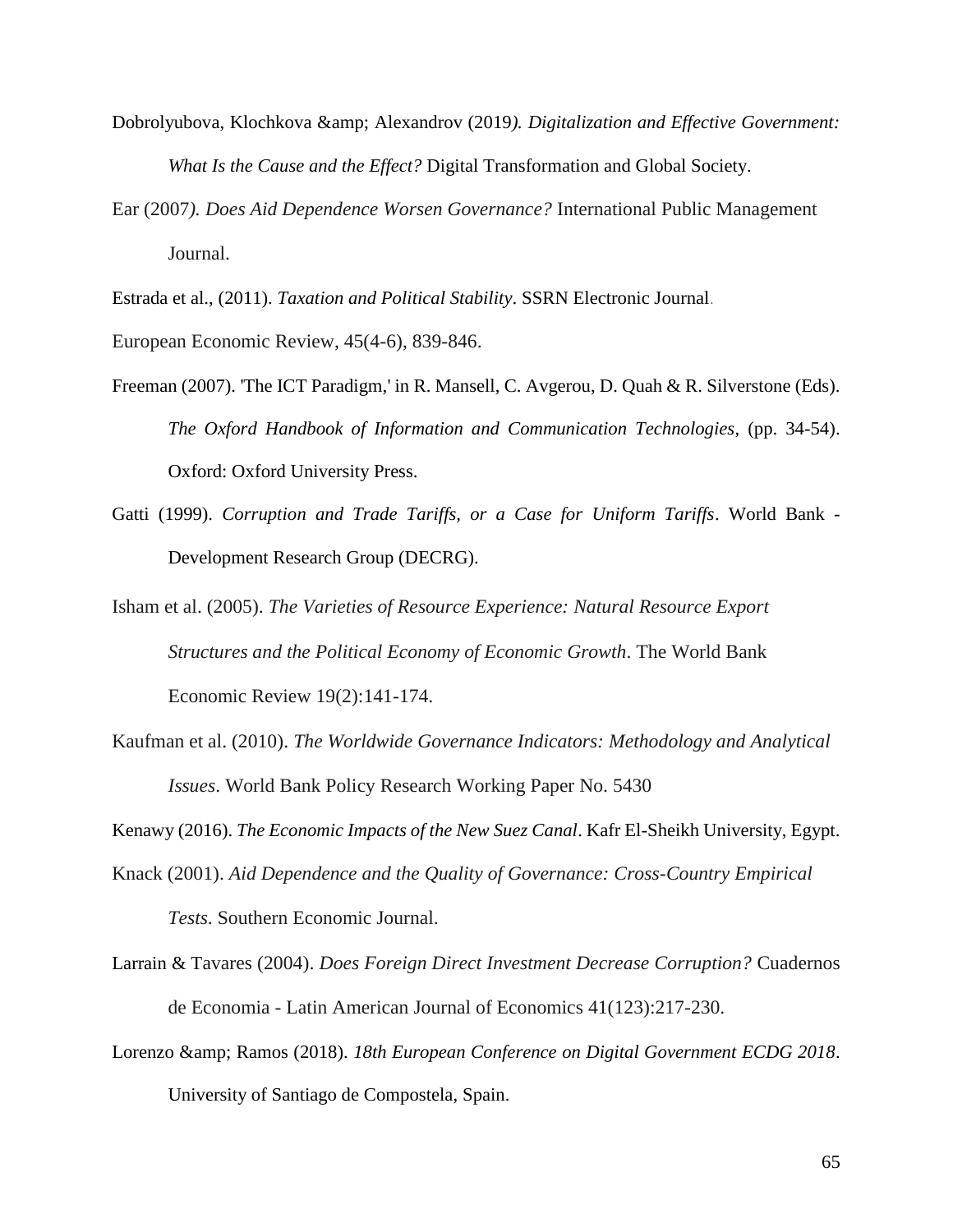Lorenzo, R. & Ramos, A. (2018*). ECDG 2018 18th European Conference on Digital Government.* [Academic Conferences and Publishing International](http://www.academic-bookshop.com/).

Majeed (2014). *Corruption and Trade*. [Journal of Economic Integration](https://www.researchgate.net/publication/journal/Journal-of-Economic-Integration-1976-5525) 29(4):759-782.

- Nawaz, F. (2010). *Exploring the relationships between corruption and tax revenue* (No. 228). Transparency International, U4 anti-Corruption Resource Center, CMI.
- Okada & Samreth (2012). *The effect of foreign aid on corruption: A quantile regression approach.* [Economics Letters.](https://econpapers.repec.org/article/eeeecolet/)
- Ros (2001*). Industrial policy, comparative advantages, and growth*. [CEPAL review](https://www.researchgate.net/journal/CEPAL-review-0251-2920) 2001(73).

Ross, M. (2001). *Does oil hinder democracy?* World Politics, 53(3), 325-361.

- Soreide & Kolstad (2009). Corruption in natural resource management: Implications for policymakers. [Resources Policy](https://www.sciencedirect.com/journal/resources-policy).
- Treisman (2000). *The causes of corruption: a cross-national study*. Journal of Public Economics 76 (2000) 399–457.
- Treisman (2001). *The causes of corruption: a cross-national study.* Journal of Public Economics 76 (2000) 399–457
- Van Rijckeghem, C., & Weder, B. (2001). *Bureaucratic Corruption and the Rate of Temptation: How Much Do Wages in the Civil Service Affect Corruption?* Journal of Development Economics, 65, 307-311.
- Wei (2000). *Corruption and Composition of Foreign Direct Investment: Firm-Level Evidence*. [SSRN Electronic Journal](https://www.researchgate.net/publication/journal/SSRN-Electronic-Journal-1556-5068).